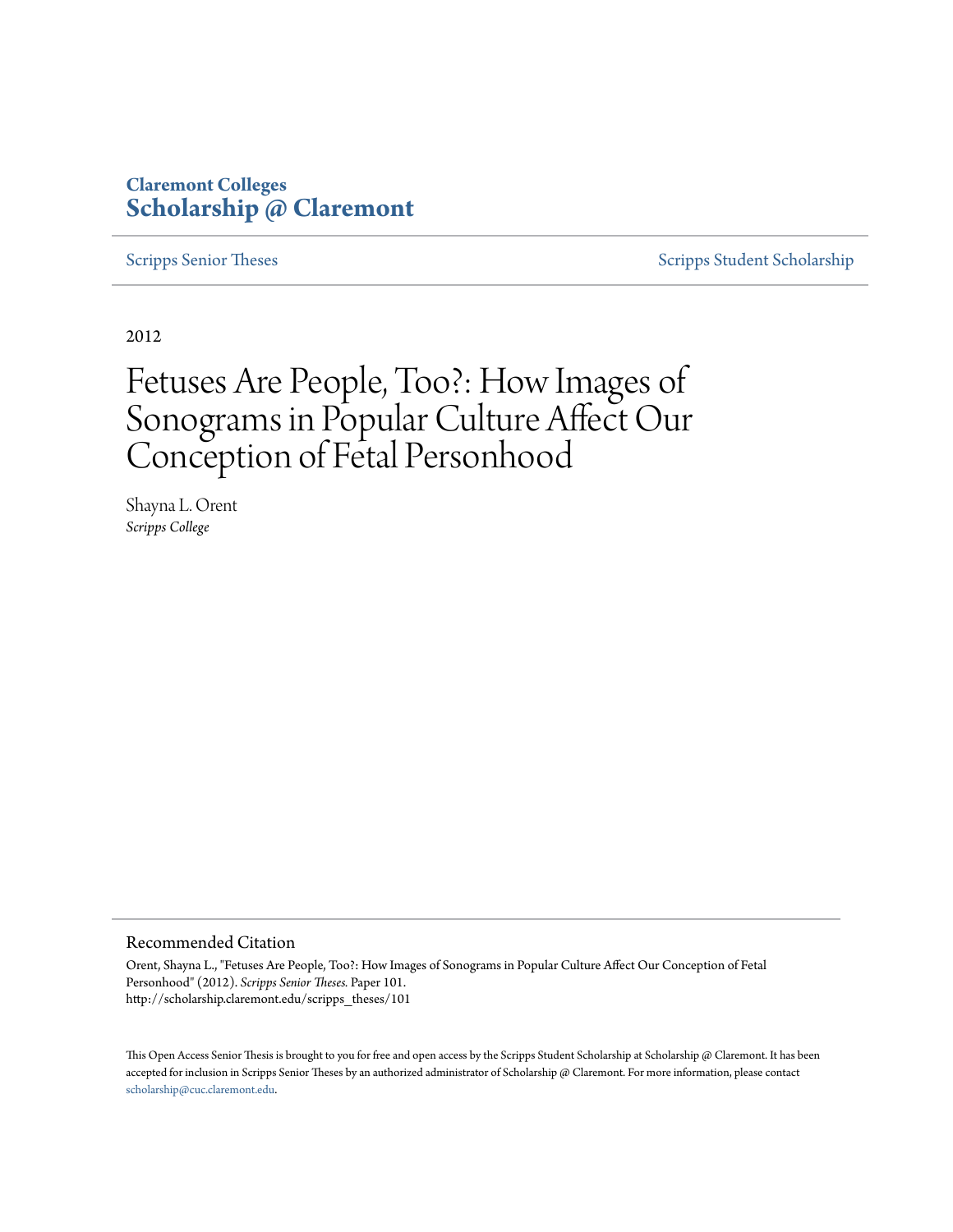# FETUSES ARE PEOPLE,
TOO?:
HOW IMAGES OF SONOGRAMS IN POPULAR CULTURE AFFECT OUR CONCEPTION OF FETAL PERSONHOOD

BY SHAYNA ORENT

## SUBMITTED TO SCRIPPS COLLEGE IN PARTIAL FULFILLMENT OF THE DEGREE OF BACHELOR ARTS

PROFESSOR GUZAITIS PROFESSOR CASTAGNETTO

APRIL
20,
2012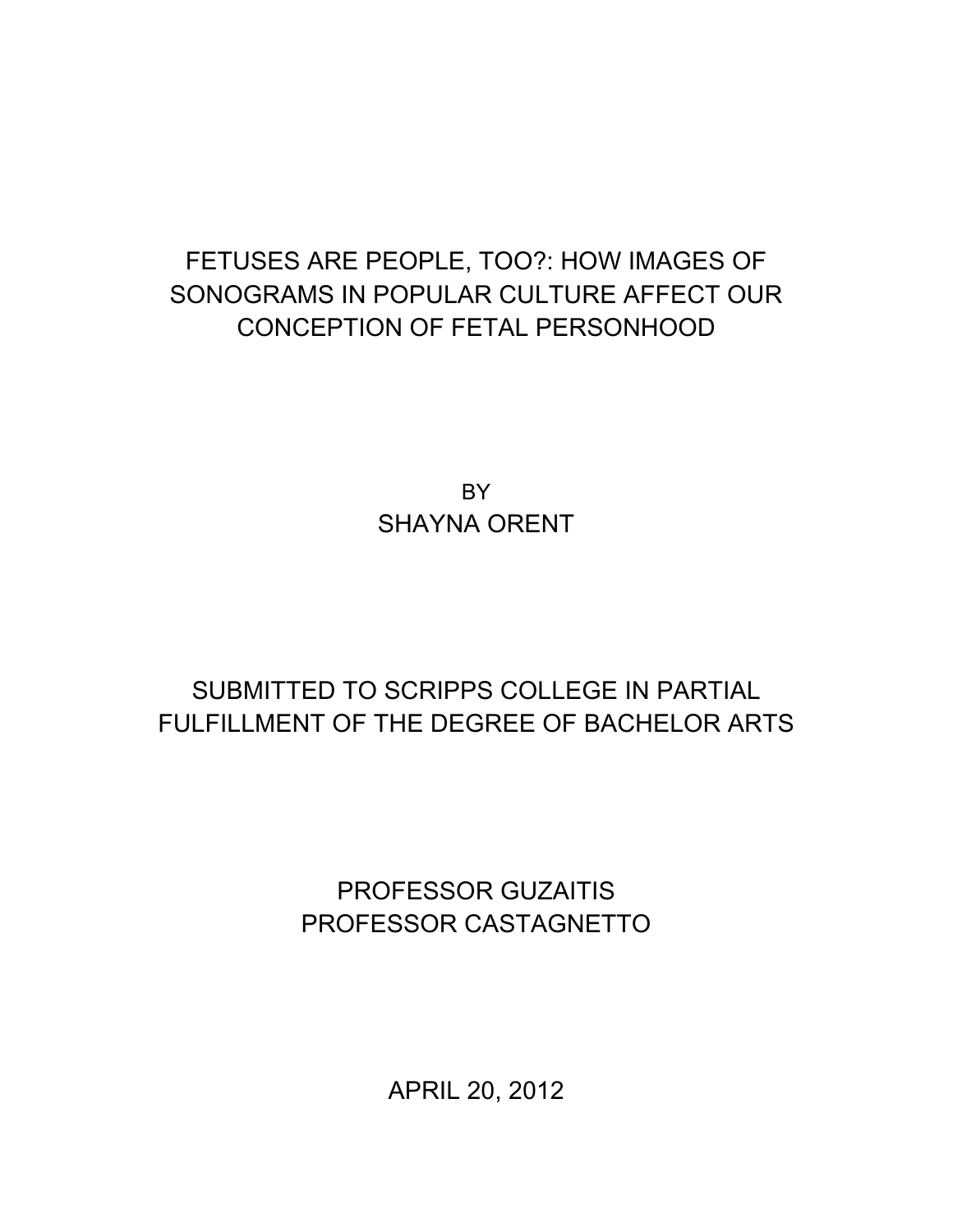### **Table of Contents**

| Chapter 1:                                                                                                                                           |
|------------------------------------------------------------------------------------------------------------------------------------------------------|
| Changing the Game: The Way Reproductive Technology Allowed the Conservative<br>Right to Promote "Fetal Personhood" and What that Means for Women  14 |
| Chapter 2:                                                                                                                                           |
| "That's My Baby": The Personification of Fetuses through Images of Sonograms in                                                                      |
| Chapter 3:                                                                                                                                           |
| 2012 Going on 1972?: The Real Impact of "Fetal Personhood" on Women's Lives  58                                                                      |
|                                                                                                                                                      |
|                                                                                                                                                      |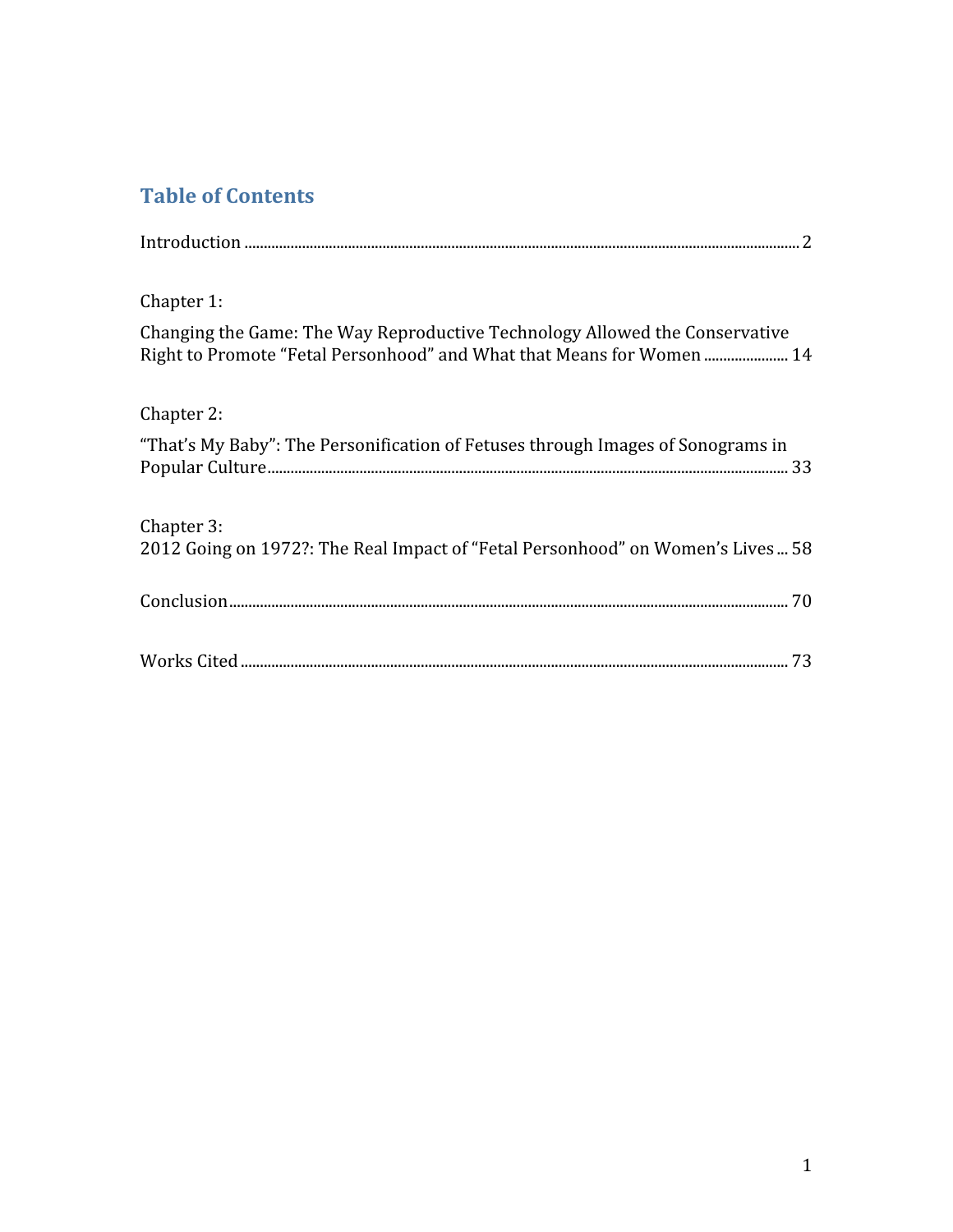#### Introduction

You might hardly think about it, but you know intrinsically how to qualify personhood. You know, for instance, that you are a person, that the friendly elderly woman you always run into at the elevator of your building is a person, that, though you may treat it like family, your dog is not a person; but what about a fetus? Feminist philosopher Mary Anne Warren offers a template of five essential traits that could be used as criteria for personhood: consciousness, or the capacity to feel pain, reasoning, self‐motivated activity, the capacity to communicate, and self‐ awareness. Fetuses possess none of these traits, $1$  yet there is growing support for the "fetal personhood" movement in the United States that aims to give fetuses the same rights as people, thereby disallowing abortion on the premise that ending a fetus's life is murder. But valuing a fetus's life to the same extent that we value a woman's has devastating consequences for women. The empathy we might feel for the fetus, whose likeness to a person (as defined using Warren's proposed template) is more visual than anything else, cannot override the woman's right to determine what happens to her body and her life.

Considering that the fetus's physical resemblance to a person has become such crucial evidence of personhood for the pro-life movement, we have to wonder if the "fetal personhood" movement would have flourished if it were not for the ultrasound. While the technology was initially developed for use in the military (sonar detection in submarine warfare), it has become a common part of the pregnancy experience, and can be used to determine gestational age and visually

<sup>&</sup>lt;sup>1</sup> Some pro-lifers argue that fetuses can feel pain, but evidence for this is lacking (see chapter 1).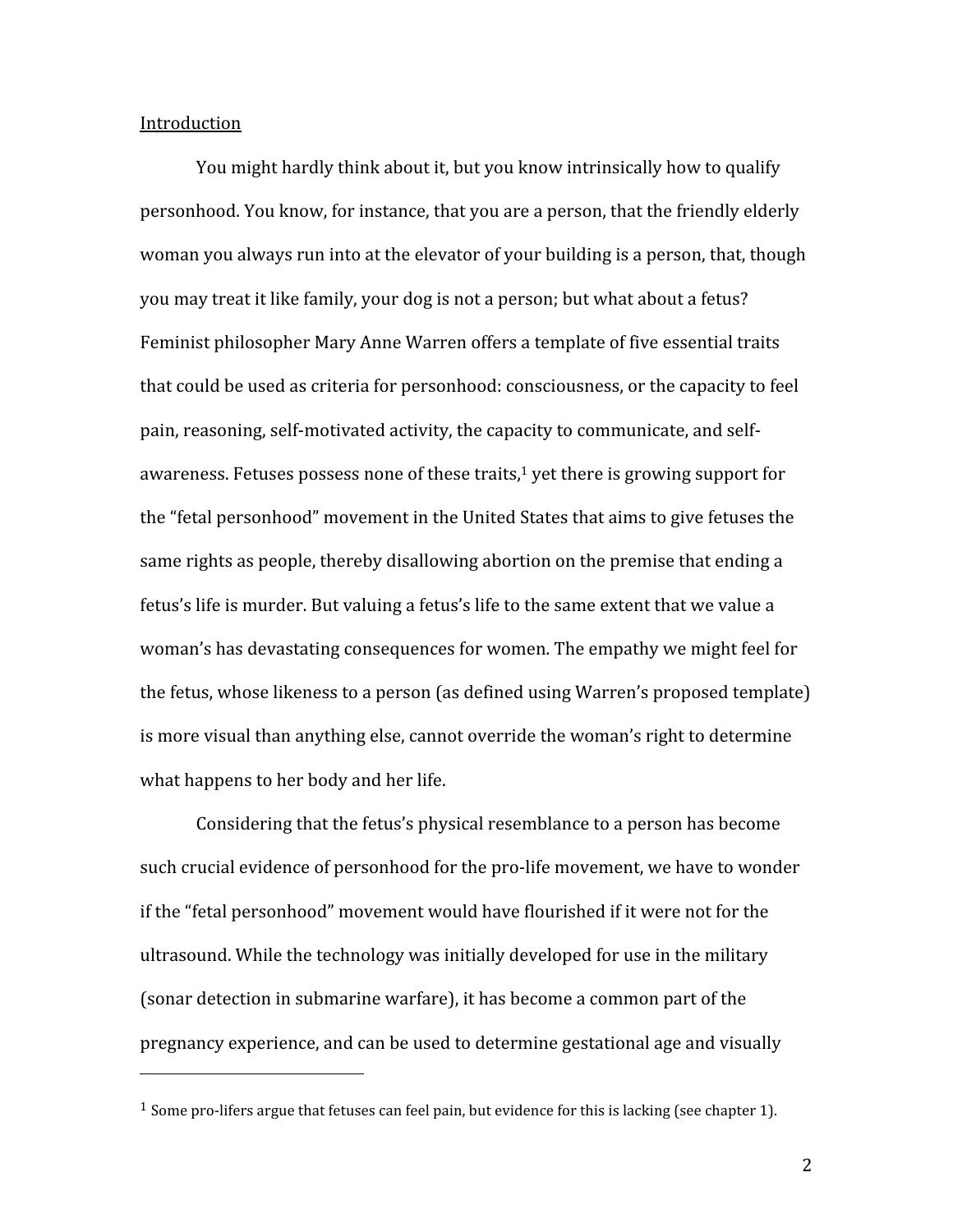monitor the pregnancy (Petchesky 408).2 However, the advent of the ultrasound made the fetus visual not only to doctors and patients, but also to the "outside world." Through the image of the sonogram, the fetus could be "extracted" from the mother's womb and presented as an individual by pro‐life groups. Its resemblance to what it has yet to become, a baby, arouses in us "almost the same powerful protective instinct as is commonly aroused by a small infant" (Warren 321). The conservative religious Right<sup>3</sup> has relied on this emotional response to the image as one of its many tools to gain advocates who will defend the fetus's rights as if the fetus were a person and the pregnant woman a potential murderer.

Appropriated as a symbol of fetal individualism and innocence, the sonogram image has been posted on pro‐life billboards, posters, stickers, etc. However, it also appears in popular culture and, as popular culture is both a reproduction of and an influence on culture, its adoption of the image reflects this feeling of sentimentality toward the fetus we see in real life ideologies as well as reinforces a message about fetal personhood. While we may recognize conservative propaganda on the streets, we may not recognize the subtle messages we are receiving on television and in films that personify the fetus through the use of sonogram images, which are both rampant and undissected, and therefore dangerous. The personification of the fetus

 $<sup>2</sup>$  It should be noted that the ultrasound has not been determined to be medically necessary.</sup> According to Petchesky, "A 1984 report by a joint National Institute of Health/Food and Drug Administration panel found 'no clear benefit from routine use,' specifically, 'no improvement in pregnancy outcome' (either for the fetus/infant or the woman), and no conclusive evidence either of its safety or harm" (408).

<sup>3</sup> When I talk about this group, I will sometimes just say "conservative Right" or "Right," but in all cases I am referring to the far‐right‐leaning conservatives who have established themselves as a constituency with a major influence over the decisions of the Republican Party. This group is religiously motivated, and though not all Republicans identify with them, they currently dictate the party's official stance on the abortion debate based on their Christian beliefs.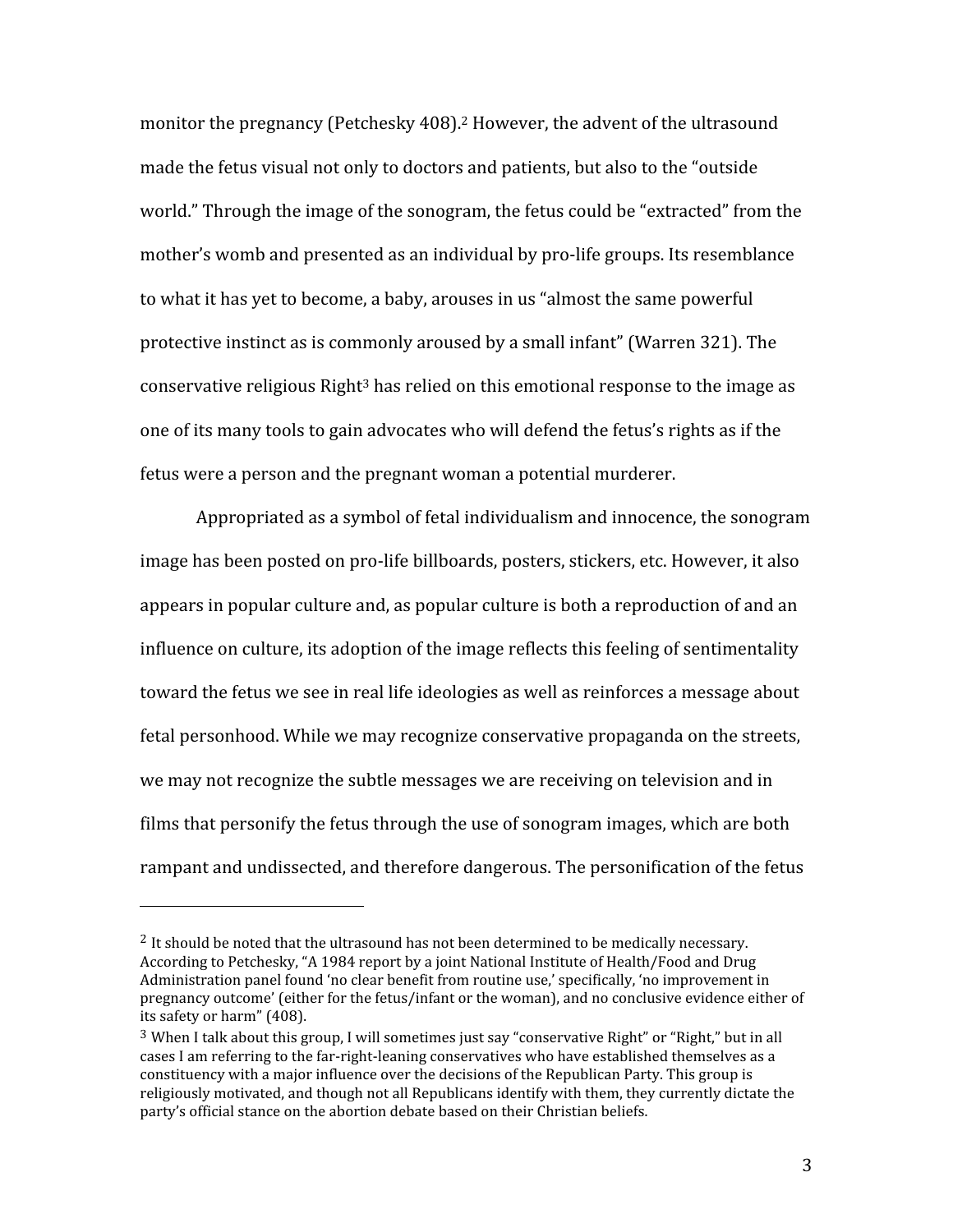through the use of sentimentalized sonogram images is widespread in television and film; even without a conservative agenda, the use of these images benefits the conservative movement by helping confirm the fetus's personhood and potentially influencing viewers on the question of fetal personhood. Although I recognize that people can engage critically with these images and either ignore their implicit message or reject it altogether, I believe it is likely that the majority of viewers are not engaging critically, and I argue that there is a need for viewers to become more aware of these images and more analytical about their use.

The specific problem my thesis will analyze is how images of sonograms in popular culture are presented in a sentimentalized context and how the dual emergence of a sentimentalized sonogram in popular culture with the widespread use of the sonogram in anti‐abortion rhetoric has created a socio‐political context in which the fetus has been endowed with the characteristics of personhood, which further fuels anti‐abortion legislation. I will examine several popular culture sources from recent decades, including the popular sitcom *Friends* (1994‐2004), the teenage drama *The Secret Life of the American Teenager* (2008‐present), the hit musical television show *Glee* (2009‐present), the 2007 film *Knocked Up*, and the 2008 film *Baby Mama*. I will investigate the use of sonograms in these texts and show how the characters' responses to the sonogram image, as well as the creative choices of the director and film crew in setting up the scene, intentionally or unintentionally personify the fetus. While there are some popular cultural texts that challenge the rhetoric of sentimentalism that surrounds the sonogram, I argue that the majority of mainstream representations perpetuate the hegemonic use of the image as an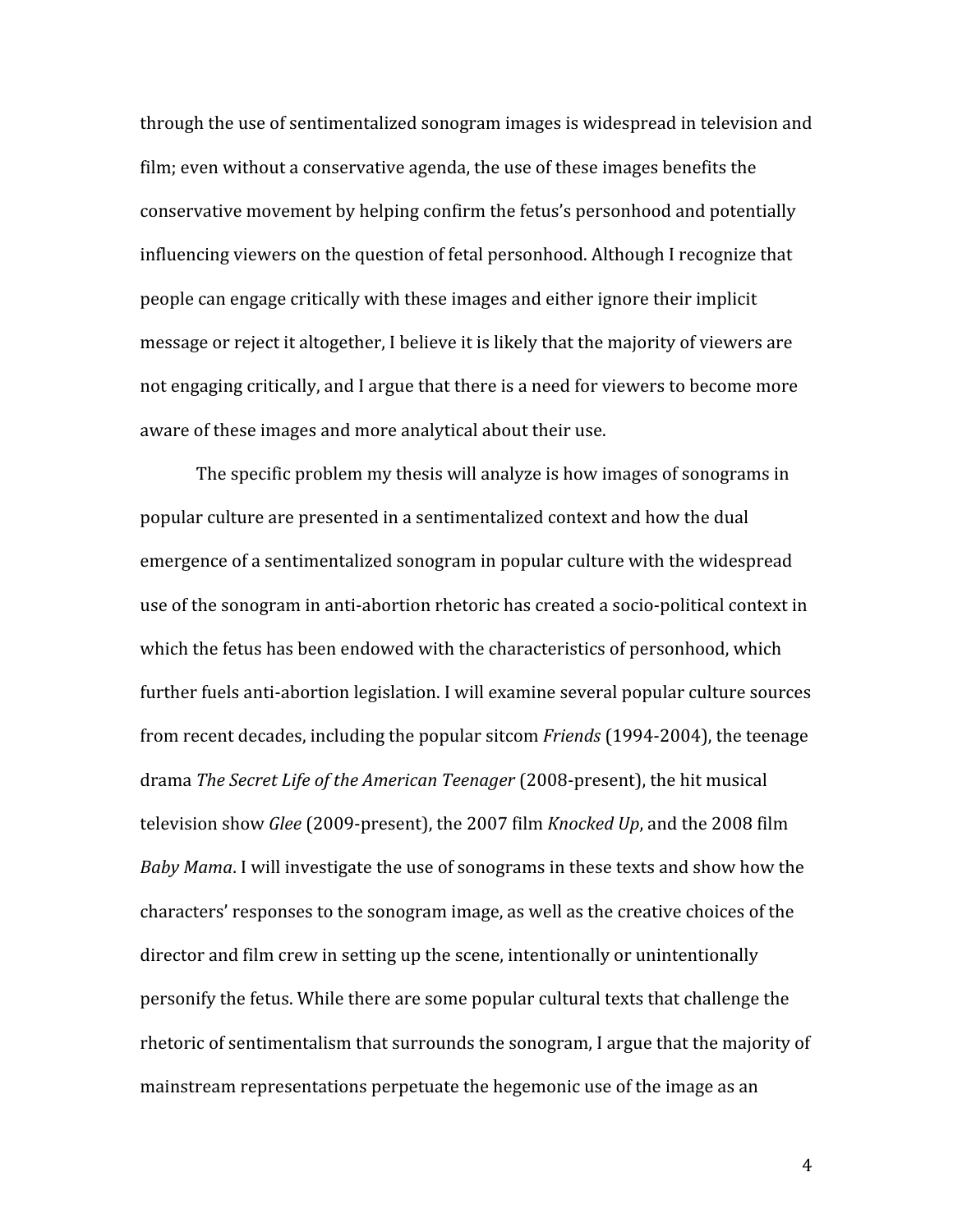affirmation of the fetus's personhood, and that these texts appear before larger audiences. Therefore, while it is important to consider that the sonogram image is not always used in the same way across all popular culture examples, its dominant use is one that reinforces fetal personhood.

The "personhood" that is affirmed through the use of these images aligns with Warren's conception of the term. While there are many different philosophies on what constitutes personhood, I am drawing on Warren because I believe her criteria is consistent with a mainstream Western understanding of what a person is. Her criteria privileges rationality, or the development of the mind, and individualism, which are the values that are emphasized in our political view of personhood.4 While this view differs from a religious definition of personhood that defines "person" based on genetic humanity and the presence of a "soul," there is a disconnect between these religious values of personhood and our political values of personhood, as the religious community appeals to popular understandings of personhood in pro‐life campaigns. I use Warren, therefore, because her conception of personhood is relevant not only to a mainstream understanding of the concept, but also to the way personhood is campaigned by the religious Right and the way it is reinforced through images of sonograms in popular culture.

My thesis rests upon the assumption that the fetus is not a person. I believe it is necessary to make this argument before we can effectively campaign for women's reproductive freedom, at least in this political context. As Warren explains, we are

<sup>&</sup>lt;sup>4</sup> Some feminist philosophers have approached personhood from a relational stance, and though this is relevant in terms of refuting fetal personhood, it is more of an alternative viewpoint, whereas Warren's is more mainstream.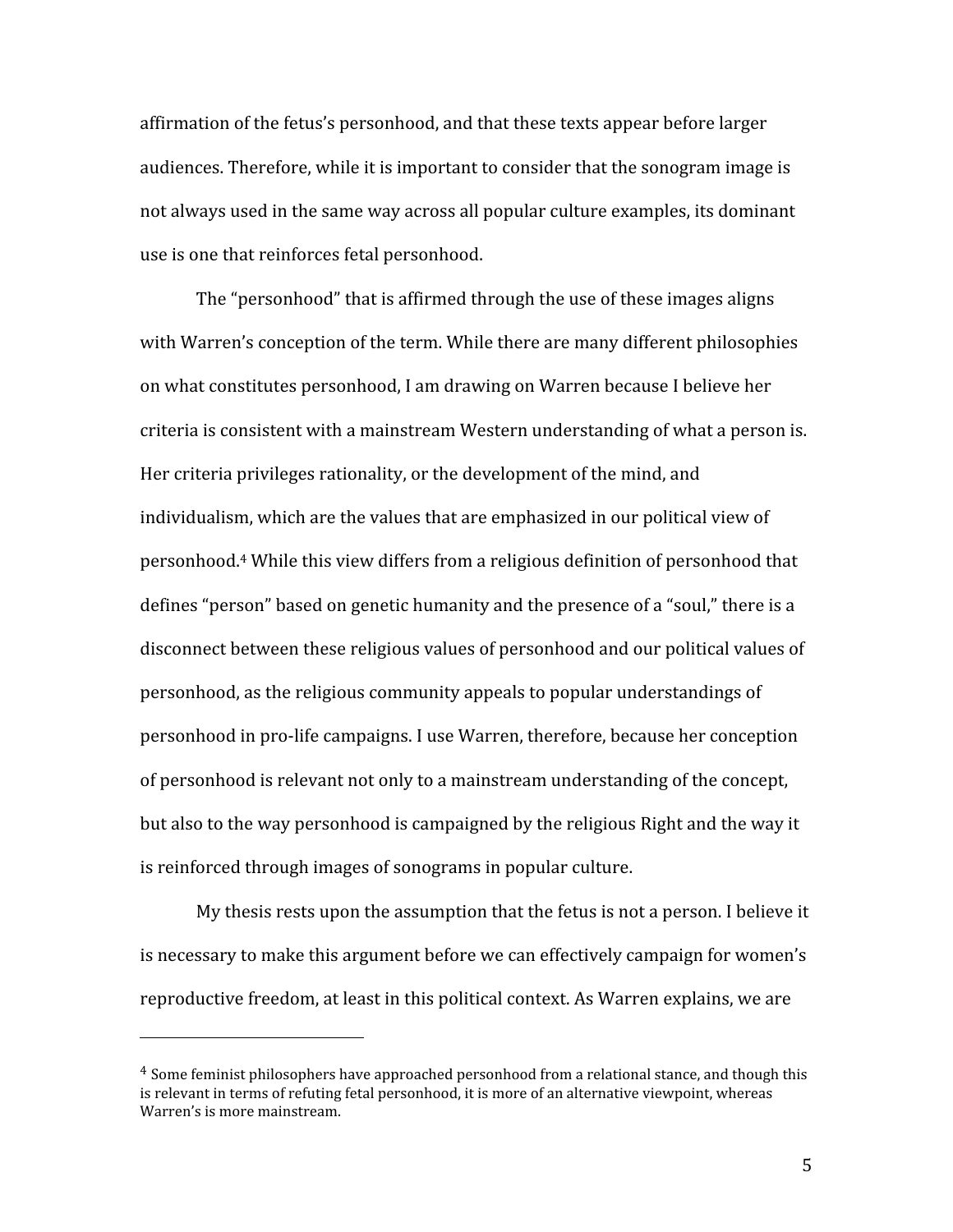forced to address the question of personhood before we can make any demands for abortion rights, because if fetuses are persons, abortion is murder. Therefore this rhetoric has taken priority over all other rhetorics, including a woman's right to privacy, the confidentiality of the doctor‐patient relationship, a woman's right to protect her body, her right to sexual freedom, and countless other arguments that could be made in favor of a woman's right to obtain an abortion. Now that the personhood assertion has been made and persuasively campaigned by the Right, the pro‐choice movement has had to focus its energy and resources on an attempt to refute it.

Though Warren's article precedes the "fetal personhood" movement, she makes an effective logical argument in opposition to fetal personhood that is still relevant today. She distinguishes personhood from genetic humanity, because to receive rights as a member of a community you must be a part of that moral community, which requires personhood and not just genetic humanity. She reasons, "to ascribe moral rights to an entity which is not a person is as absurd as to ascribe moral obligations and responsibilities to such an entity" (321). Following this logic, I wonder why, if mothers were to be held responsible for the death of their fetuses.<sup>5</sup> fetuses would not be held responsible for the death of their mothers, as in if the woman died during childbirth? Expanding on Warren's thought process, ascribing to fetuses the right to live is as absurd as arresting a newborn for its mother's death.

<sup>&</sup>lt;sup>5</sup> See chapter 3 for more information on women being penalized for the intentional or unintentional death of their fetuses.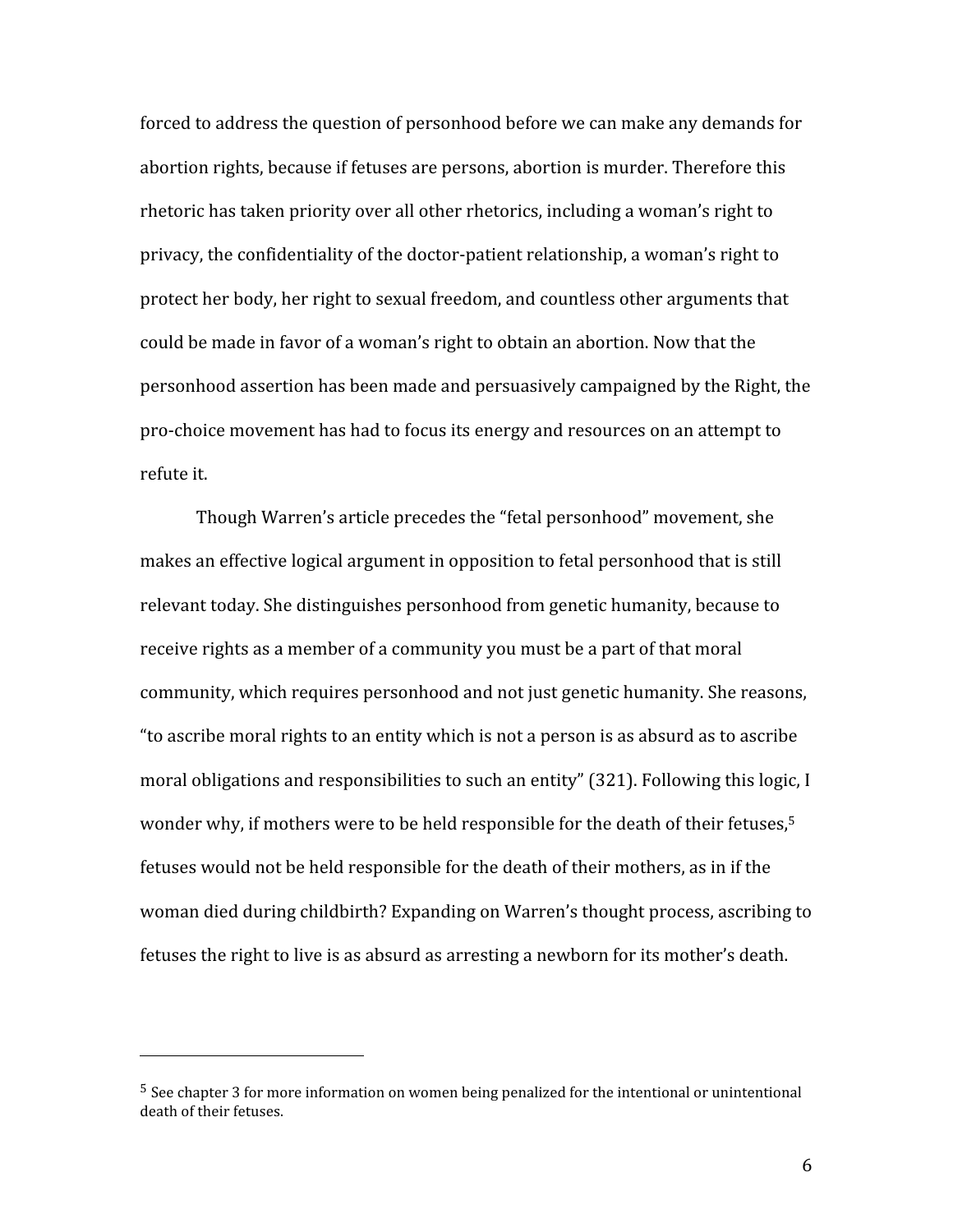Some feminist authors have questioned the assumption that abortion is unethical if the fetus is a person. McDonagh argues that if we regard the fetus as a person, it is the State's responsibility to provide funding for abortions:

To the degree that the fetus shares the attributes of a person, its imposition of normal pregnancy against a woman's will is an invasion of her right to be let alone from other private entities… If the fetus is a bunch of alien, nonhuman cells, then the state must not omit funds for abortions from health-benefit policies or if, however, the fetus is state-protected human life, then the state must fund abortions as part of its police power, which provides law and order, a power that includes stopping human life from causing harm by intruding on the bodily integrity and liberty of others. (McDonagh in Shrage 66)

Other feminist scholars also argue that fetuses do not necessarily have a "right to life" even if the personhood argument is valid. Judith Jarvis Thomson famously argued that even if the fetus is a person, "it is no proper function of the law to force unwilling people to make huge sacrifices for the sake of other people toward whom they have no such prior obligation."6 Thus, the argument can be made that abortion is permissible regardless of whether or not the fetus is a person, though I will focus on Warren's attempt to disprove fetal personhood.

To come up with her criteria for personhood, Warren imagines how a space traveler would discern whether an alien being was a person or not. She points out that, from an anthropological perspective, fetuses do not show signs of personhood,

 $6$  quoting Warren's characterization of her argument on page 317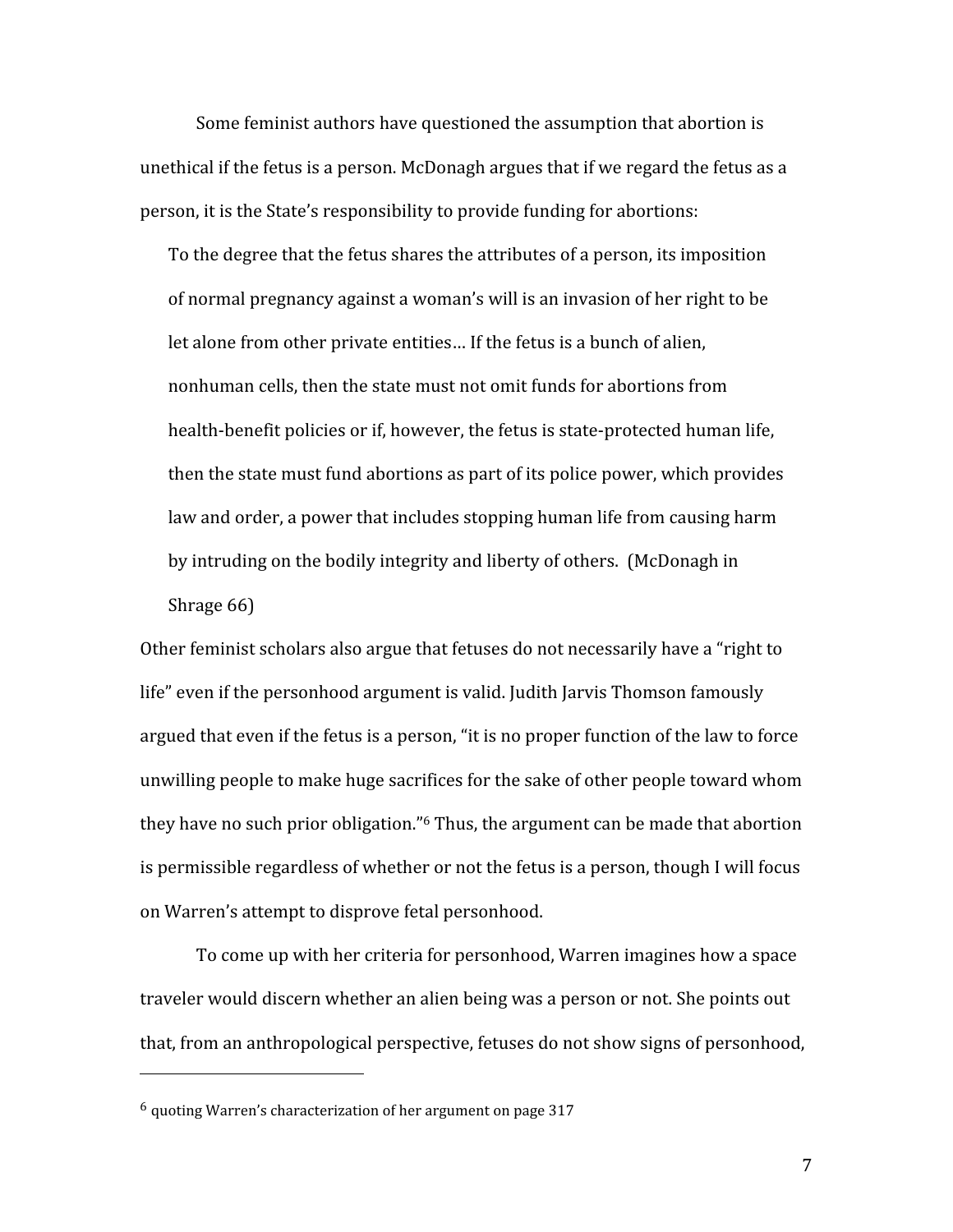as they do not have religion, art, the manufacturing of tools, weapons, etc. However she does not assume these are sufficient requirements for personhood, so she lists the five traits that she believes to be indicators of personhood (320), which I described on page 1.7 She concludes that fetuses are no more personlike than a newborn guppy (which seems to be capable of feeling pain), and says, "even though a seven‐ or eight‐month fetus has features which make it apt to arouse in us almost the same powerful protective instinct as is commonly aroused by a small infant, nevertheless it is not significantly more personlike than is a very small embryo" (321). This statement is crucial to my argument. Our empathy for what appears to be personlike clouds our judgment for determining actual personhood. Warren puts it wonderfully when she says, "mere emotional response cannot take the place of moral reasoning in determining what ought to be permitted" (322). I will continue this thesis from a feminist pro‐choice standpoint that the fetus is not a person, insofar as we define a person as an entity that displays personlike characteristics, and does not merely resemble a person.

This is where the sonogram comes in. The fetus's physical resemblance to a person is reinforced constantly through the use of this image. Though we are not always passive recipients of cultural messages, we are all influenced to some extent by the things we see in the media, and the more sonograms are used in films and television shows to end an emotional scene, or create a maternal/paternal bond

<sup>7</sup> Warren does not claim that these criteria are precise, nor that a being would need to fulfill all of them to be considered a person. She merely asserts that a rational person would agree that a being that did not satisfy any of these requirements could not be considered a person using a standard understanding of the word.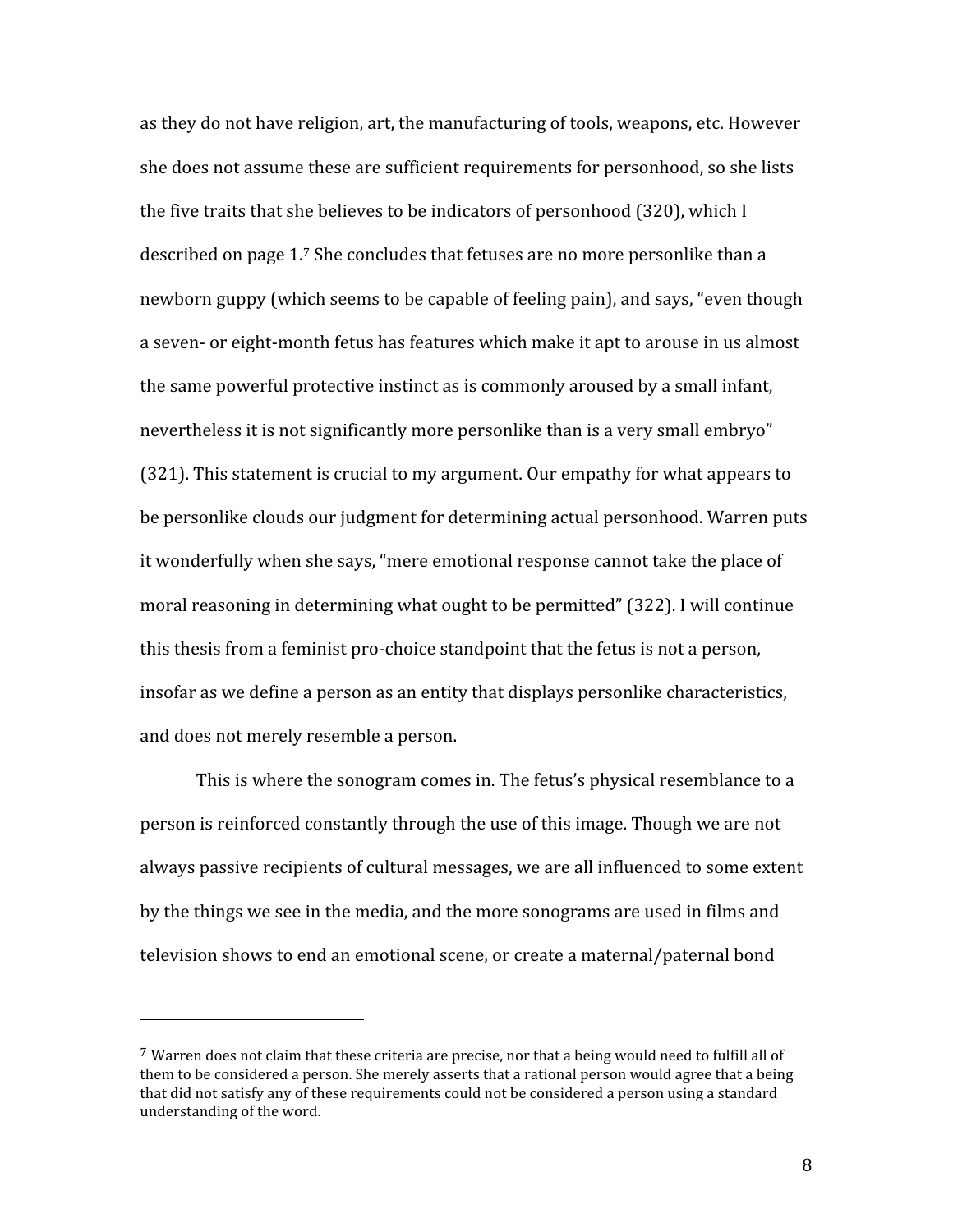where one did not exist before, or influence an important decision, the more the generic sonogram image becomes an early picture of a baby and not an image of a fetus. Political messages are produced and reproduced both intentionally and unintentionally, and though we may recognize those messages that are meant to persuade us (and either buy into them or ignore them), it is the unintentional, subliminal messages that are truly dangerous (take, for example, the excess of images of heterosexuality in popular culture) because they have the potential to affect our beliefs without us being aware of the effect they are having.

I believe it is important that we address and deconstruct these subliminal messages now, because the political climate surrounding these issues is tense, and we are losing many of the rights we gained in Roe v. Wade.<sup>8</sup> Polls suggest that the public opinion of abortion is becoming more conservative (Ertelt "The Camera Doesn't Lie"), and recent legislation reflects this shift in ideology. Many states are making it increasingly more difficult for women to have reproductive autonomy. Though this attack on women's freedom is obviously multi‐faceted and influenced by more than just the images we see, I argue that images of sonograms in popular culture play a role in reinforcing a cultural understanding of fetal personhood and legitimizing this conception of the fetus in mainstream culture, which likely contributes to more widespread support of this viewpoint. I therefore suggest that we become more analytical in our role as consumers of popular culture; if we can increase our awareness of the implications of the image's use, we can develop a

 $8$  It is also important to note that abortion rights is not equivalent to reproductive freedom, since many women still lack access to abortion and cannot exercise their "right," especially if they are low‐ income or live in an area with a lack of educational resources and few or no abortion clinics.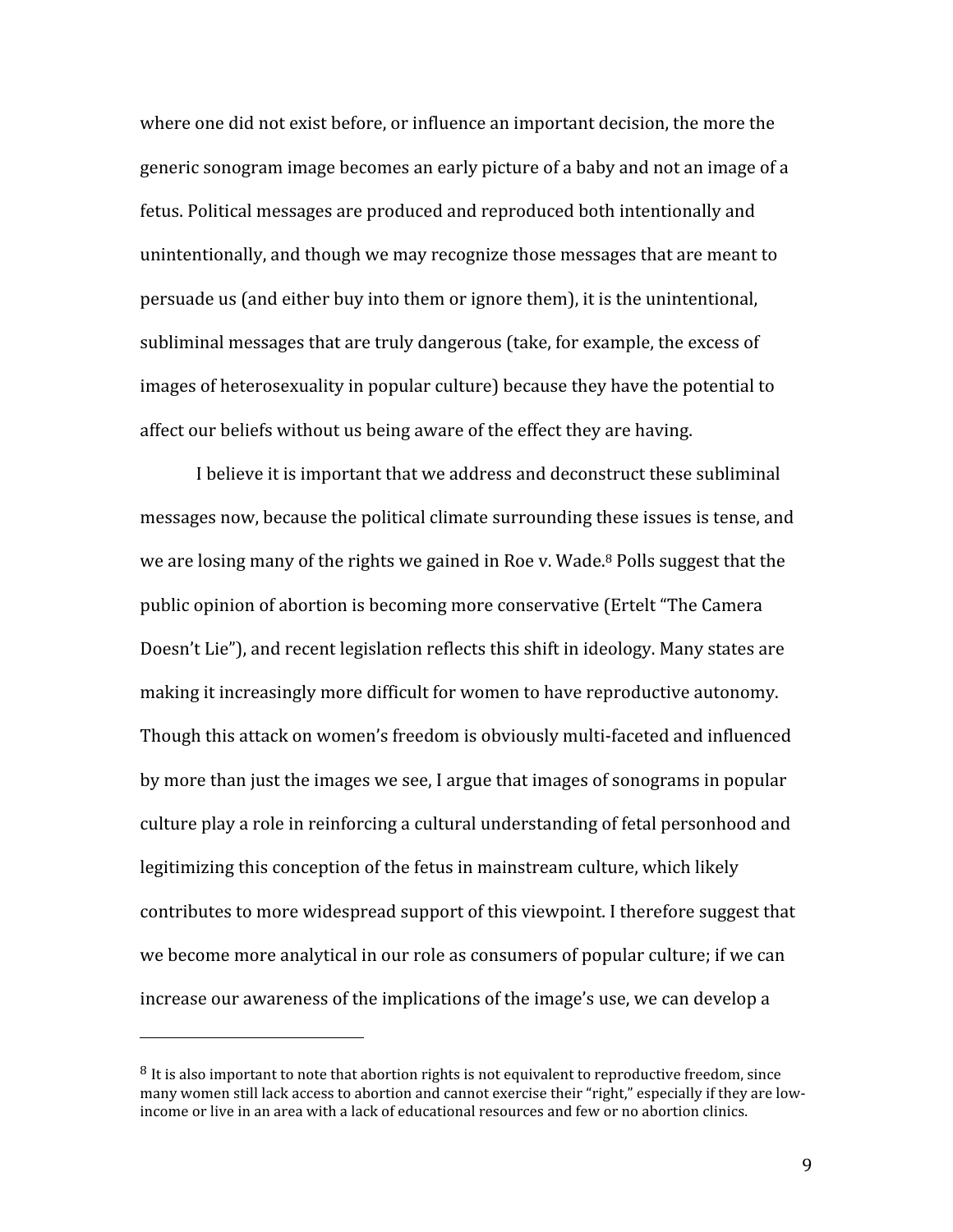more critical understanding of the fetal personhood movement and of what "personhood" means.

The very real consequences that women are facing due to this pervasive pro‐ life ideology are my motivation for writing this thesis. Abortion is and always has been a very contentious political issue. 2011 set a record for anti-abortion legislation (Gerhart), and a woman's ability to make her own reproductive decisions is becoming increasingly jeopardized across the country as the pro‐life movement gains momentum and public support. Poor women have been especially affected, as a lack of public resources (or legislation blocking public resources) and a lack of private funds has made it difficult for economically disadvantaged women to finance this expensive procedure, or even to access birth control in order to prevent pregnancy. Other legislation across the country has added restrictions on when, how, and for what reason women can end their pregnancies. Fetal personhood initiatives as well as mandatory ultrasound legislation are becoming increasingly popular; I will focus on this legislation and how it relates to my thesis in chapter 3. Considering the fact that many women have limited access to birth control, and that in many parts of the country abstinence‐only sex education is the only sex education allowed in public schools, it would seem we are, as a society, enabling unwanted pregnancy. Unfortunately, public opinion seems to be shifting toward the conservative side of the pro‐life/pro‐choice dichotomy, giving politicians the endorsement they need to tighten restrictions on a woman's right to choose.

My first chapter in this thesis will discuss the way sonograms are used by the conservative religious Right to gain support for fetal personhood and erase the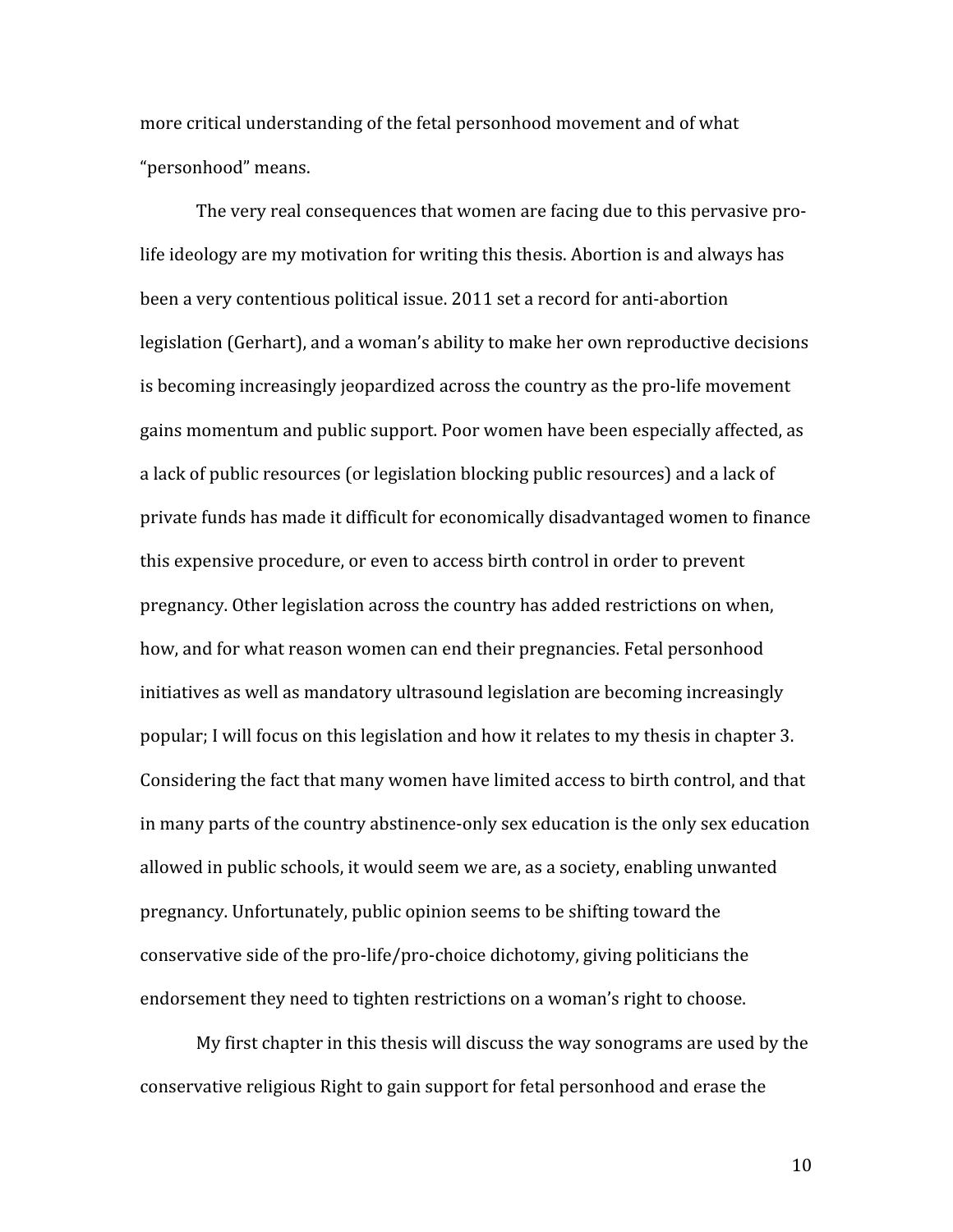mother. This chapter relies on data gathered and arguments made by feminist authors writing on the same subject, a few of which I will summarize here. Rosalind Petchesky's article, "Fetal Images: the Power of Visual Culture in the Politics of Reproduction," was particularly valuable to me in constructing this chapter. Her article deals primarily with the Right's use of the sonogram to propagate their views on abortion, as well as the impact of these visual images, especially in regard to reimagining the fetus as an individual. On this same topic, an article that was very helpful for my first chapter by Carol A. Stabile entitled "Shooting the Mother: Fetal Photography and the Politics of Disappearance" discusses the Right's use of "visual representations of fetal autonomy" (179) to influence ideologies on abortion.

Another valuable source that discusses the use of sonograms in the Right's campaigns for life is Karen Newman's book entitled, *Fetal Positions: Individualism, Science, Visuality.* This source not only provides more evidence of how the fetus has been personified, it also contains images that the Right has used in their campaigns. I am also indebted to Sarah Franklin's article, "Fetal fascinations: new dimensions to the medical‐scientific construction of fetal personhood," which discusses all of the above topics and adds valuable insight to the way fetal personhood threatens women's personhood and citizenship rights. In addition, Lauren Berlant's article, "America, 'Fat,' the Fetus," sheds light on the way fetal personhood impacts women's status in society, and contributes to the argument that images are integral to this movement. My first chapter will provide the background information needed to understand the context in which the image of the sonogram is imbedded with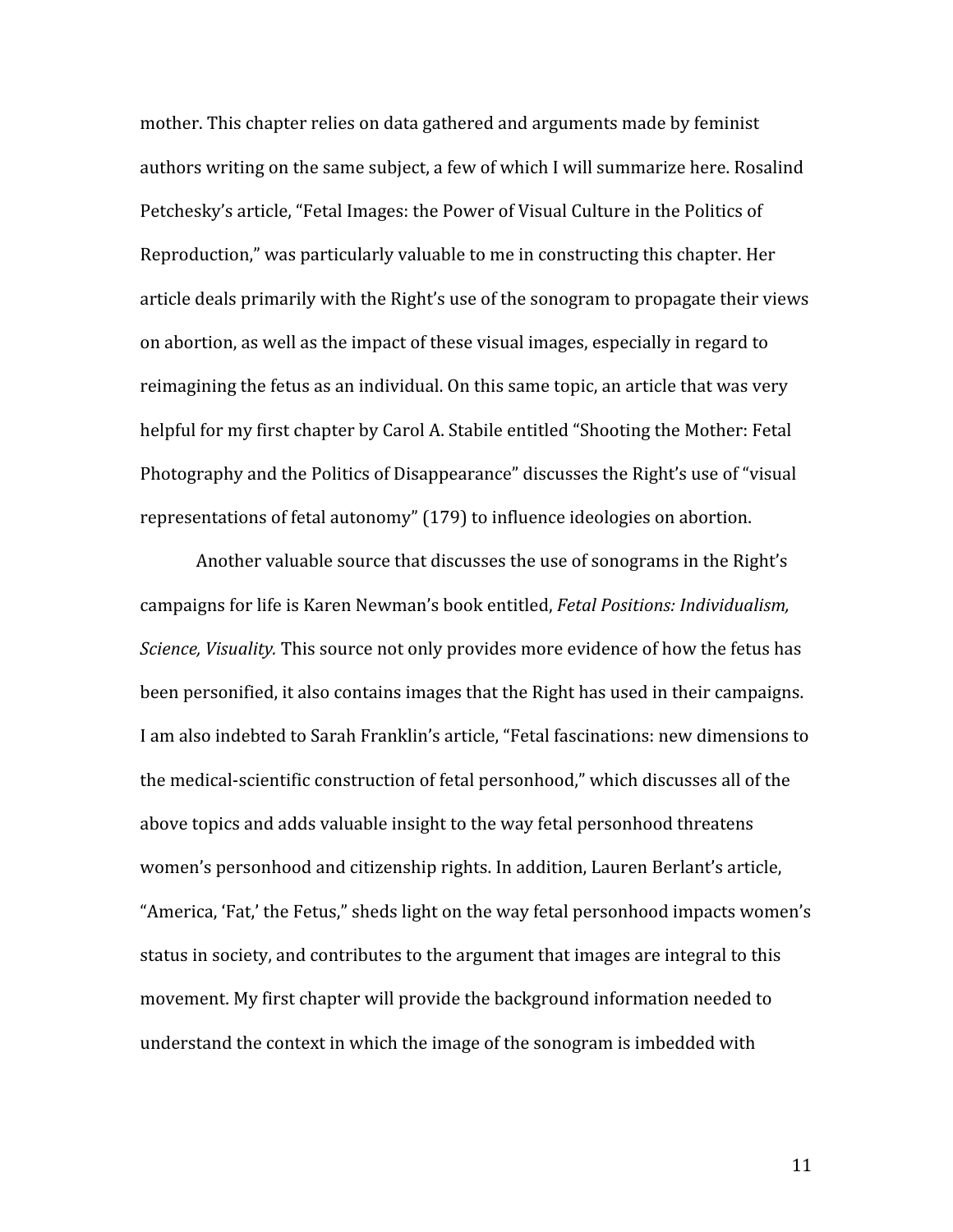cultural values that personify the fetus and contribute to the erasure and demonization of the mother.

The second chapter is where I will analyze my primary sources and make my contribution to the scholarship. I will attempt to show that the use of sonograms in popular culture personifies the fetus and perhaps unknowingly advances the pro‐ life agenda. I will support my argument with theory on the pervasiveness of popular culture and its influence on society. This research will allow me to argue that the frequency of these personifying sonogram scenes likely has an influence on collective thought, and is therefore worth studying. Works that help me make this argument include "Pop and Circumstance: Why Pop Culture Matters" in *Feminism and Pop Culture* by Andi Zeisler, *Popular Culture Primer* by John Weaver, and *101 Most Influential People Who Never Lived* by Allan Lazar, Dan Karlan, and Jeremy Salter. In addition, I will enrich my analysis of these images by including sources that look at the power and influences of images themselves, and the way we receive them. *Practices of Looking* by Marita Sturken and Lisa Cartwright is my primary source for this. I also use Berys Gaut's *A Philosophy of Cinematic Art* to more thoroughly examine the way cinema (and television) can evoke emotion by targeting specific senses and how the power of character identification enhances a viewer's emotional investment. Ultimately, these sources provide a connection between images of sonograms in popular culture and the viewer's reception of those images, and how this can translate to shifting perceptions about real issues.

My third chapter will discuss the contemporary abortion debate, with a focus on recent legislation that has made it difficult for women to obtain abortions, as well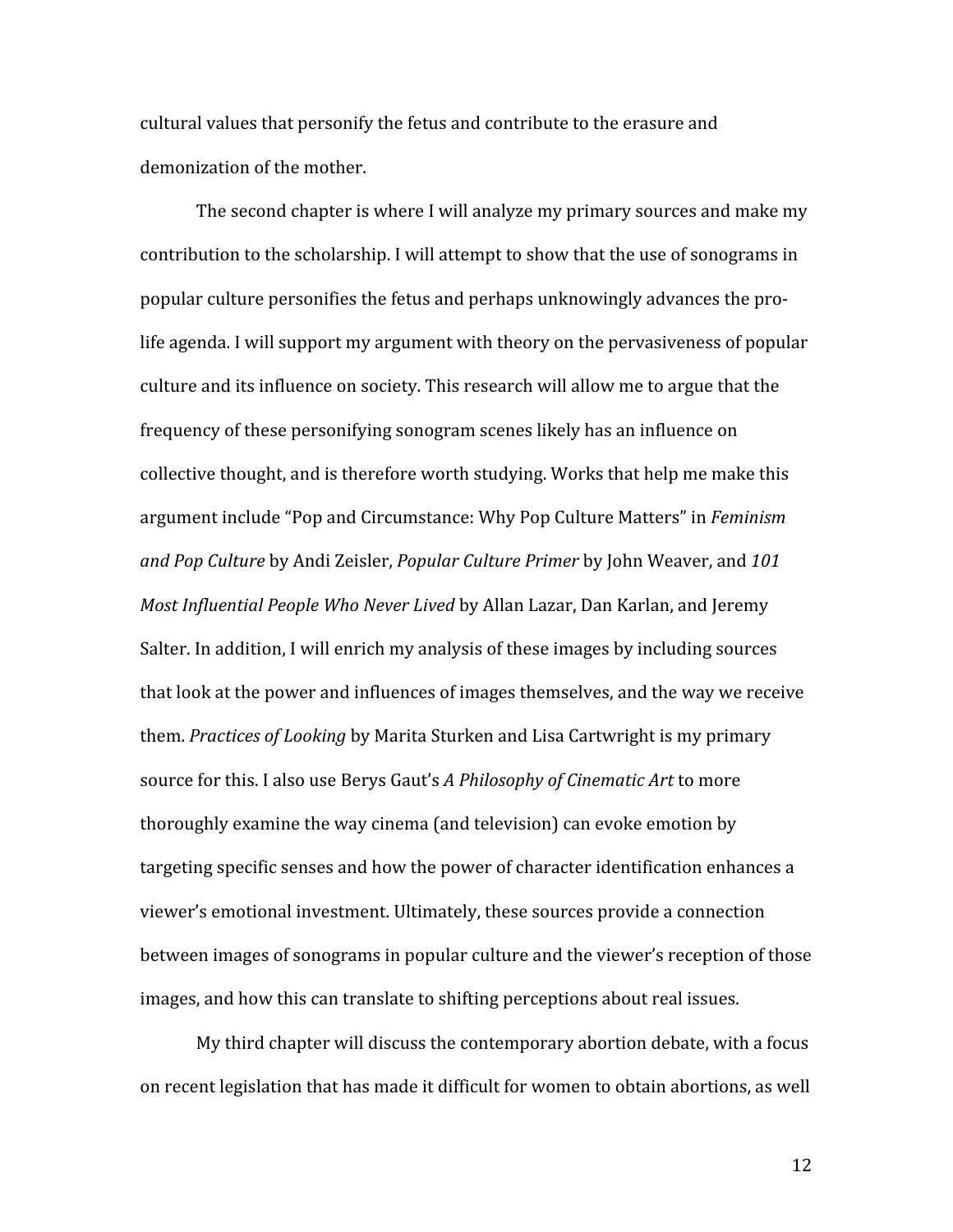as legislation relating specifically to ultrasounds and "personhood" initiatives. This chapter will illustrate the motivations behind this thesis topic, and hopefully illuminate the fact that the conservative Right's campaign for fetal personhood, as well as other pro-life initiatives, is detrimental to women's health and freedom.

My thesis will show that there is a need for analysis of these popular culture images. The use of sonograms in popular culture has an underlying political and cultural message, and just as we need to be aware of other potentially harmful cultural messages we are receiving through the media, we need to understand and analyze the meanings behind these images. They may seem inconsequential, and the messages they are sending may be unintentional, but they reflect a dangerous sentiment of fetal personhood that results in a cultural imperative to erode women's rights.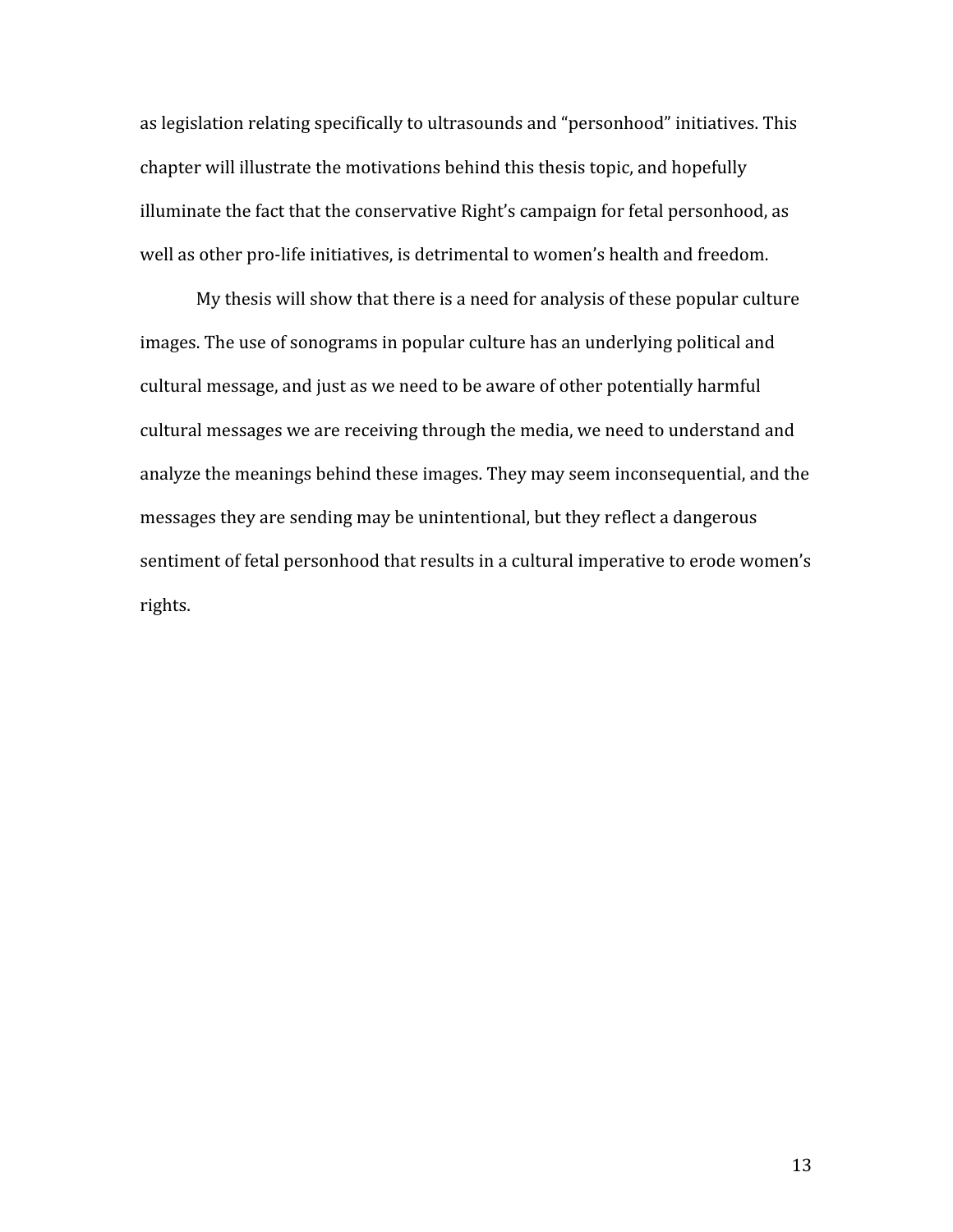Chapter 1: Changing the Game: The Way Reproductive Technology Allowed the Conservative Right to Promote "Fetal Personhood" and What that Means for Women

*"The emotional effect and the consequent political support for anti-abortion campaigns depend in large measure on the manipulation of visual images and a nationalist rhetoric that metamorphoses fetus into 'baby' and leads to the rights claims entailed by that production of 'personhood.'" (Newman 23)*

In the latter half of the 20th Century, the abortion debate developed a narrow focus revolving around the question of whether or not the fetus is a person. Whereas fetal personhood has consistently been the motivation behind Catholics' opposition to abortion, in the past other abortion opponents spoke out for different reasons, including fear of abortion promoting women's promiscuity, abortion as being potentially "dangerous" to the woman, and other issues that centered on the woman and not the fetus (Solinger 232). However, once fetal personhood emerged as a popular concept, the woman was no longer the main subject in the debate. Pro‐ choice advocates have had difficulty bringing the focus back to the woman, because if the fetus is a person, abortion is difficult to justify, therefore the personhood question takes precedence over all other possible approaches. Reproductive technology has been an influential factor in this discursive shift. The image of the fetus, made visible through reproductive technology, has been appropriated by the pro‐life movement in their campaign to convince the public that the fetus is a person. This campaign has not only effectively changed the terms of the debate, it has changed the way we view motherhood by characterizing the mother as a threat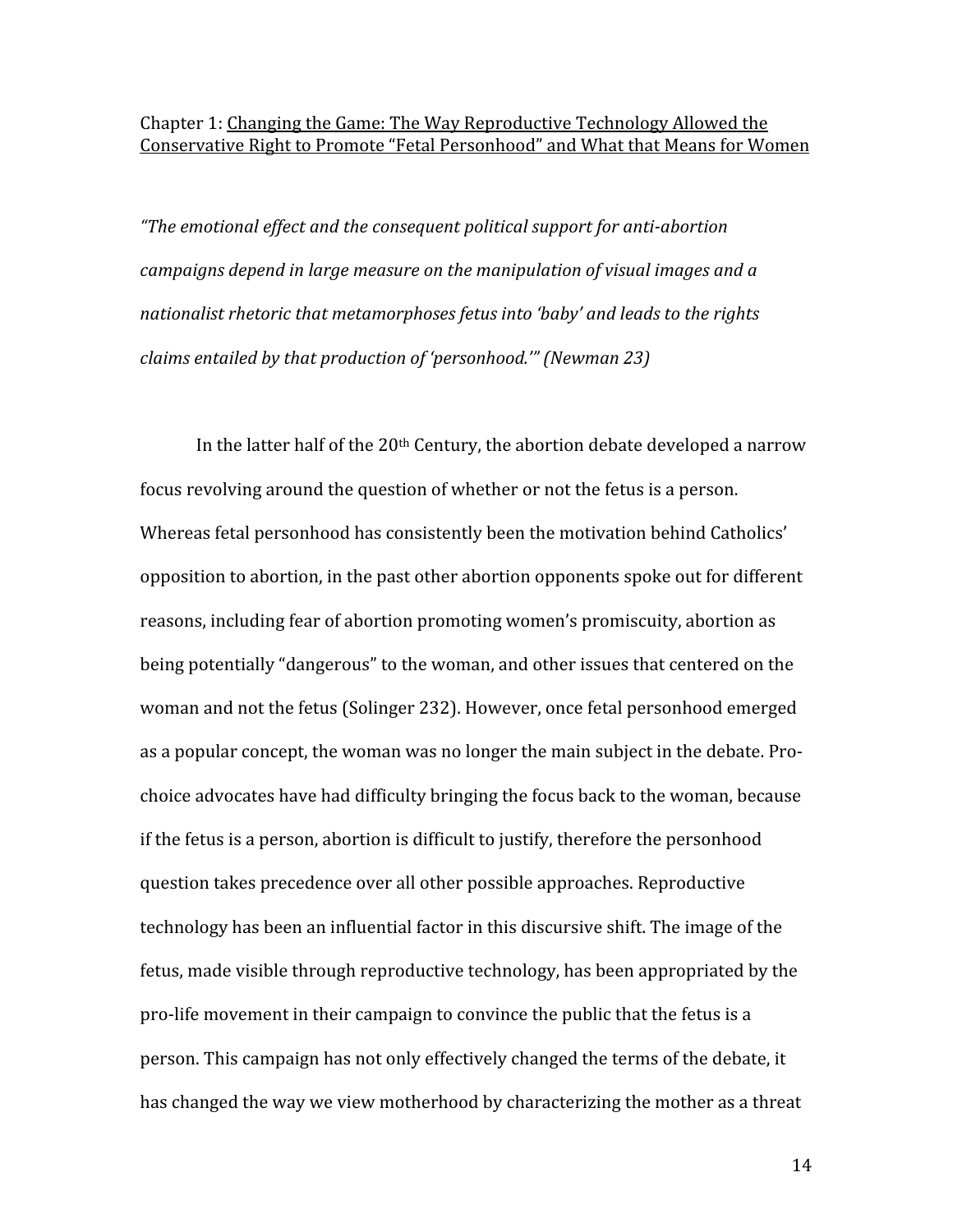to the fetus and considering her primarily in relation to the fetus. The fetus's emergence as a person jeopardizes the mother's personhood and has dangerous consequences for women's freedom and rights as full citizens.

In this chapter, I am going to explain how reproductive technology, in particular the ultrasound, has facilitated the process through which the fetus has been transformed into a person by the pro-life movement. While "person" remains an ambiguous term, I will be using Warren's conception of personhood, as she provides basic criteria that fit into a modern Western standard of what it means to be a person (the emphasis being on the mind and rationality). I will start by examining how reproductive technology made the fetus visible by giving outsiders access to it and how this undermined whatever authority women previously had on their pregnancies. I will look at how the fetus/mother relationship has been re‐ constructed as an adversarial relationship, in which the fetus and the mother are separate entities and the mother is a threat to the fetus's survival rather than a nurturer as she had been previously constructed according to dominant ideology about motherhood. Furthermore, I will discuss how the fetus's visibility contributed to an erasure of the mother, and how pro‐life campaigns have exacerbated this erasure by ridding the fetus of its context and presenting it as a lone being in need of protection. This will all contribute to my argument that the emergence of the concept of fetal personhood as a social concept was abetted by the development of new reproductive technology, and that the conservative Right has used the image of the sonogram to reinforce this idea of fetal personhood. I will conclude by explaining how fetal personhood threatens women's personhood and citizenship by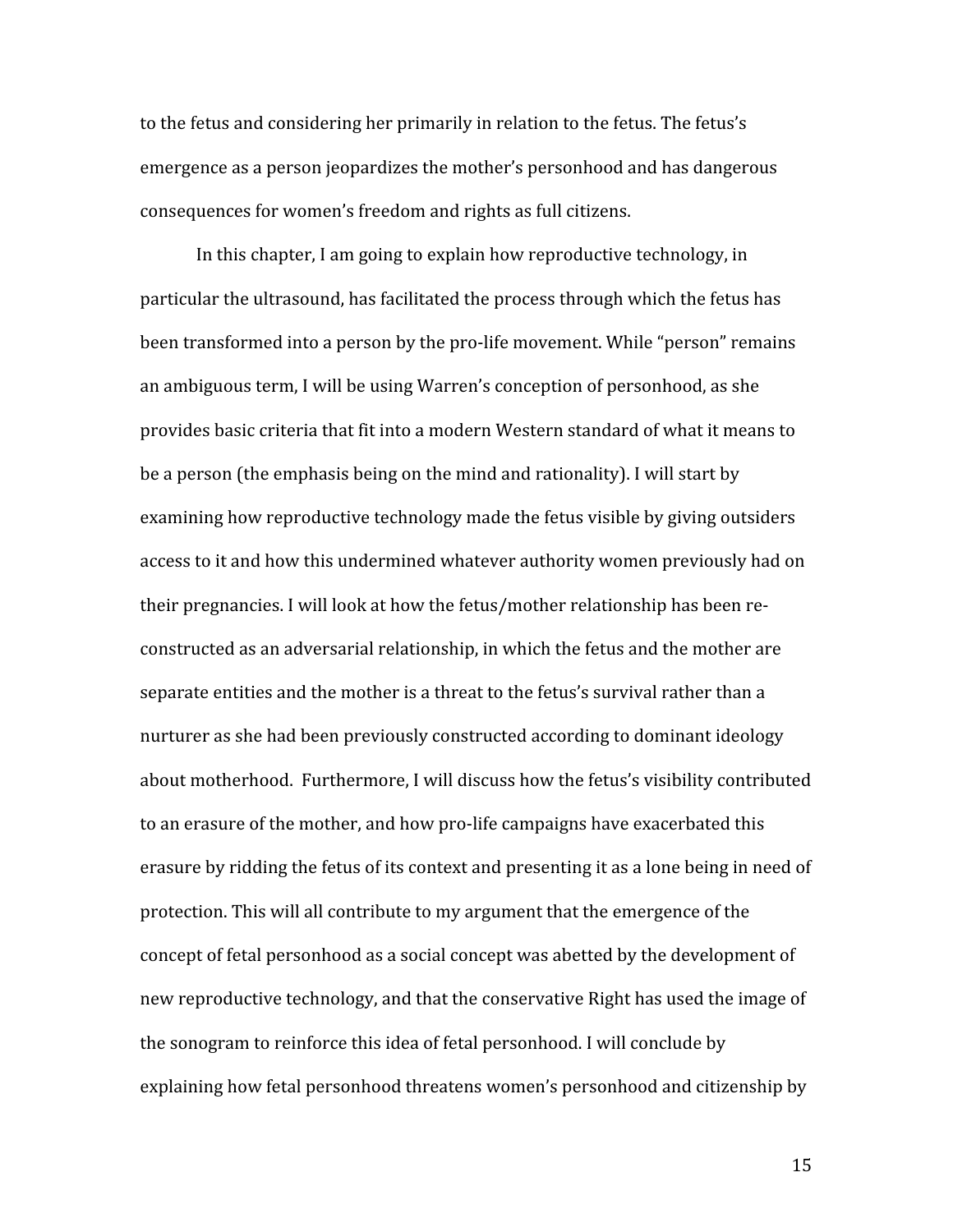making their rights to autonomy and freedom from bodily harm contingent on their reproductive status.

My arguments in this chapter draw heavily on my secondary sources, outlined in my introduction. That reproductive technology played an instrumental role in framing the abortion debate and creating the concept of fetal personhood is not my own hypothesis, it is an argument that has been made by many feminist authors. My intervention into this topic occurs in the next chapter, where I expand upon the influence of reproductive technology in the abortion debate by examining images of sonograms in popular culture and the way they often reinforce the political message that fetuses are persons. This chapter provides the foreground for that argument.

Images of sonograms, increasingly sentimentalized in our culture, have become indicators of personhood. Some parents will announce their pregnancy to friends by posting their baby's first sonogram on facebook; sonograms will often be included in baby albums as the baby's "first picture"; and images of sonograms in popular culture are often included in narratives in which the characters develop an emotional connection to the "child" upon viewing the image, as I will address in the next chapter. Pro‐life billboards and posters sometimes include little more than a sonogram and a few words; the sonogram image speaks for itself because, when visualized, "fetus" has become synonymous with "baby" (see, for example, figure 1.1).

The re-creation of the fetus as an individual in mainstream cultural understandings of personhood was aided by a new ability to view the fetus, made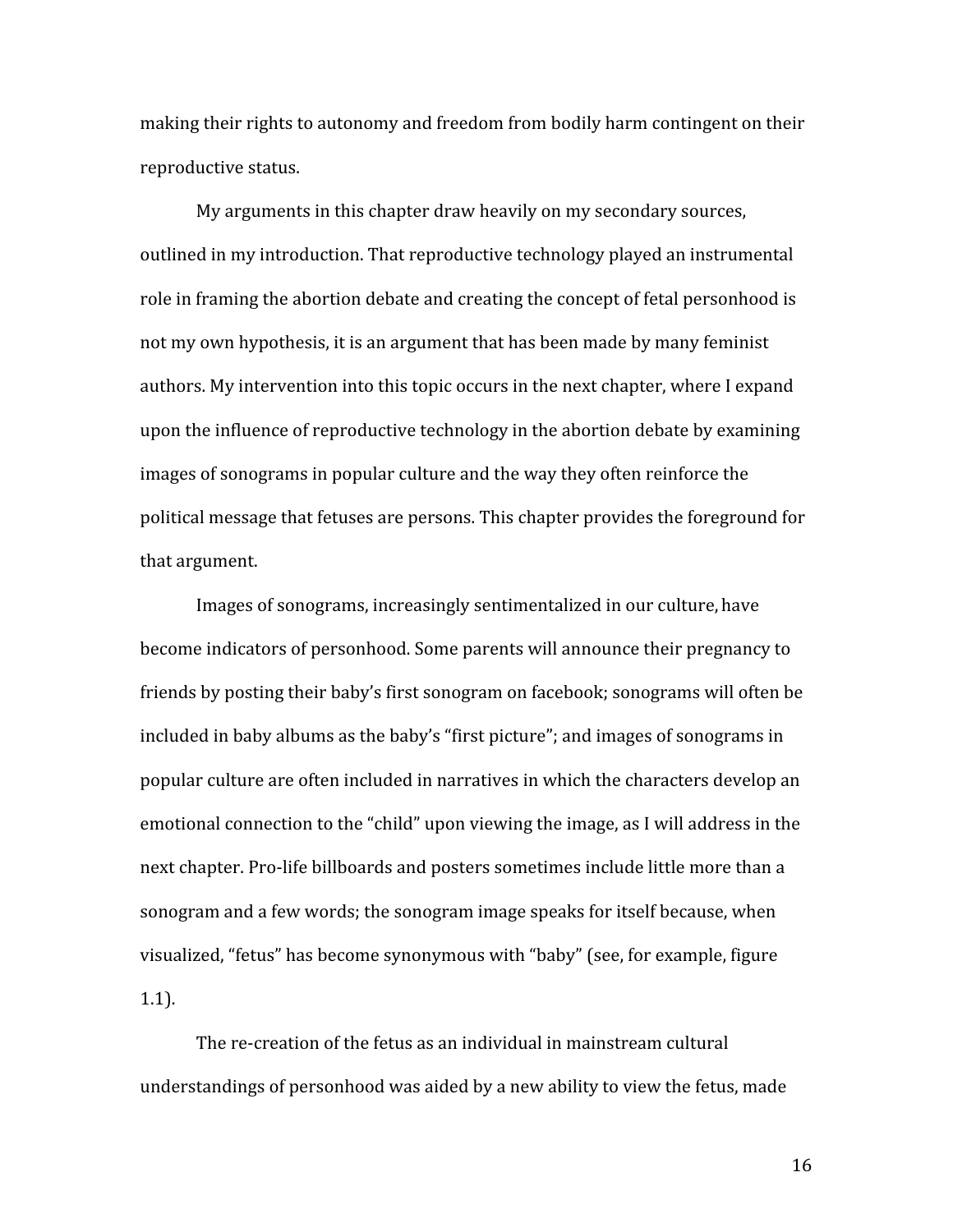possible by new reproductive technology. Though reproductive technologies can obviously be beneficial, they were not necessarily developed for the sake of women's obstetrical health. Some feminists have argued that male practitioners developed reproductive technologies in order to gain more control over women's reproduction (Petchesky 411). They have certainly had that effect. According to Stabile, "With the advent of reproductive technologies… doctors no longer have to rely on any information from the woman about her pregnancy" (193). While the medical profession has been managing women's reproduction in some capacity since the establishment of the obstetrics field, before reproductive technology doctors had to rely on women's experiential knowledge to acquire information about the pregnancy. Reproductive technology cut out the "middle‐man" (or, more appropriately, woman) and allowed doctors to make observations about the fetus without the mother's help or input. As Stabile says, the use of reproductive technology to give male practitioners access to the fetus was a "reinscription of paternal authority" (197).

Gaining visual access to women's wombs changed the status of the fetus: formerly a private figure, blocked off from the world and contained in its womb, the fetus all of a sudden became a public figure with the advent of the ultrasound. Donna J. Haraway says, "fetuses owe their existence as public objects to visualizing technologies" (23). Petchesky argues that ultrasound technology is a powerful tool for teaching us how to imagine how many people exist in the world (Haraway 27). The world's population grows substantially once potential persons are seen as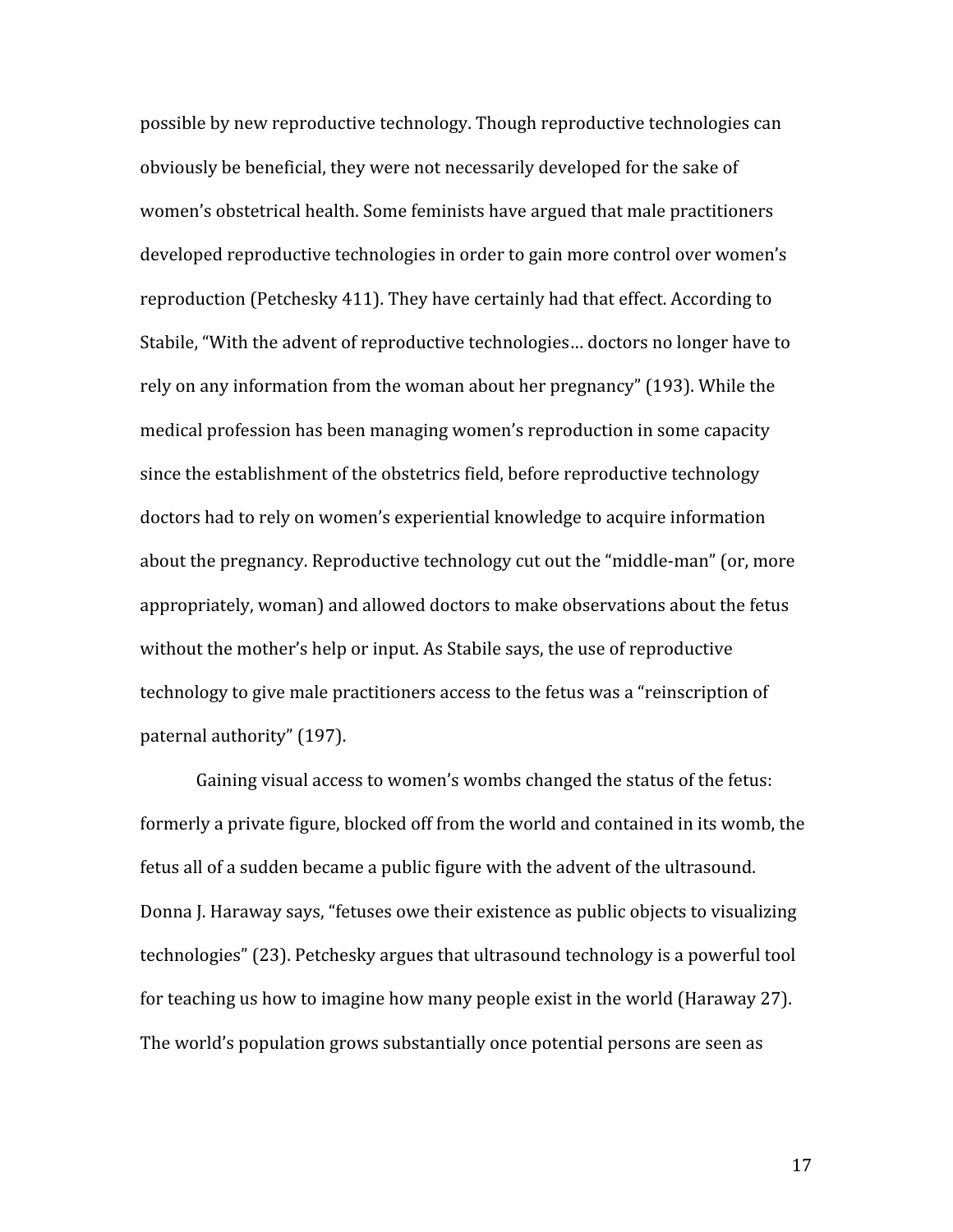persons. Dr. Michael Harrison, a pediatric surgeon at University of California San Francisco, as quoted by Petchesky, says:

The fetus could not be taken seriously as long as he [*sic*] remained a medical recluse in an opaque womb; and it was not until the last half of this century that the *prying eye of the ultrasonogram*… rendered the once opaque womb transparent, *stripping the veil of mystery from the dark inner sanctum* and *letting the light of scientific observation fall on the shy and secretive fetus*… The sonographic voyeur, *spying on the unwary fetus*, finds him or her a surprisingly active little creature, and not at all the passive parasite we had imagined.<sup>9</sup>

Dr. Harrison's portrayal of the fetus in this quote as "shy and secretive" and an "active little creature" speaks volumes for the evolution of the fetus—from an abstraction<sup>10</sup> to a little person with an identity and zest for life—spurred by the ultrasound's "prying eye." This description of the fetus indicates that the fetus was always a person, we just were not aware of this fact until we could see it for ourselves.

This new publicity did astonishing things for the fetus's image. The concept of fetal personhood emerged in the second half of the twentieth century, aided by new reproductive technology that allowed us to "see" the fetus (Solinger 232‐3). The "fetal personhood" campaign was spearheaded by the Catholic Church; later,

<sup>9</sup> Harrison, Michael R. et al. "Management of the Fetus with a Correctable Congenital Defect." *Journal of the American Medical Association 246* (1981) p. 774 quoted in Petchesky, p. 411 (italics added). <sup>10</sup> To clarify, when I use the word "abstraction" in reference to the fetus, what I mean is that before it could be visualized, there was no sensory evidence for its existence (for everyone but the mother), so trying to imagine it as a living being was more difficult without a visual.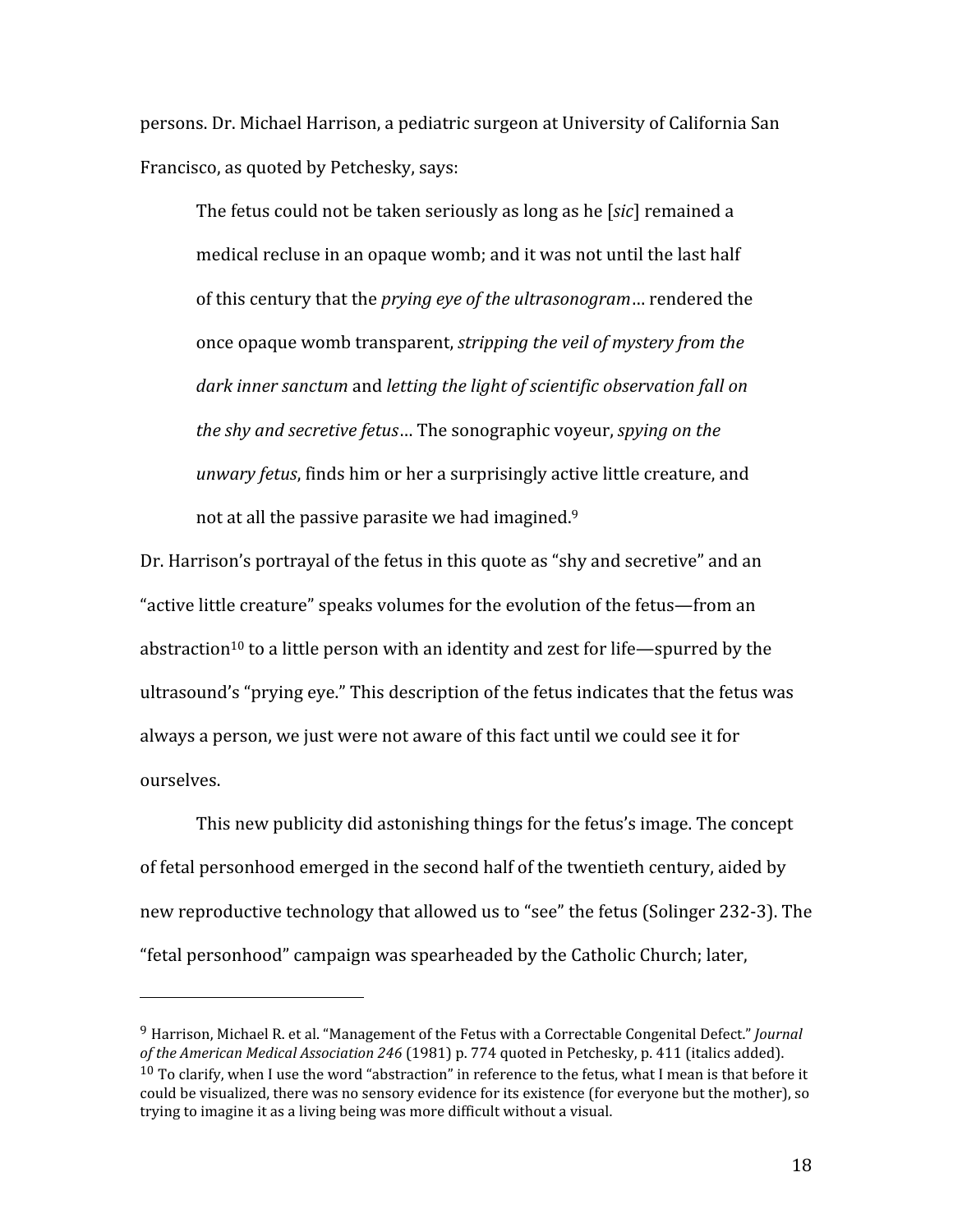Christian fundamentalists jumped on board (Copelon 28). Claims for fetal personhood led to claims for fetal rights, which, as Solinger points out, "has a secular sound," even though the personhood assertion comes from a religious perspective (233). Again, the religious conception of personhood as determined by the presence of a soul becomes confused with Warren's conception of personhood as a member of the moral community deserving of rights and protection by the State. Warren's conception of personhood is the one appealed to in pro‐life campaigns that try to make the fetus appear personlike through visuals and persuasive text, though their motivations for doing so stem from a religious understanding of personhood.

Feminist authors speak generally about pro‐life campaigns that include sonogram images on billboards, posters, bumper stickers, etc.; in their arguments, they state that these images do not include any information about or visuals of the mother, and that the manipulation of the image through computer technology that enlarges and enhances it, can be extremely misleading and make the fetus seem far more developed than it is. A good example of pro-life propaganda that presents the fetus as more personlike than it actually is is the video "The Silent Scream," which was produced in 1984 and showed the "real-time ultrasound image of a twelveweek‐old fetus being aborted" (Petchesky 403). The purpose of the film was to convince audiences that during the procedure the fetus was letting out a silent scream, unheard by the world but discovered by Dr. Bernard Nathanson and the National Right‐to‐Life Committee who made the video. Petchesky shares some insight as to how this footage was manipulated to make their pro‐life political statement: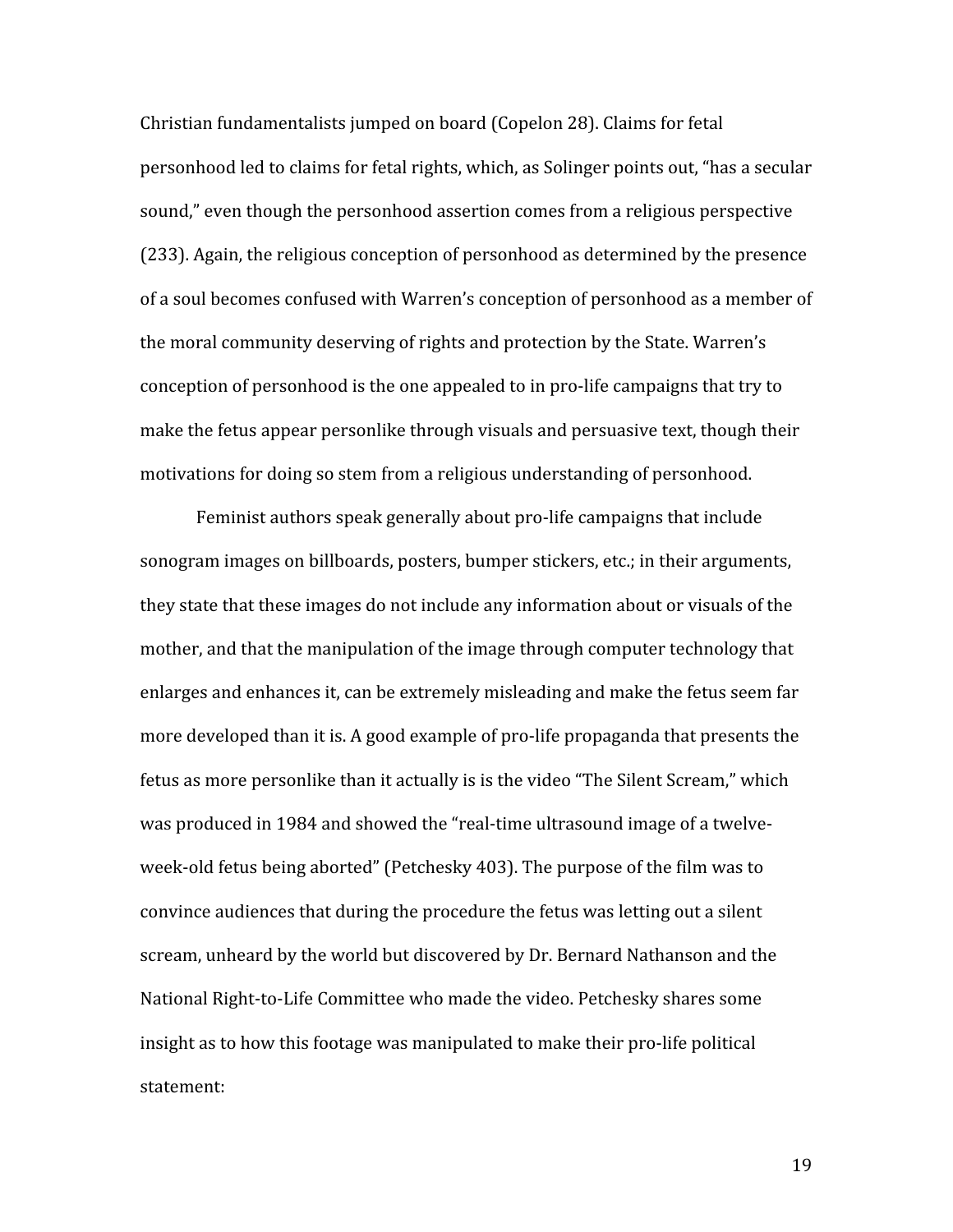The *Silent Scream* has been sharply confronted… by panels of opposing medical experts, *New York Times* editorials, and a Planned Parenthood film. These show, for example, that at twelve weeks the fetus has no cerebral cortex to receive pain impulses; that no "scream" is possible without air in the lungs; that fetal movements at this stage are reflexive and without purpose; that the image of rapid frantic movement was undoubtedly caused by speeding up the film (camera tricks); that the size of the image we see on the screen, along with the model that is continually displayed in front of the screen, is nearly

twice the size of a normal twelve-week fetus, and so forth. (404) In this video, as in other fetal representations produced by pro-life groups, the fetus's supposed personhood is "verified by sonographic 'evidence' that it kicks, spits, excretes, grows" (Petchesky 409). The video appears to be attempting to portray the fetus as fulfilling some of Warren's criteria for personhood, namely that it has the capacity to feel pain and the capacity to communicate.

Warren gives some perspective on its actual abilities: "a fetus, even a fully developed one, is considerably less personlike than is the average mature mammal, indeed the average fish" (321). This is, of course, irrelevant to those who believe in the religious sanctity of biological human life, but the general public may be surprised to find that the fetus cannot perform the many functions it is sometimes advertised to be able to perform. In regard to this phenomenon of projected personhood onto a non‐personlike fetus, Berlant says: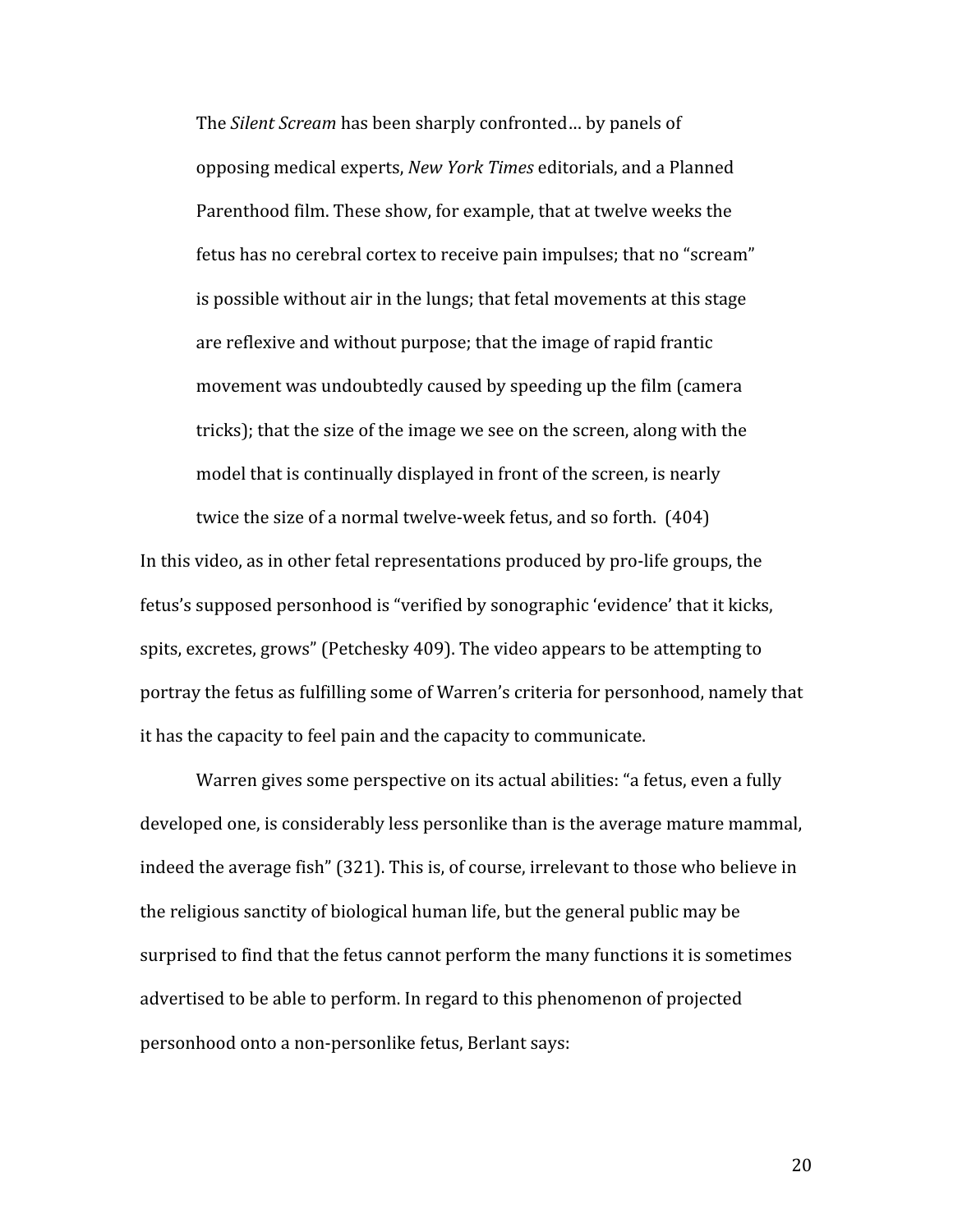The success of the concept of fetal personhood depends on establishing a mode of "representation" that merges the word's political and aesthetic senses, imputing a voice, a consciousness, and a self-identity to the fetus that can neither speak its name nor vote.

(151)

Again, fetal personhood relies on not a religious view of personhood, but on a political view to which the general public can relate.

The individual presented to the world through the sonogram is "floating free, vulnerable, autonomous, and alone."11 Many authors have described it as an "astronaut": floating in space, disconnected from the mother, voyeuristic. This is a deceptive image. No fetus "simply floats, alone, in empty public space, unconnected, self-generating, and self-sufficient."<sup>12</sup> Even full-grown human beings function in interconnected ways and define themselves by their relationships to other human beings. The focus on individualism in our culture devalues the importance of relationships and kinship to our development and implies that we can all exist independently of each other and that we are self‐sufficient beings. Petchesky references the "Hobbesian view," a cultural ideology that views individuals as "disconnected, solitary" (406). According to Franklin, "not only is the mother made invisible by these constructions of fetal personhood, but so is society and kinship. The potential for biological life completely obscures all other dimensions of human

<sup>11</sup> Hartouni, Valerie. *Cultural Conceptions: On Reproductive Technologies and the Remaking of Life*. Minneapolis: University of Minnesota Press, 1997 p. 34‐35 quoted in Shrage 91.

<sup>12</sup> Hartouni, Valerie. *Cultural Conceptions: On Reproductive Technologies and the Remaking of Life*. Minneapolis: University of Minnesota Press, 1997 p. 34‐35 quoted in Shrage 92.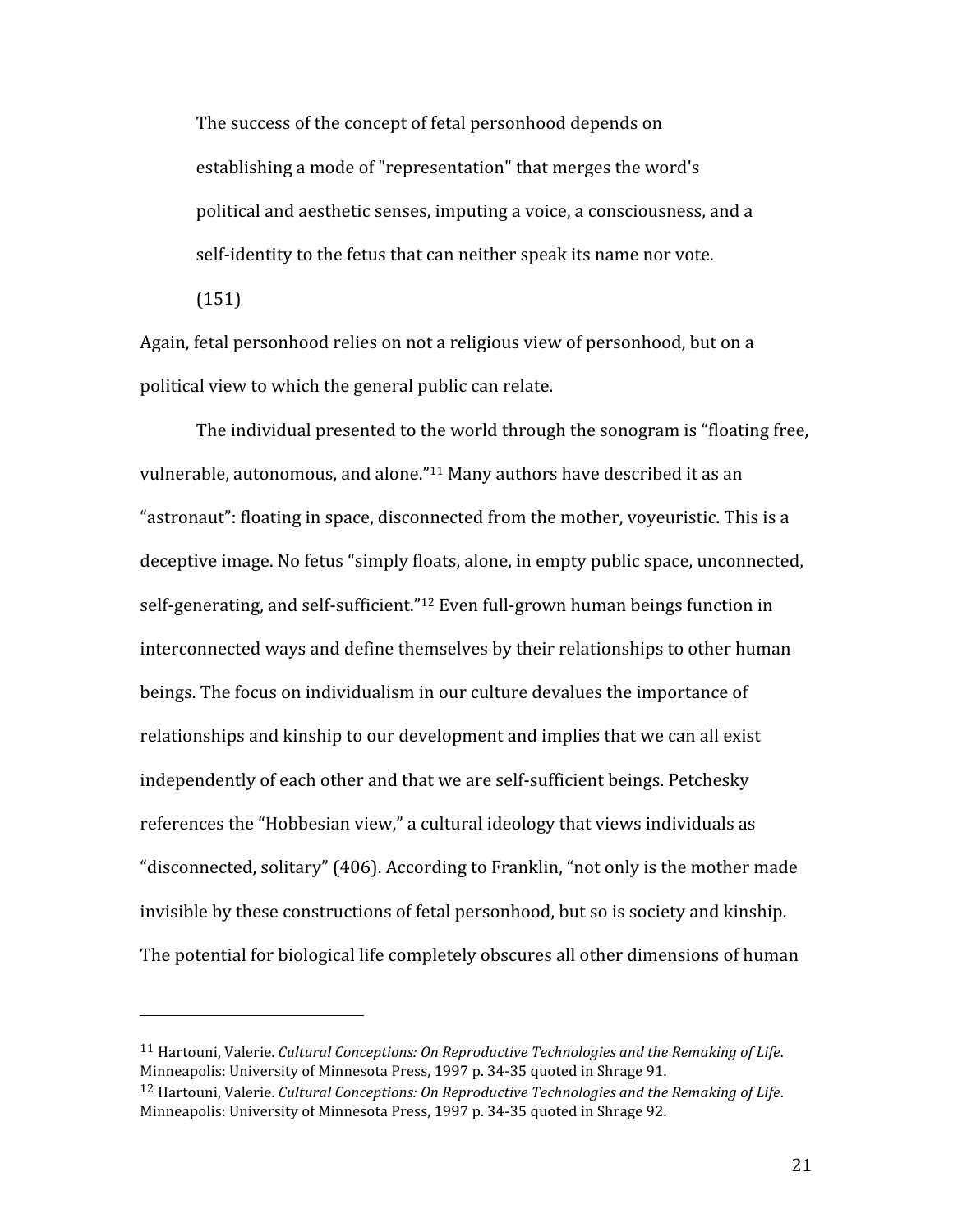life, and is seen as a justification in itself for the right to exist" (200). The concept of fetal personhood perpetuates this negation of relationships and ignores the fact that the fetus cannot exist without the mother.

This imagining of the fetus as a self‐sufficient individual is consistent with the values of our neo‐liberal capitalistic society. In a system that encourages competition and self‐sufficiency and emphasizes the value of individual success over collaboration and interdependency, individuals are constructed as preceding (and not being shaped by) culture and as operating as solitary entities fueled by their own self‐interest. These values and discourses are so embedded in our culture as to be invisible; using Marxism to understand the influence of production values, we see that "those who own the *means of production* are also in control of the ideas and viewpoints produced and circulated in a society's media venues" (Sturkin and Cartwright 51). Through this particular worldview, birthed in and promoted by capitalism, the fetus can be imagined as an individual, with claims to liberty and protection from the State. Marita Sturkin and Lisa Cartwright, authors of *Practices of Looking*, remind us that "societies function by masking their ideologies as 'natural' systems of value or belief." (51) We often forget that we are shaped by the modes of ideology embedded in our culture; this view that we see as unbiased truth can only be seen as such from a certain vantage point.

The fetus that has been appropriated by pro‐life advocates as the face of their movement is a very specific kind of person. It is presumably male (Petchesky 406); it is bourgeois (Newman 18); and it is an outstanding citizen, as we learn from the video campaign targeting the black community that warns women they may be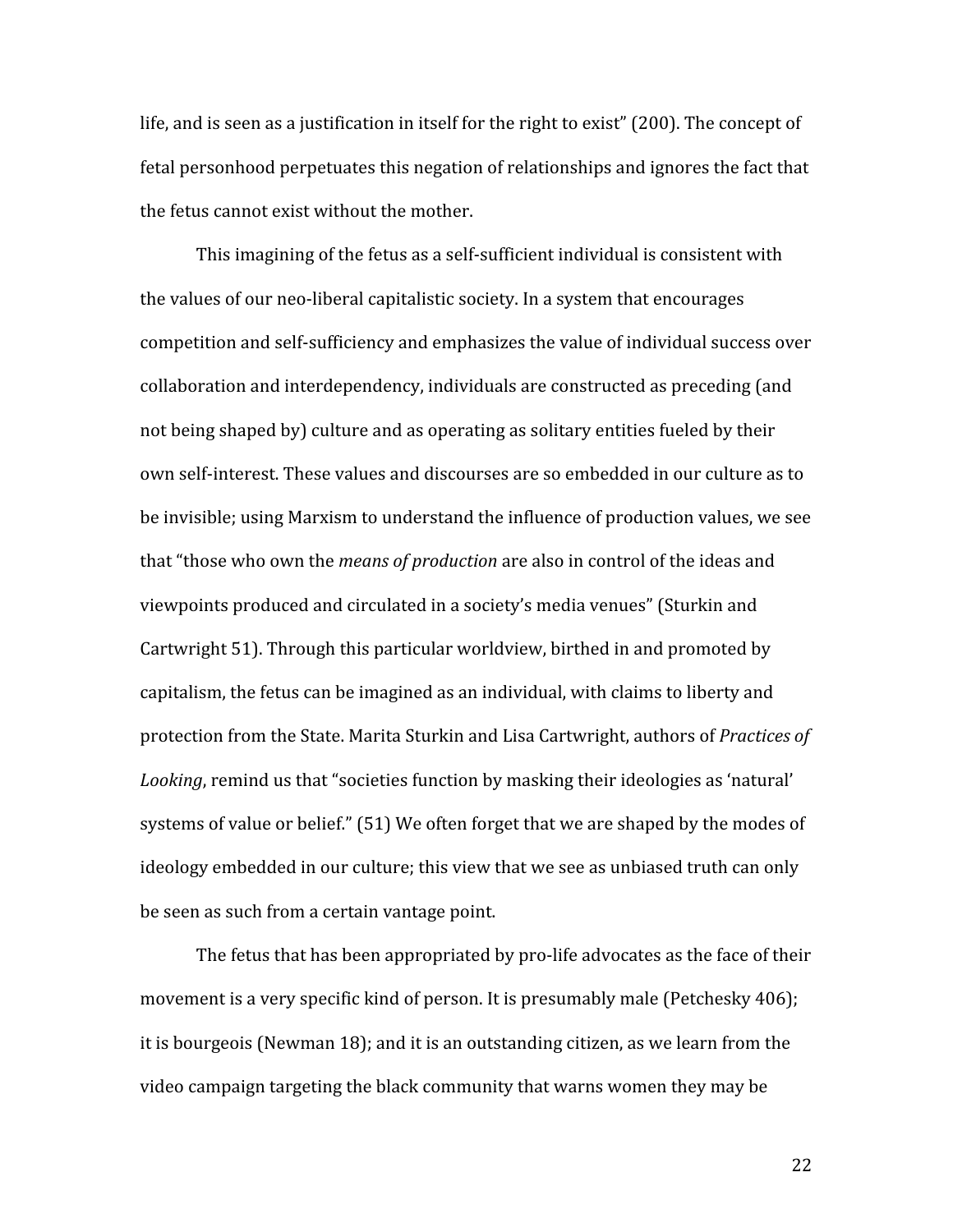aborting a pioneer in childhood leukemia research or an Olympic athlete ("Our Future"), and the Wisconsin billboard campaign that claims the aborted fetus could very well be Jesus Christ (see figures 1.3 and 1.4). The Jesus fetus billboards hyperbolize the implicit message in all anti‐abortion campaigns that the fetus will be (or, for the aborted fetus, could have been) president, a prodigy, a saint, or even Jesus himself.

In this imagining of the fetus, potential personhood is conflated with personhood. This idea stems from preformationism, the belief developed in the Middle Ages that the form of a living thing pre‐exists its development. In science, preformationism informed early theories of embryology, positing that "a tiny, fully formed human, or homunculus, is implanted in the sperm or the egg at conception" and that the human is therefore "'preformed' at the instance of creation" (Crain 4‐5). According to Franklin, "Within this framework, the child was always human and complete; it merely had to grow bigger."13 Franklin notes the tendency to imagine the fetus's life in the future tense:

The emphasis upon what the fetus is going to become, upon its genetically determined development, inevitably leads to a focus upon its developmental potential as a person, as an individual human being with an entire life course mapped out for it from the moment of conception. (197)

<sup>13</sup> Jordanova, Ludmilla. "Gender, Generation, and Science: William Hunter's Obstetrical Atlas." *William Hunter and the Eighteenth-Century Medical World*. Eds. W.F. Bynum and R.S. Porter. Cambridge University Press, 1985 p. 406‐7 quoted in Newman, p. 66.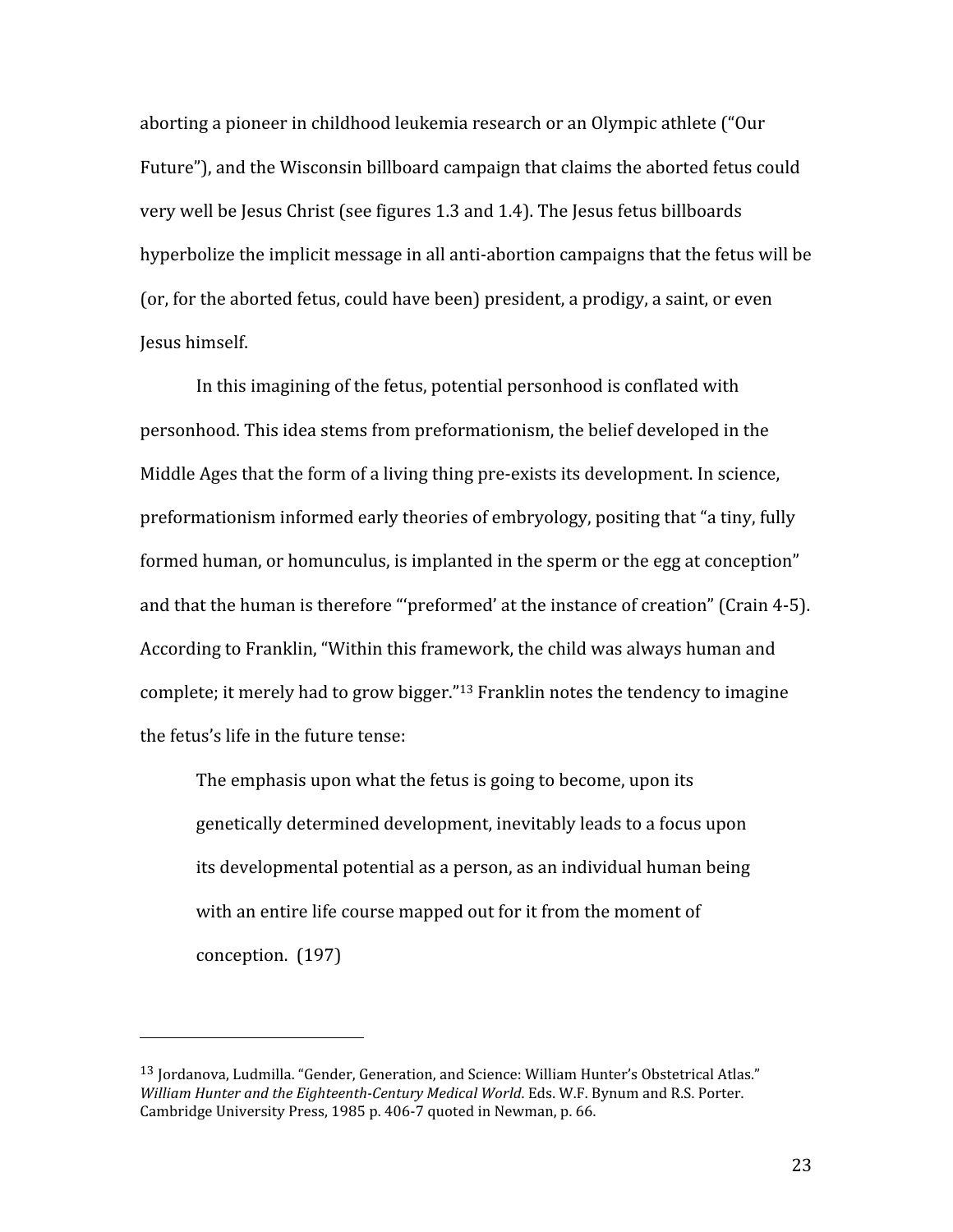It is easy for us to make this leap from fetus to baby. The fetus's resemblance to a baby—its personlike features, its tiny movements—may evoke in us the same sentimentality and affection, or as Warren says, "protective instinct," we feel for babies (321). Pro‐life campaigns capitalize on this "protective instinct" by enlarging images of fetuses and making them as baby‐like as possible, such as on the Illinois "they're forgetting someone" billboard, in which you can see all the features of a baby: you can count the fingers, you can see its ear, nose, mouth and eyes (see figures 1.1 and 1.2). Sonograms are not usually this depictive; in many real life sonograms, especially early in the pregnancy, you may have difficulty locating the head, let alone counting the fingers and toes.

Now that the fetus can be visualized and, consequently, more easily personified, it can be regarded as a patient. It is given "an ordinary checkup" (Petchesky 409), and its needs are viewed separately from the mother's. This has contributed to a shift in the conception of the relationship between the mother and fetus. Formerly the mother was considered a nurturer of the fetus. The womb was constructed as a warm, hospitable home for the fetus that sheltered it from the cold, dangerous world outside (Stabile 186). The fetus was even referred to as a "parasite"; Franklin says: "the fetus was previously regarded as weakly parasitic, but essentially passive—'an inert passenger'" (Franklin 193). In this imagining of the fetus, the mother is central, a nurturer, and if anyone is imposing, it is the fetus.

After the discursive shift, however, the mother/fetus relationship became adversarial. Stabile says, "visual representations of fetal autonomy in the service of New Right politics… have made possible the ideological transformation of the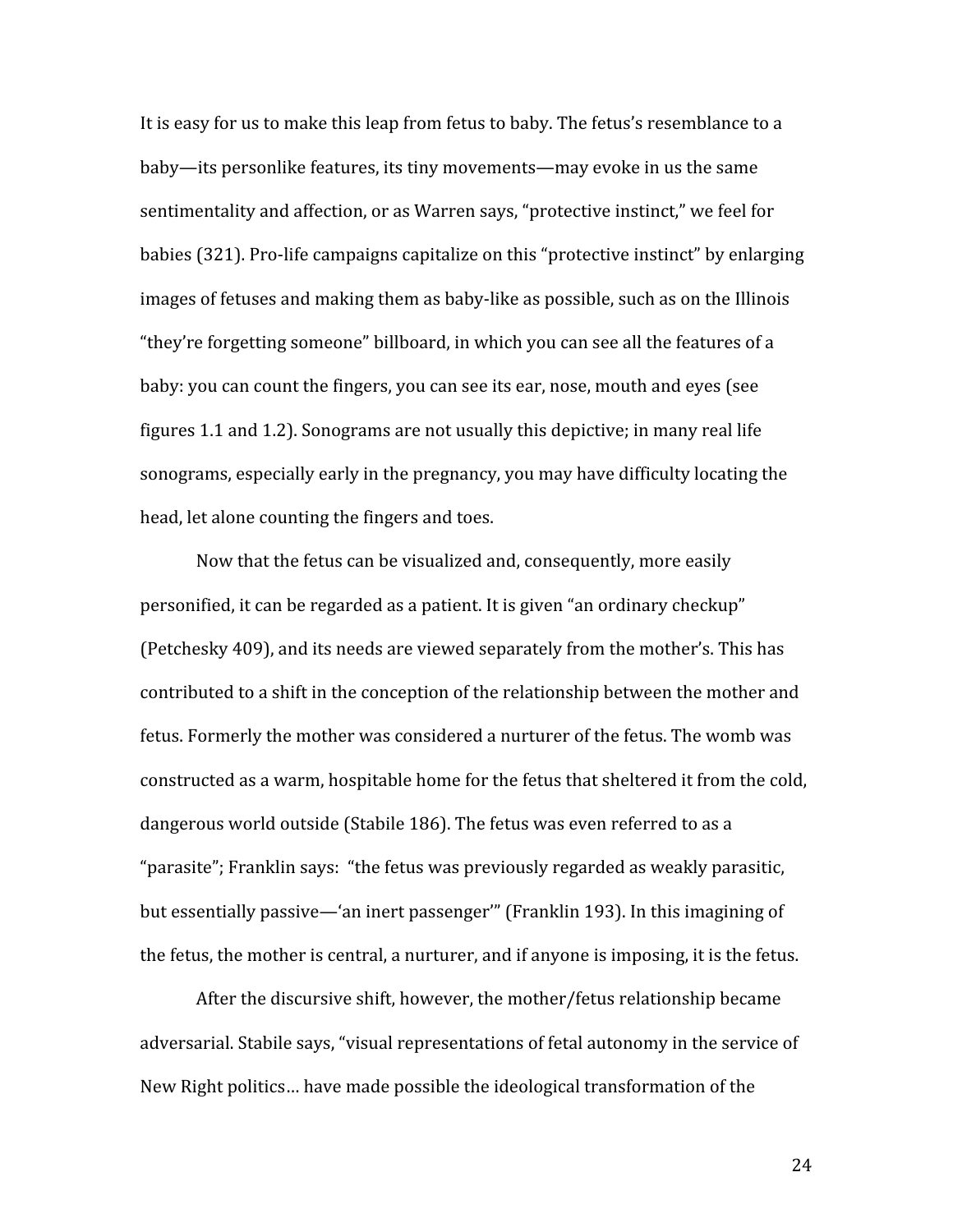female body from a benevolent, maternal environment into an inhospitable waste land, at war with the 'innocent person' within" (179). Petchesky agrees, arguing that "the pregnant woman is increasingly put in the position of adversary to her own pregnancy/fetus" (407). Her womb, once a safe haven, becomes a danger zone. During its nine months of captivity, the fetus is trapped, vulnerable, and in a constant survival struggle.

Stabile talks about two articles in Life magazine, one published in 1965 and the other in 1990, that exemplify the changing status of the mother in regard to the fetus. Both articles feature photos of fetuses, advertised as glimpses of early life, but the way the pictures are presented and the text around them are different. Though the focus is on the fetus in the 1965 article, the mother is still present: the photos show the placenta and the mother is constantly referenced. In contrast, the 1990 article has erased the mother. The photos contain "a dark, amorphous background,

from which all traces of a female body, as well as any connection to a maternal environment, have disappeared. The photographs contain no traces of either the amniotic sac or placenta" (Stabile 187). The mother's presence has all but disappeared as the fetus has taken center stage.

Not only is the fetus now the main focal point, it is godlike, a hero who survives in spite of its mother's constant threat. Franklin refers to it as "the little fetus that could" (195), and says that the fetus is now portrayed not only as an individual, but an individual with free will and "even an ability to undertake responsibility for its own interests'" (193). The fetus's gestation is considered to be its own feat, accomplished not only without aid from the mother, but in spite of her.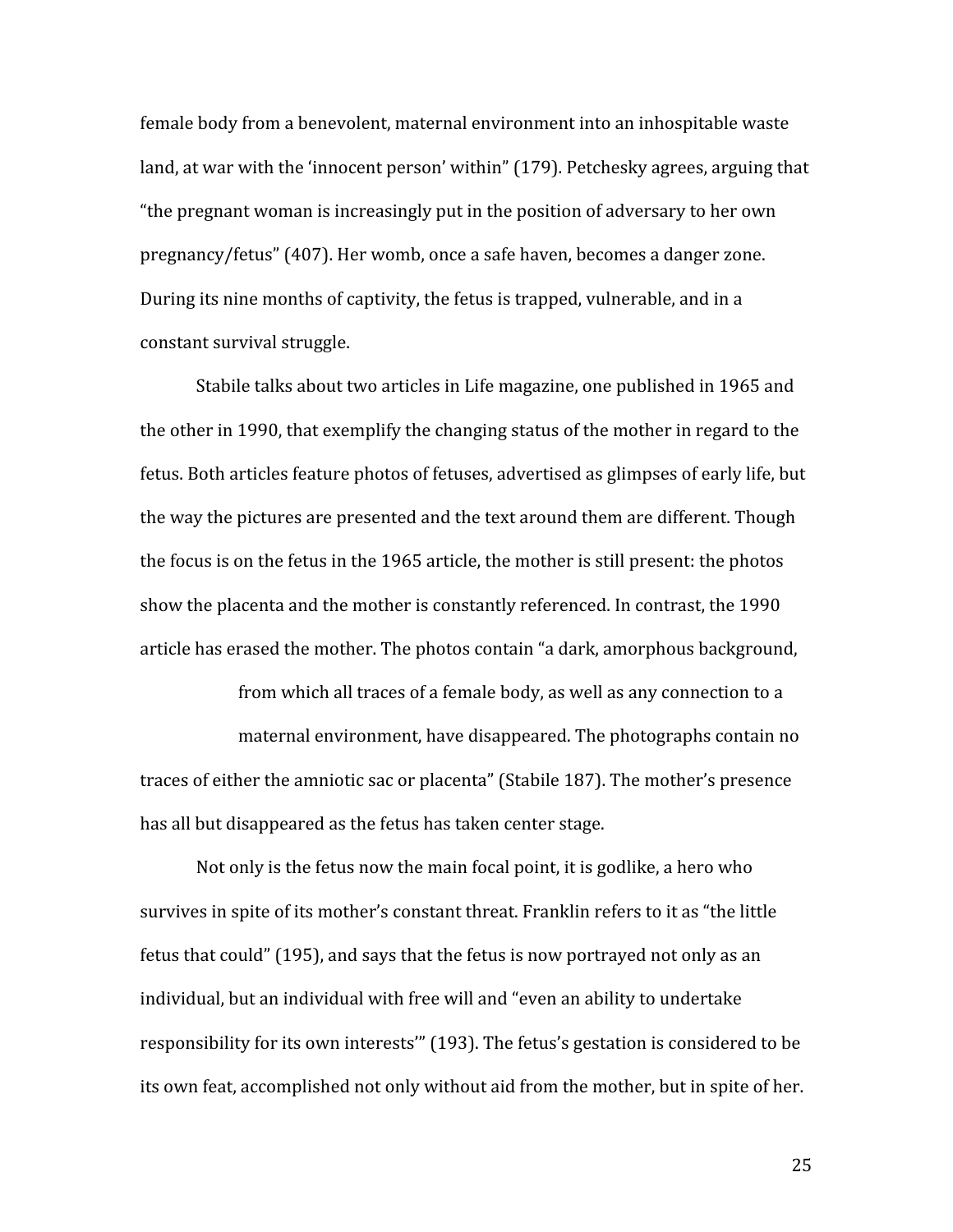The fetus is "an agent responsible for the task of its own miraculous transformation from a kidney bean‐sized encephaloid into a 'baby' at 28 weeks gestation where the story ends" (Franklin 195). It is the "Enlightenment Man" fighting to win against nature (Newman 67).

The Life articles show that as the generic visual representation of fetal life has morphed into the present‐day sonogram image, our ability to view the fetus has come at the cost of the mother's erasure. Petchesky says: "The technology which makes the baby/fetus more 'visible' renders the woman invisible" (411). She claims that when the fetus is presented as an astronaut floating in space, the mother becomes empty space (406). Newman agrees that these images change our perception of the mother:

The combination of representing the fetus as a fully formed child and suppressing the connection of the reproductive organs to the woman's body, many feminists claim, elicits sympathy for the 'baby' and inhibits emotional response to the 'mother.' The composition of obstetrical images—a complete, undissected fetal body and a schematic, or even invisible, uterus that conceals fetal dependence on the female body, serving instead as a mere setting—constructs a narrative of reproduction in which the fetal figure is central, its context marginal. (67)

Obstetrical images alone, without being appropriated for a political cause, erase the mother by making her peripheral, an after‐thought. Once these images become saturated in pro-life politics, they accomplish this erasure even more so, as Newman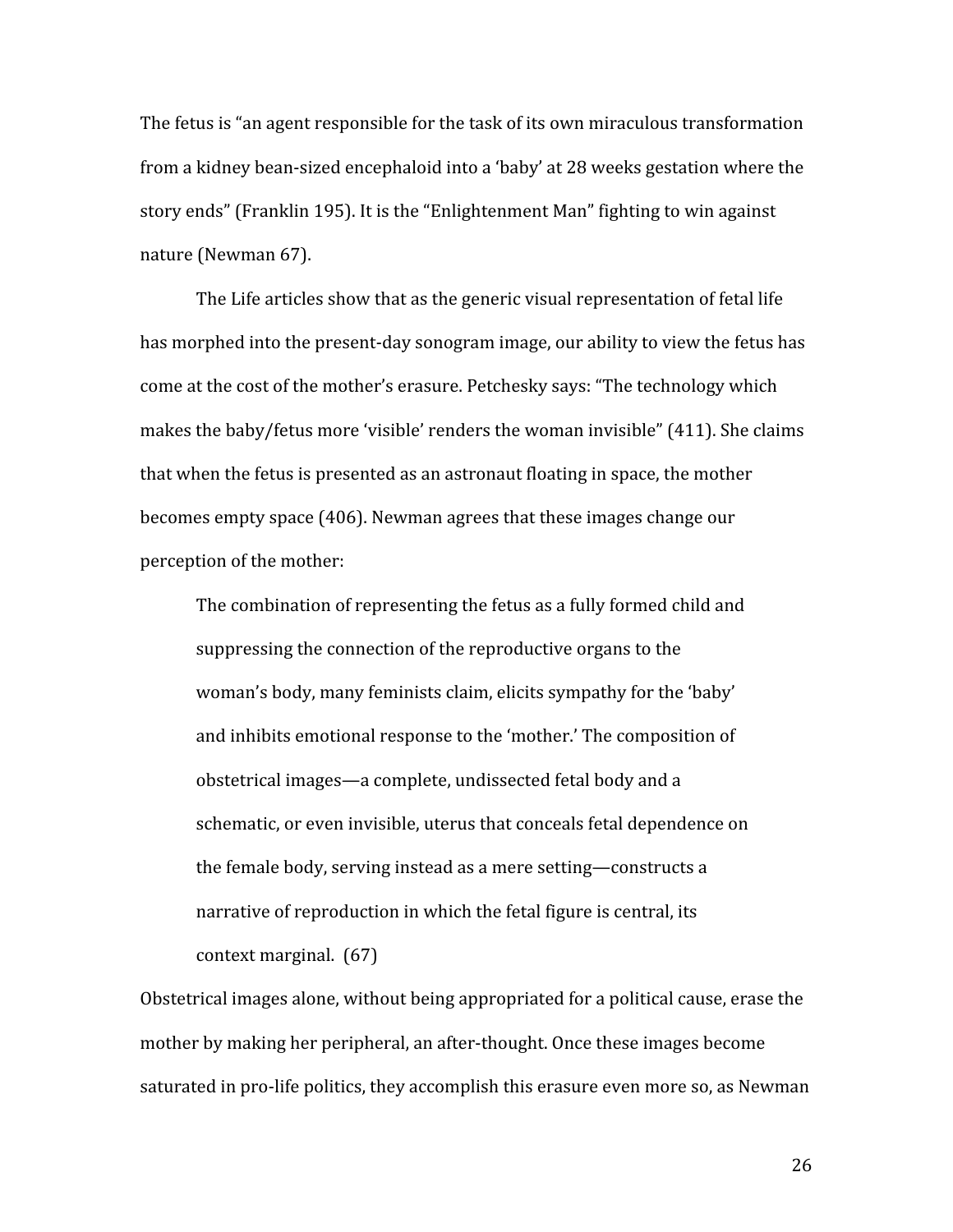says above, by "eliciting sympathy for the 'baby.'" Stabile points out that this erasure is effective also because we live "in a society so dependent upon images" (180). The power of these images and the emotional response they elicit I will develop further in the next chapter.

The mother's independence is precarious in this situation, as she begins to be "defined by the needs of the fetus, the little commander in her womb" (Franklin 194). Franklin says, "the emphasis is not only on fetal separateness and fetal independence, but on its ability to control the mother, rather than being controlled by her" (194). One need only think about the extent to which a woman's pregnancy is monitored and her actions controlled to meet the needs of the fetus—whose birth defects or disorders will oftentimes be blamed on the mother doing something wrong during pregnancy—to realize that the fetus is viewed as being of primary importance in this relationship. I will discuss legislation that is happening in regard to this issue in chapter 3, but suffice it to say here that it is not difficult to discern whose life is important to the State when it denies a pregnant woman her cancer treatment for the sake of the fetus, or when it locks up a pregnant woman who is deemed a potential risk to her fetus, or when it arrests a woman for attempted feticide after she trips and falls down a flight of stairs.14 As Copelon says, "to be denied control over reproduction or sexuality is to be denied full personhood and reduced to dependence" (27).15

<sup>14</sup> See chapter three

<sup>15</sup> Personhood in the sense Copelon is using it here is personhood in the eyes of the law. Though women may still be persons in Warren's sense in that they are still rational, functioning beings, they do not have full autonomy if they do not have control over their reproduction, and thus they are not full persons in society (just as children are not, and slaves were not, and freed African Americans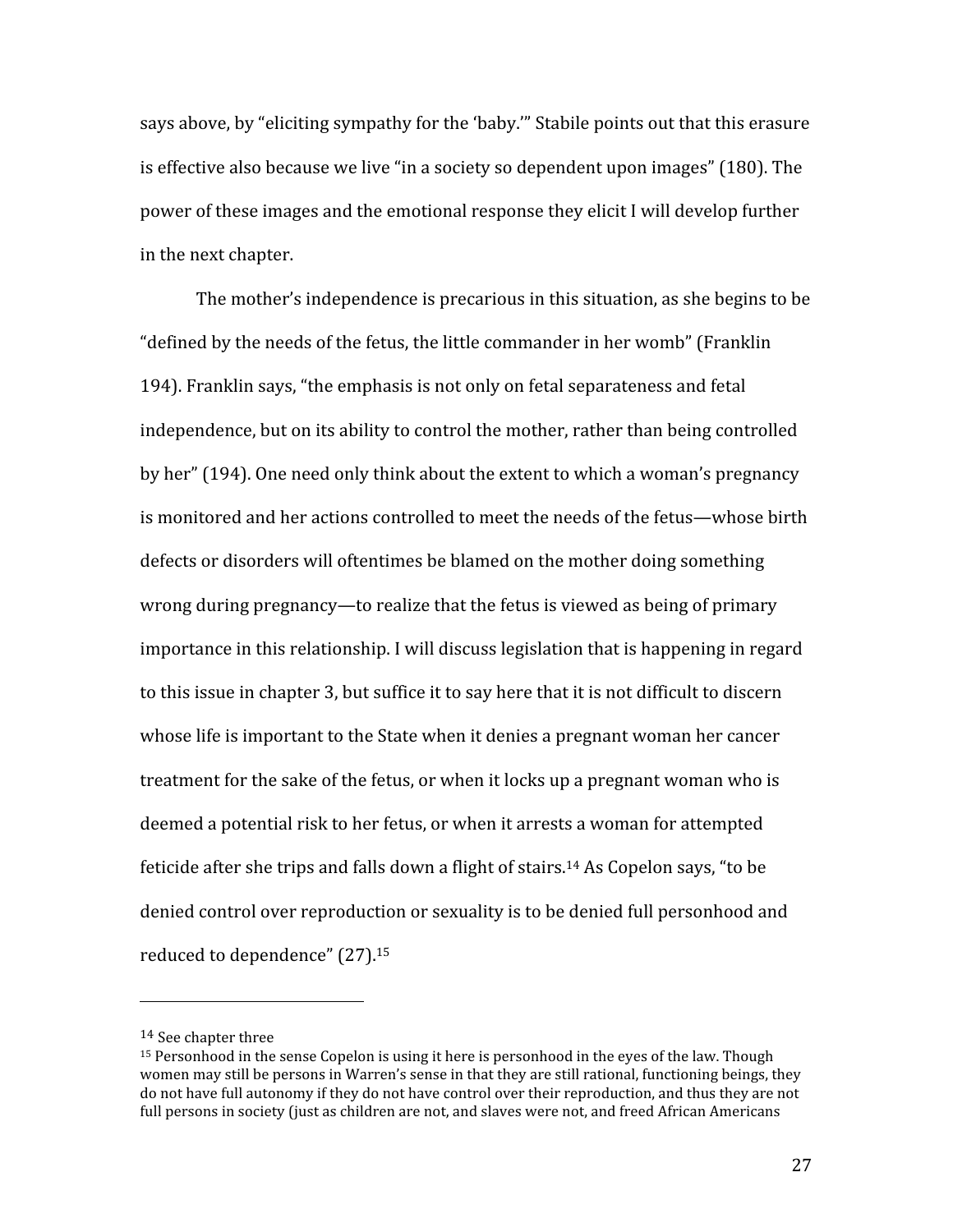When the focus is on the fetus and its well-being, women are reduced to passive vessels, whose sole purpose is the reproduction of the next generation of men. Stabile says: "representations of 'fetal personhood' depend upon the erasure of female bodies and the reduction of women to passive, reproductive machines" (180). Even her role in monitoring the fetus has been diminished. Whereas before, "quickening, or the mother's testimony to the movement of the unseen child‐to‐be in her womb" (Haraway 27) was given credence, the woman is now a "passive spectator in her own pregnancy" (Petchesky 411). The fetus has become a public concern, and the woman has been forced into a role she may not have signed up for. If a woman is defined by her reproductive capacities and valued only as a reproductive machine, she becomes an object, and therefore does not have full personhood in the eyes of society.

On a similar note, women are also not full citizens in a society so concerned with the rights of fetuses, as women's rights are more easily violated once they become pregnant. As soon as another "life" comes into the equation, women's rights to bodily integrity and health can be infringed upon to ensure that they procreate successfully. Franklin says:

By its very nature, such a concept (fetal rights) threatens the bodily integrity, the individual autonomy and the right to bodily sovereignty of women. Fetal citizenship contradicts the citizenship of women; indeed, it contradicts their

were still not). The legal conception of personhood is, however, related to Warren's conception of personhood, since full legal personhood is only endowed upon beings conceived of as being rational and capable of autonomous decision-making. When "informed consent" legislation is passed (see chapter 3), the State is making a statement that women are not capable of autonomous decisionmaking.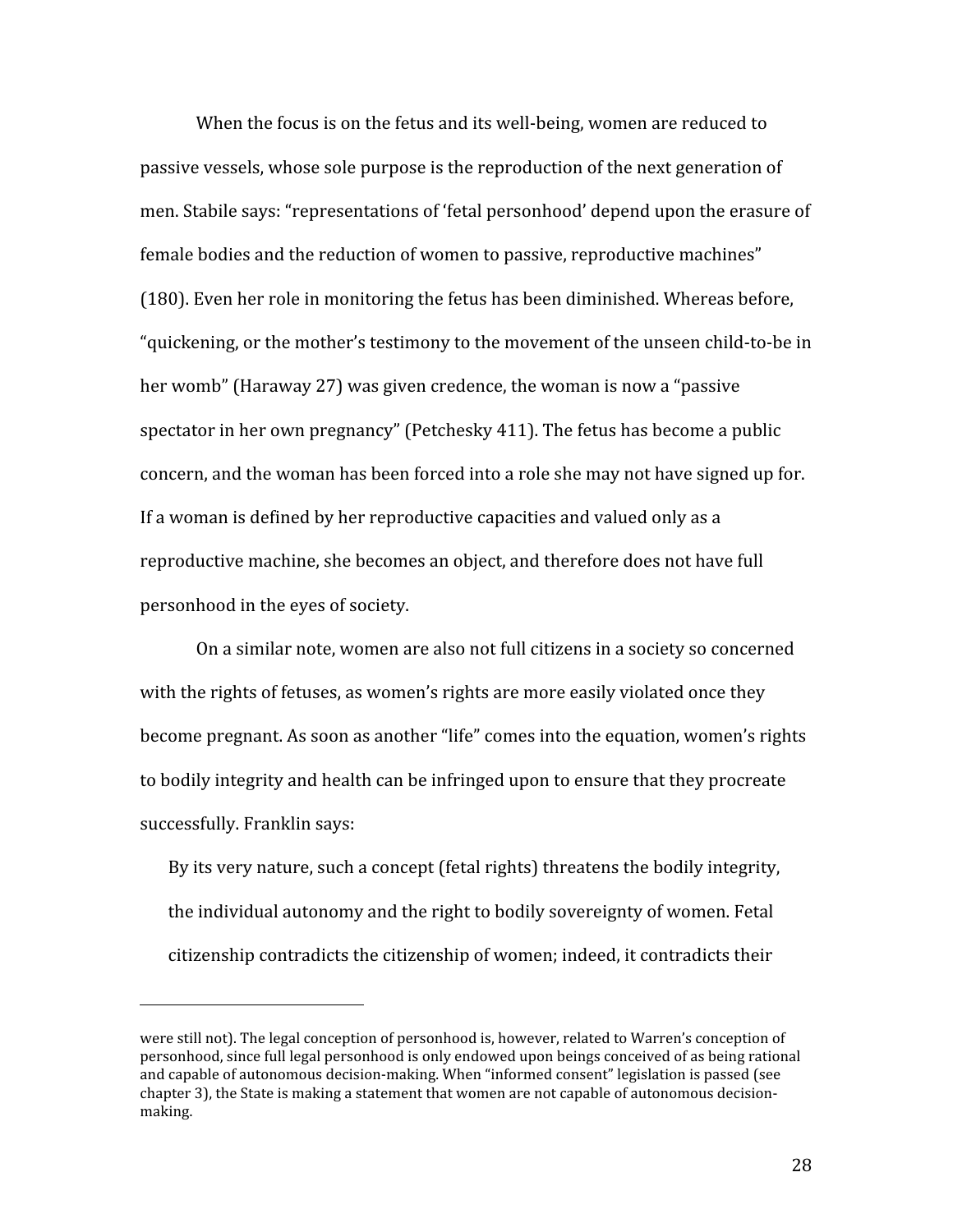individuality. Endowing fetuses with full civil rights ironically confers upon them a status in relation to the patriarchal social contract *which women never had to begin with*. (201)

The extent of protection offered to the fetus by the State is a degree of protection that has never been offered to women, whose bodies have historically been owned, used, and raped, sometimes by men, sometimes by the State itself,<sup>16</sup> sometimes both; but never have their rights to bodily integrity been as vehemently defended by the State as the fetus's rights are today. Additionally, Berlant argues that women who are not procreating become useless to society, which is an indicator of their lower status in our patriarchal nation. She remarks that at this time in our country, the "reproducing woman is no longer cast as a potentially productive citizen, except insofar as she procreates: her capacity for other kinds of creative agency has become an obstacle to national reproduction" (153). In this case, women are merely objects coerced into performing a function that not only puts them in danger and disrupts their lives, but also has the capacity to change the course of their lives forever as well as take away their independence. Haraway attributes women's difficulty "counting as individuals in modern western discourses" to "their bodies' troubling talent for making other bodies, whose individuality can take precedence

<sup>&</sup>lt;sup>16</sup> For an example of the State's raping of women, see chapter three's discussion of mandatory transvaginal ultrasounds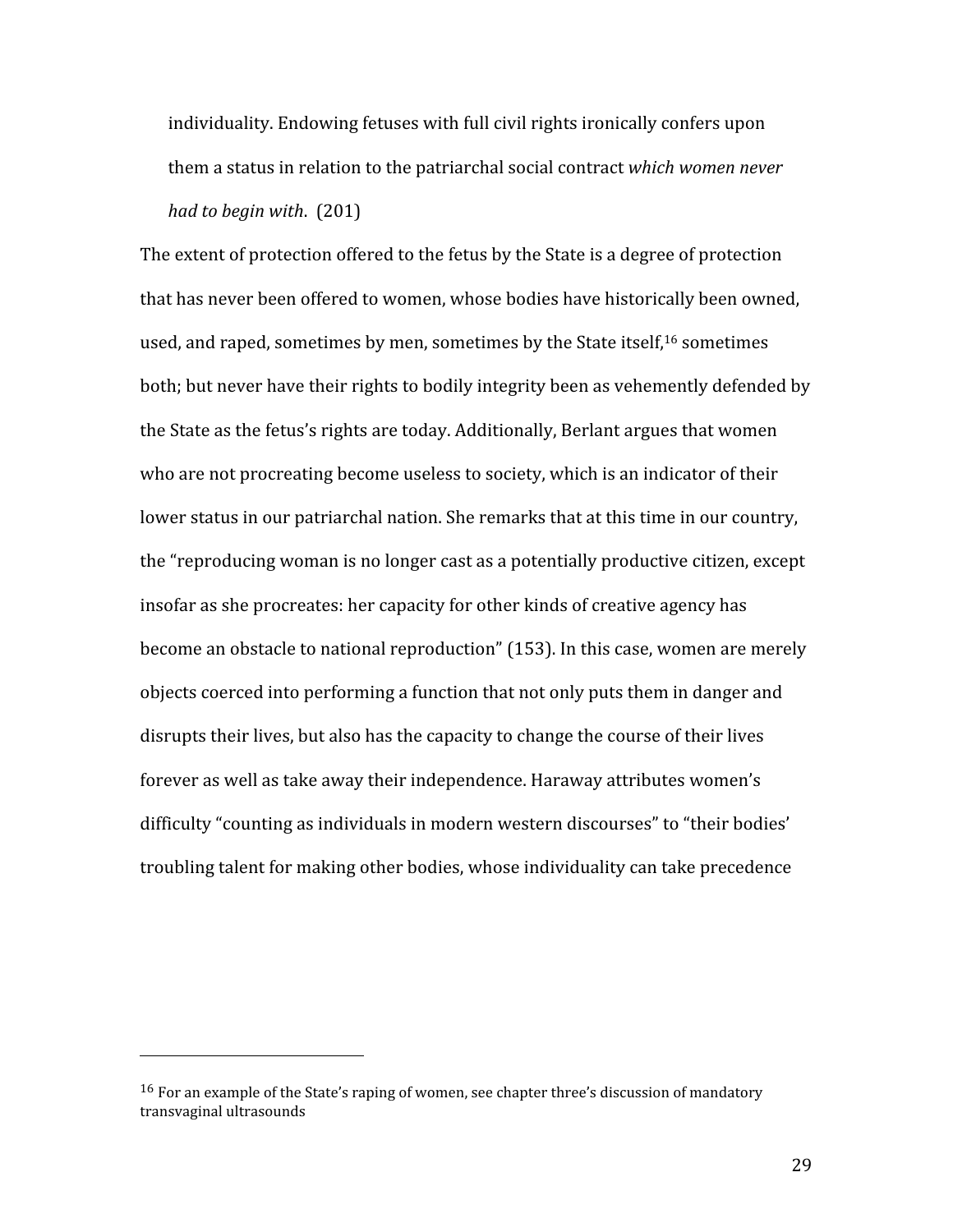over their own."17 As these authors demonstrate, assigning fetuses personhood is detrimental to women's personhood and citizenship rights.18

As I have argued, public acceptance of fetal personhood is seriously injurious to women. The concept of fetal personhood has been aided and reinforced by reproductive technology that has allowed us to view the fetus and see its visual resemblance to a person. Stabile says: "The visual technologies used to isolate the embryo as astronaut, extraterrestrial, or aquatic entity have had enormously repressive reverberations in the legal and medical management of women's bodies" (181). The more these images are reproduced, the more difficult it will be to shift the focus from the fetus back to the woman.

Pro‐life advocates believe that the images produced by reproductive technology can be powerful tools of persuasion; as Warren says, the fetus's physical resemblance to a baby can evoke in us the same affection we feel towards babies. This is why there has been such a push in multiple states for legislation that will force women considering abortion to view an ultrasound. Project Ultrasound, a pro‐ life organization dedicated to raising awareness about "the effectiveness of ultrasound machines in deterring abortions," claims that there is a "visual

<sup>17</sup> Haraway, Donna. "The Biopolitics of Postmodern Bodies: Determinations of Self in Immune System Discourse." *Differences: A Journal of Feminist Cultural Studies* 1.1 (1988): 3‐44 p. 39 quoted in Franklin, p. 203.

 $18$  Even defining the fetus as a person only after the point of viability is dangerous. Not only is the cutoff at viability totally arbitrary considering the fetus does not suddenly develop personhood at that time, it is problematic because the point of viability gets pushed further and further backward as technology advances forward (Shrage 15). According to Stabile, "'viability' itself is a shifting concept, subject to technological advances that may soon render the term itself obsolete" (190). Shrage points out that using viability as the cutoff point for abortion is also questionable considering that viability is the point at which the fetus could hypothetically live outside the woman's body. Shouldn't we, then, allow abortions after the point of viability that remove the fetus and let it live outside the woman's body? (15) Why should the woman continue to nourish the fetus on the premise that, at this point, it could nourish itself?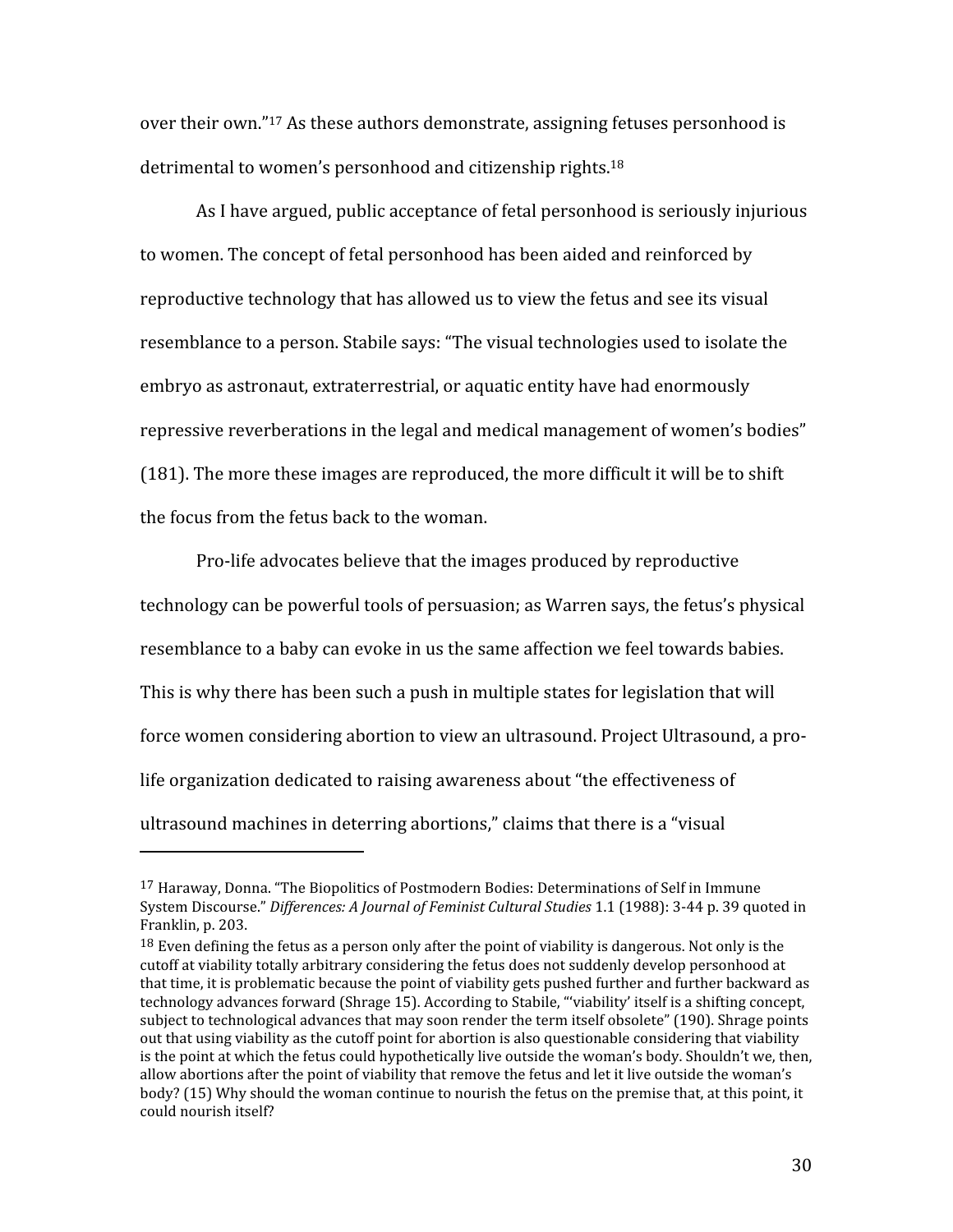connection with the baby [that] causes that innate motherly instinct of love and protection to kick in and brings her to a place of considering her son or daughter her child, not just a 'fetus'" (Project Ultrasound). They say that 70‐90% of women who view an ultrasound choose to go through with the pregnancy, though those statistics are strongly refuted by other (non pro‐life) sources. Whether or not ultrasound images have the ability to dissuade women from choosing abortion, they are certainly useful tools for pro‐life campaigns, as well as cultural icons that reinforce messages of fetal personhood and innocence.

For these reasons, many feminists insist we need to "create new images that recontextualize the fetus" (Petchesky 419). We need images that represent the fetus as "a part of a woman's body and not as a discrete entity living within it" (Shrage 90). Shrage continues: "By visually incorporating the fetus into a woman's body, it can be viewed as biologically and socially dependent and incomplete, rather than as an independent person with interests and rights of its own" (91). Additionally, Franklin points out, we need to shift the terms of the debate (204). Focusing entirely on the fetus and whether or not it is a person takes the woman out of the picture, erasing her "already fully human status" (Newman 68).

Reproductive technology has allowed the conservative Right to extract the fetus from its womb and use it as an iconography of fetal rights. Taken out of context, the fetus becomes an independent being whose life is pre‐determined (and always wonderful) but whose fate is precarious when left in the hands of its mother. Meanwhile the woman has been erased; her body, her story, and her personhood have become irrelevant. By allowing us to see what had previously been hidden, the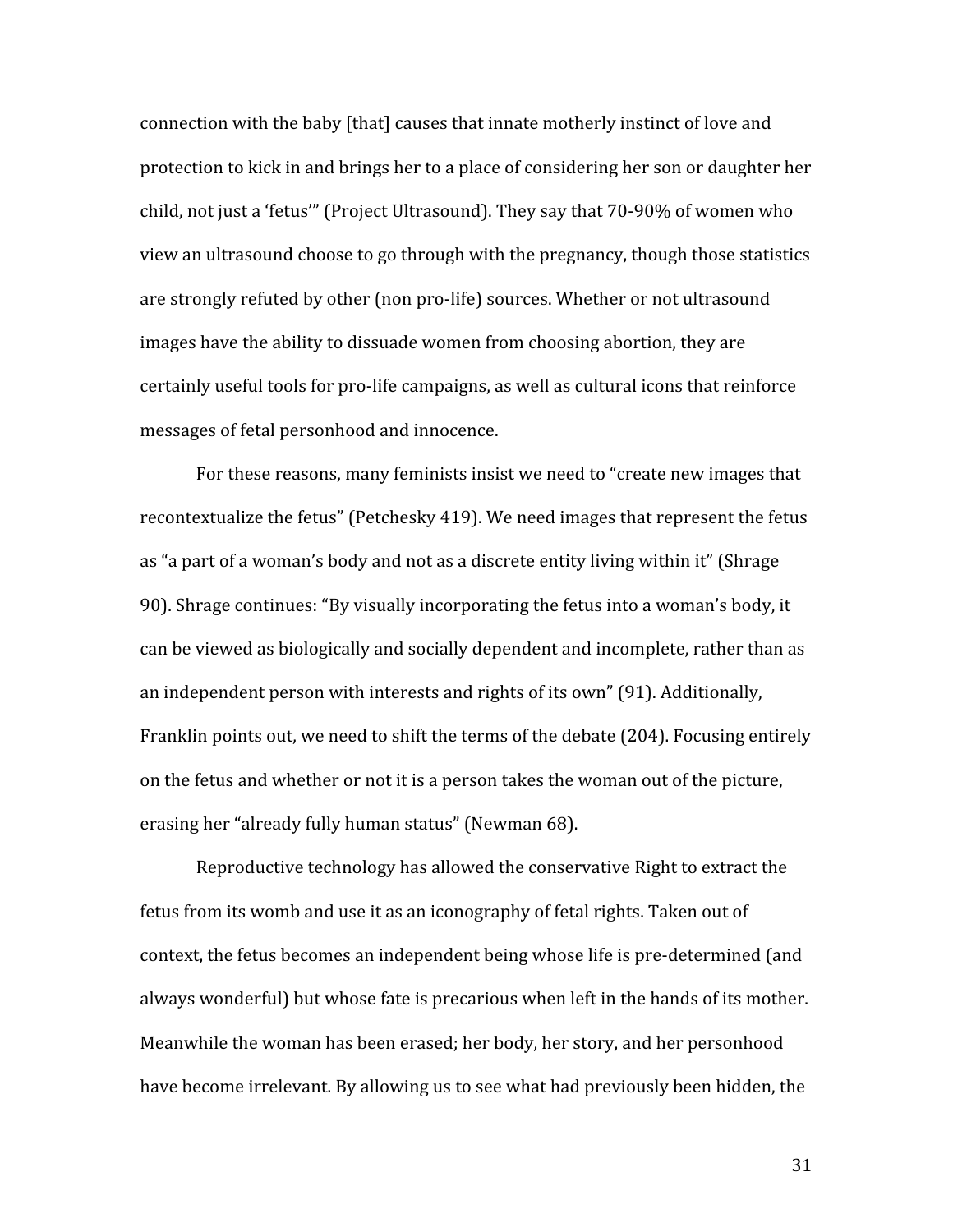sonogram has provided the pro-life movement with "evidence" of fetal personhood. If we do not begin to analyze these images and recognize the consequences fetal personhood has on women's personhood, we will soon find ourselves living in a society that discards women to save blastocysts.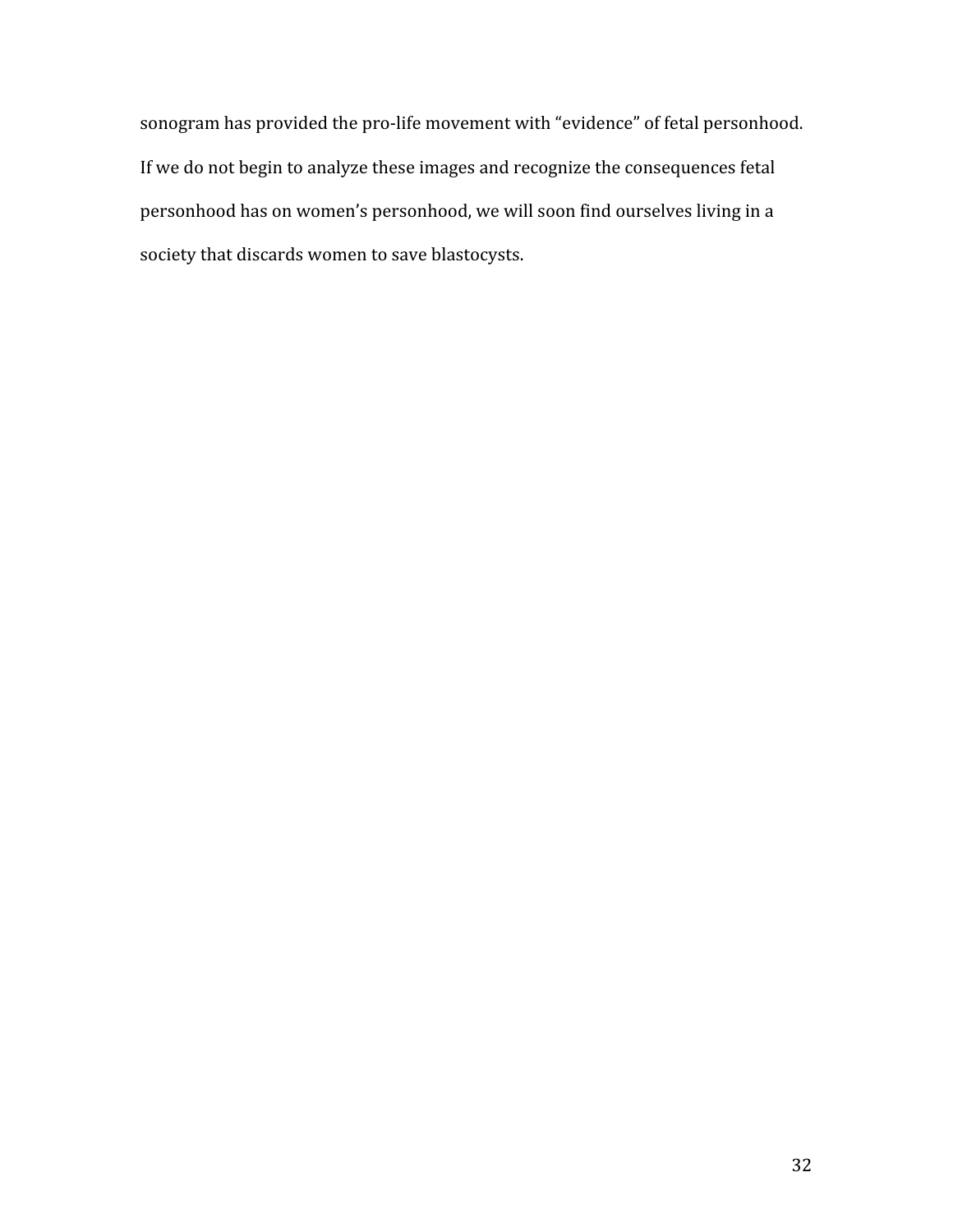### Chapter 2: *"*That's My Baby": The Personification of Fetuses through Images of Sonograms in Popular Culture

At the end of every Mohawk Productions television show (which include the Drew Carey Show and George Lopez), the Mohawk Productions logo flashes on the screen, and in a few short seconds we witness something of a miracle: a fetus laughing. To be more specific, the logo is an image of a sonogram. In the sonogram (which is a moving image), we can clearly discern a head and a body. The fetus lets out a short giggle, and the image disappears. No doubt what we see on the screen *looks* like a baby, but it is not. It cannot think, feel, or interact with outside stimuli, let alone giggle. But we are accustomed to seeing fetuses presented as having personlike qualities, whether it be in a popular culture setting or in an intimate real‐ life setting (where a kicking fetus is imagined as a future Mia Hamm, a fetus who stays in the womb past the due date is said to be making a deliberate decision to "not come out," and a fetus in a sonogram image is admired for its adorableness). In this context, a giggling fetus might not raise any red flags. The Mohawk logo is just one example of the way sonograms are personified on screen. Since the sonogram became a common part of the pregnancy experience by the 1980s (Goldberg 627), its appearance in films and television has become commonplace, and the fetus we see in the sonogram is now somewhat of its own pop culture icon.

The sonogram is used in a variety of genres in television and film, but it often serves the same purpose. It is a graphic representation of a milestone, serving to make the pregnancy "real" for both the characters on screen and the audience watching at home. The scenes indicate the power of visualizing technology to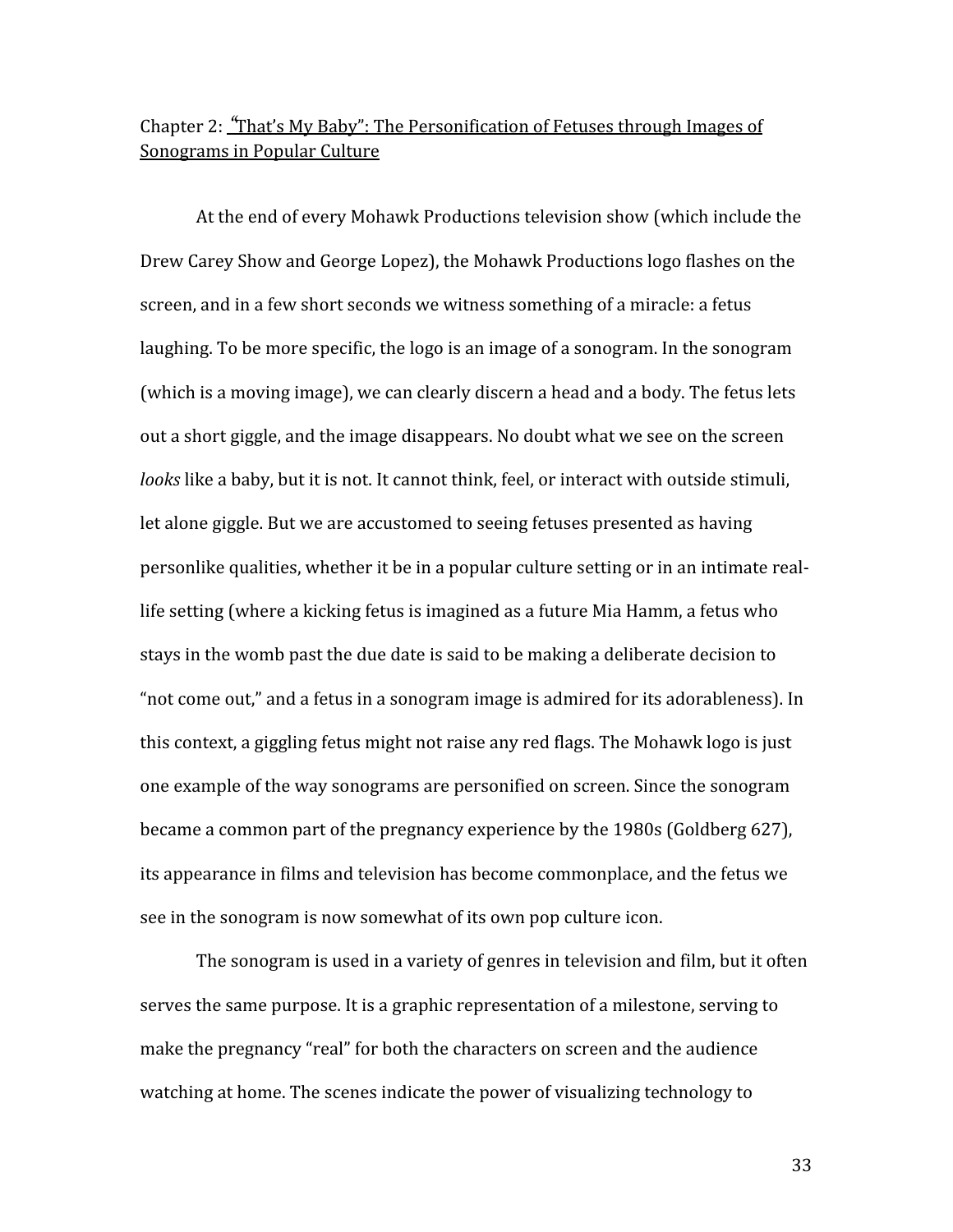transform an abstraction into a reality for all those involved. Additionally, the sonogram is often sentimentalized through the context in which it is shown—the camerawork, the music, the characters' reactions and emotion all contribute to the construction of the image as a sentimental image. It is not presented merely as an image, but as a feeling, a feeling that is inspired by the presence of a baby. This is problematic, because when this translates to the public arena and fetuses become babies in the eyes of the law, they are endowed with the rights of persons and, consequentially, women become less‐than‐persons.

In this chapter I will analyze scenes from *Friends* (1994‐2004), *The Secret Life of the American Teenager* (2008‐present), *Glee* (2009‐present), *Knocked Up* (2007), and *Baby Mama* (2008), in which this sentimentalization of the sonogram image occurs. I will show how the scenes reflect and contribute to a reading of sonogram images as sentimental images, mirroring the effect the images are intended to have through their use in pro‐life campaigns. I will accompany my analysis with theory from popular culture scholars on the pervasiveness and influence of pop culture, as well as theory about the way we process images and the power they possess. Ultimately, I will argue that the sentimentalization of sonograms in popular culture inadvertently promotes a message of fetal personhood that feeds into the pro‐life movement, whose use of these same images is benefitted by their sentimentalization in popular culture. I hope my thesis will contribute to an understanding of the potentially harmful use of this image and a consideration that we, as viewers, need to develop a more critical reading practice around sonogram images in popular culture.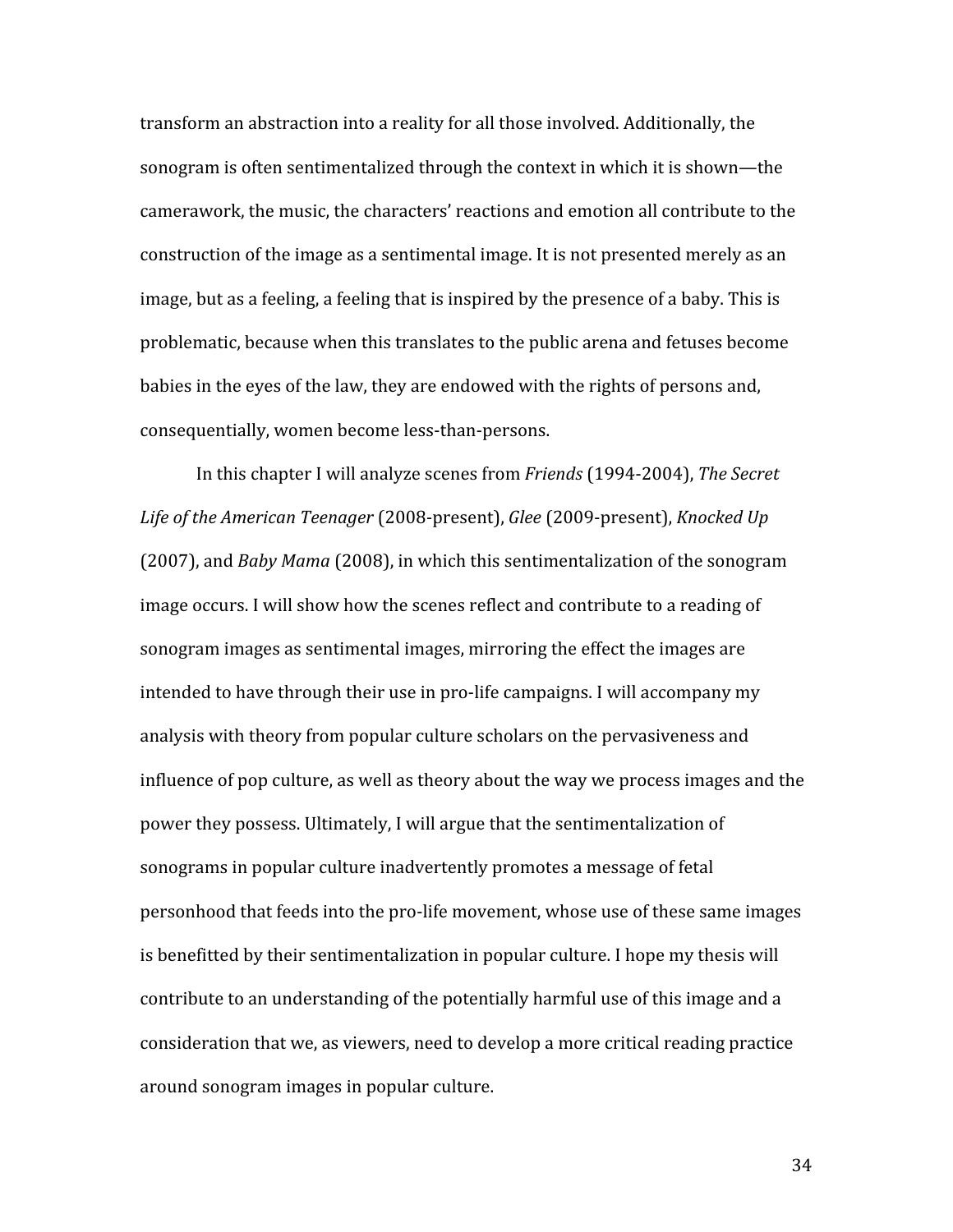Before I begin my analysis, it would be helpful to think about popular culture itself and the extent of its influence. The book *101 Most Influential People That Ever Lived*, by Allan Lazar, Dan Karlan, and Jeremy Salter, compiles characters—some from popular culture, some from legend, all fictitious—whose presence over the years influenced real culture and undoubtedly changed lives. At the top of its list include the Marlboro Man, who taught men across the country how to be cool and manly as well as how to suffer an early death from emphysema, and Santa Claus, who continues to teach children the values of capitalism in a world of sparkling Christmas lights and over‐indulgence. The authors begin the book by saying, "We believe so strongly in the characters of television, literature, and movies that we treat them as important people in our lives" (prologue). Indeed, as first‐years in college one of the first things my roommate and I bonded over was our shared love for the television show, Friends. I remember her admitting that she felt that the characters were actually friends of hers. This intense level of character identification contributes to an emotional investment in the characters' lives, meaning that when the plotline is thickened with a pregnancy and the possibility of a new "character," we become emotionally invested in the pregnancy, and we empathize with the characters' excitement and attachment to the fetus. Already emotionally invested, we become participants in sonogram scenes, reading the image sentimentally along with our "friends," the characters.

As children, fiction is one of our earliest teachers. Some of the life lessons we learned, the morals ingrained in us, can be traced back to specific stories (Lazar, Karlan, and Salter 2). Fiction teaches us the way the world works, and it also "helps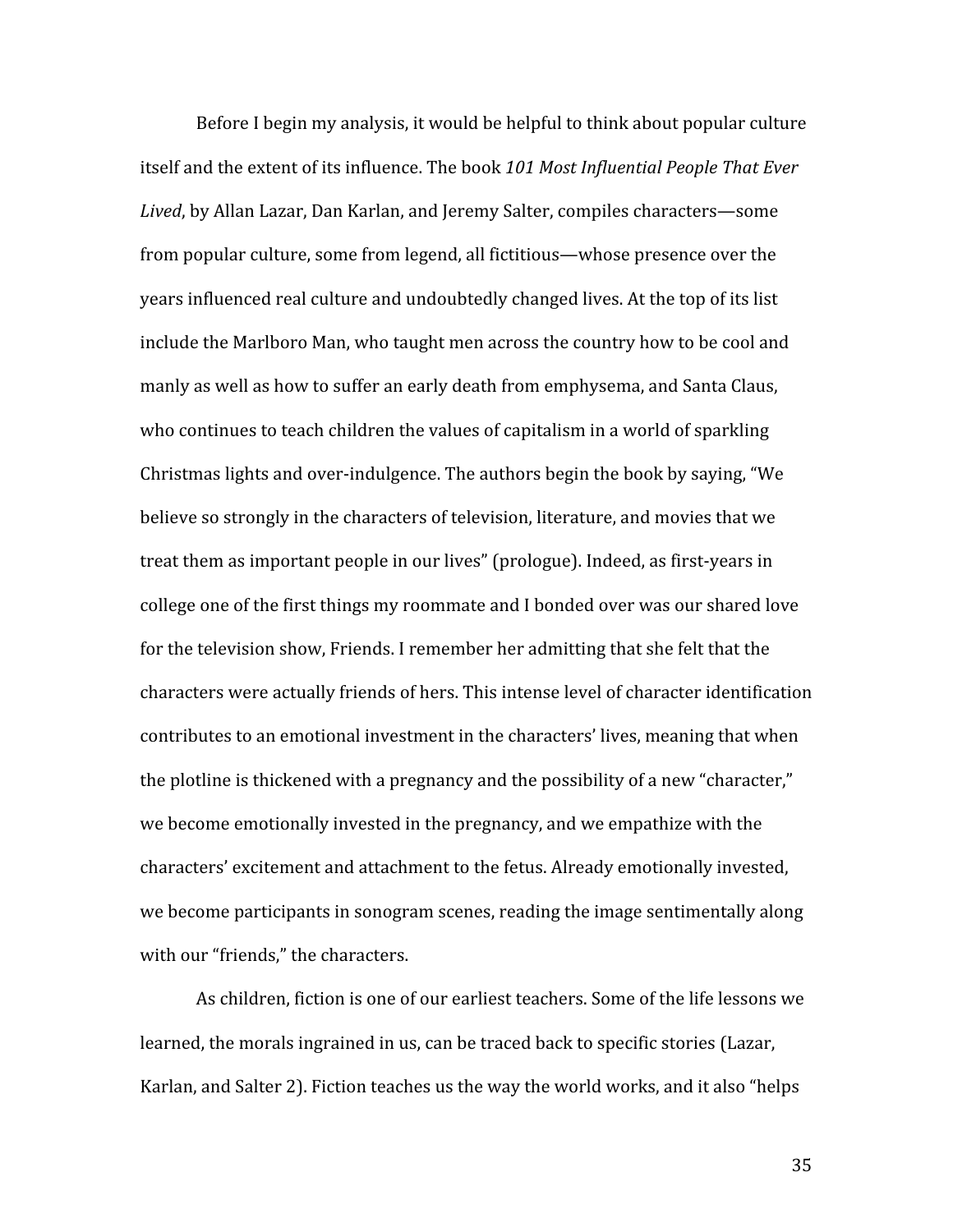us deal with the real world" (prologue). Andi Zeisler, author of *Feminism and Pop Culture*, argues that "pop culture, entertainment or not, is absolutely crucial to how people understand and live in the world" (3). Additionally, the more a message or an image proliferates, the more powerful its effect (Sturken and Cartwright 133). Ninety‐seven percent of American households have a television (Stelter). Hence popular culture, television in particular, can be an extremely influential medium.

Popular culture reflects reality, but it also creates it. In "Television and Health: Images and Impact", Nancy Signorielli says, "television is our most common and constant learning environment. Its world both mirrors and leads society" (96). As the authors of *101 Most Influential People* assert, "fiction informs us about the world, but it also shapes it" (Lazar, Darlan, and Salter prologue). It has the power to privilege certain narratives, omit certain realities, and create entirely new ones. It "shapes the world because it selects what parts of the world we will see" (Weaver 57). It can be used as a tool for change, a means of persuasion, or the conductor of mass delusion. More often than not, it is used to reinforce popular ideology, as Marita Sturken and Lisa Cartwright write about in their introduction to visual culture, *Practices of Looking*:

Film and television are media through which we see reinforced ideological constructions such as the value of romantic love, the norm of heterosexuality, nationalism, or traditional concepts of good and evil. The most important aspect of ideologies is that they appear to be natural or given, rather than part of a system of belief that a culture produces in order to function in a particular way. (21‐22)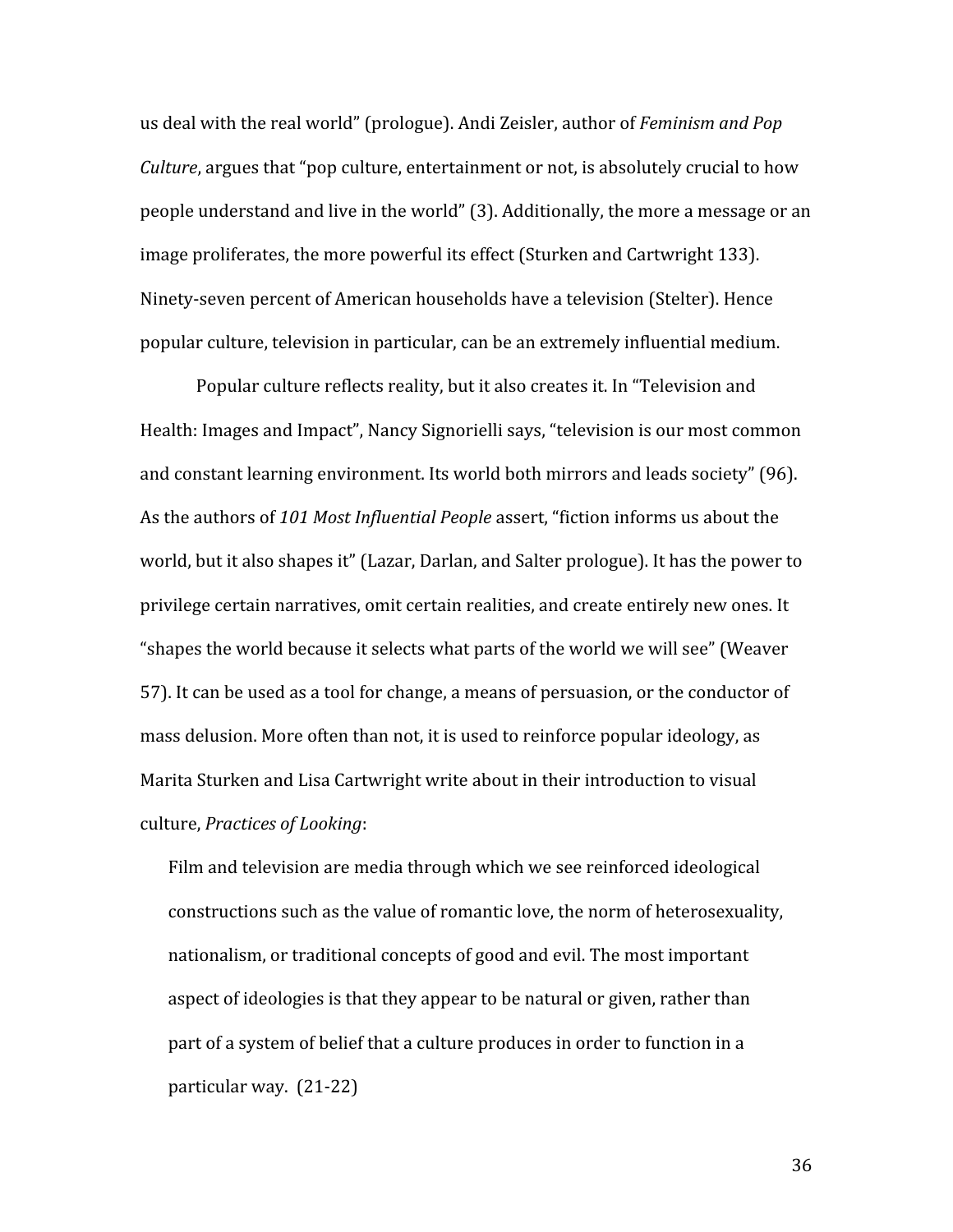Among those ideologies reinforced in popular culture is the idea that fetuses are persons. This message is sometimes conveyed through images of sonograms and the narratives surrounding their presence.

But television and other forms of media are merely the medium through which these images are distributed. The images themselves have power and meaning. Sturken and Cartwright argue that "we invest the images we create and encounter on a daily basis with significant power—for instance, the power to conjure an absent person, the power to calm or incite to action, the power to persuade or mystify" (10). We project meaning onto images (known as connotative meaning), due to the way the image reflects and interacts with our own experiences as well as the cultural and historical context in which the image appears (19). Though we may mistake our response to the image as a universal, natural response, "The capacity of images to affect us as viewers and consumers is dependent on the larger cultural meanings they invoke and the social, political, and cultural contexts in which they are viewed" (25); to reiterate in the words of John A. Weaver, author of *Popular Culture Primer*, "meaning or truth is never natural in its existence but constructed, and these constructions are situated within a historical context shaped by those who control the medium" (48). In this way, we can understand that the meaning we project onto sonograms may be a reflection of our personal experience with or understanding of fetal development; or, it may be the social context in which we live that embeds this image with a great deal of meaning. Our reading of these images is informed by socio-cultural forces that have taught us to read them in a particular way.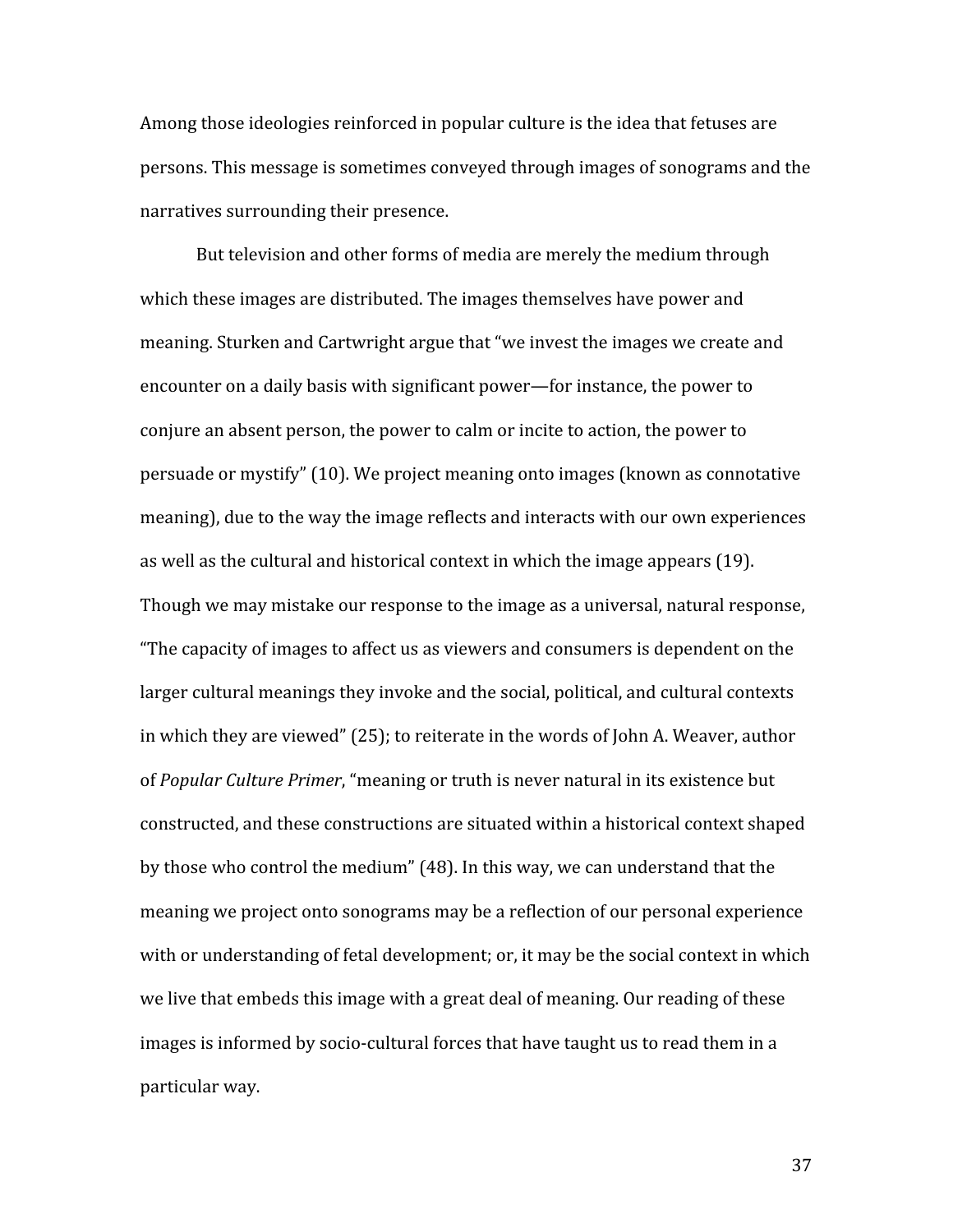Another context that is influential in our reading of these images is the context in which it is shown, the scene on the screen. According to Sturken and Cartwright, "The medium itself, whether that medium is a voice or a technology like television, has a major impact on the meaning it conveys" (155). For example, "Even the medium of your voice, through conventions such as accent, loudness, pitch, tone, inflection, and modulation, encodes messages with meanings that are not inherent in the content of the message" (155). A sentence can have a very different meaning when spoken in a different tone, as can an image on a screen when shown in a different light. Sonograms are not sentimental or subliminally political just by being on screen; they are made that way because of how they are presented, through the context of the scene.

In this chapter, I am going to analyze five popular culture texts: three scenes from the television shows *Friends* (1994‐2004), *Glee* (2009‐present), and *The Secret Life of the American Teenager* (2008‐present), and two films, *Knocked Up* (2007) and *Baby Mama* (2008). I chose these texts because they are all widely popular and therefore pervasive and influential. They are all fairly recent or, in the case of *Glee*  and *Secret Life*, still running. Though *Friends* was on the air decades ago, re‐runs are constantly played and young people are still tuned in. The fact that the *Friends* scene I am analyzing is from the first season (1994) indicates that the sentimentalization of sonograms on television is not a new phenomenon, though it is clear that this is becoming more of a trend in popular culture. While the genre of these shows/films varies from comedy to drama to something in between, the way images of sonograms are used in them remains constant, as does the demographic watching: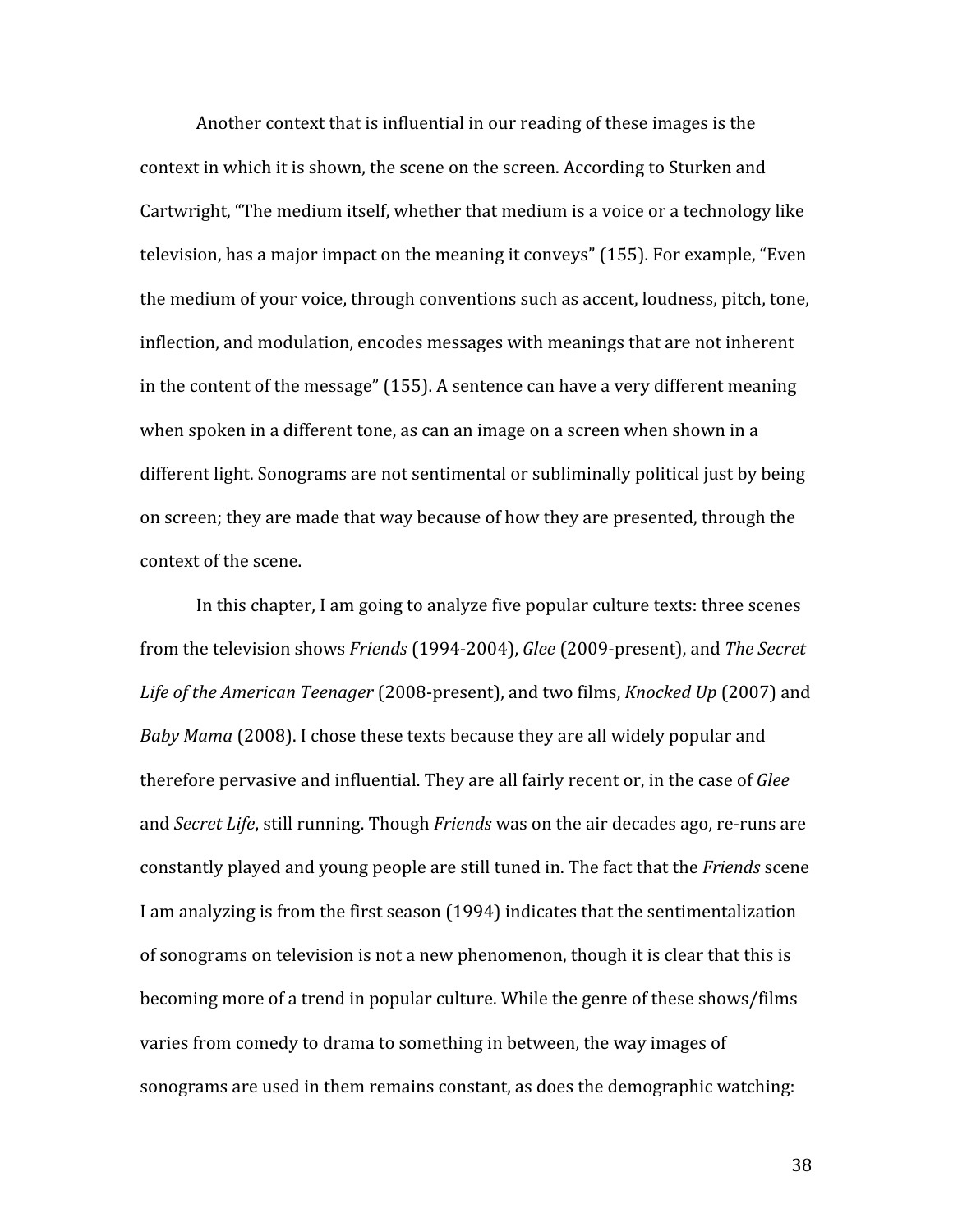these films and shows are aimed mostly toward young people, specifically women (the same demographic more likely find themselves dealing with an unwanted pregnancy). Finally, I chose these pieces because they are not explicitly political or seem to have a stake in the abortion debate. *Friends* shows no evidence of a political agenda; if anything, *Glee* tries to promote liberal values; the other three are centered around reproduction, and therefore it is possible they carry an intentional pro‐life message, but while *Secret Life* might be suspect, *Knocked Up* is crude and definitely not targeted toward a conservative audience, and *Baby Mama* seems to be an apolitical comedy which, I will argue, actually provides a counter‐reading of sonogram images. The fact that these popular cultural texts do not come across as propaganda, and are most likely not even intentionally sending any sort of political message, means that any political message that gets through is going to be subtle and therefore probably unquestioned.

This un‐awareness happens all the time when we process ideological messages. Sturken and Cartwright argue that "ideology is a much more pervasive, mundane process in which we all engage, *whether we are aware of it or not*" (21, italics mine). We, the viewers, are often unaware of the messages we are receiving. At the same time, the producers may be unaware of the messages they are sending: "A dominant meaning can be the interpretation that an image's producers intended viewers to make. More often, though, it can be the meaning that most viewers within a given cultural setting will arrive at, regardless of the producers' intentions" (56). The end result is that "these messages reach viewers who… do not fully realize that these messages may impact upon them" (Signorielli 96).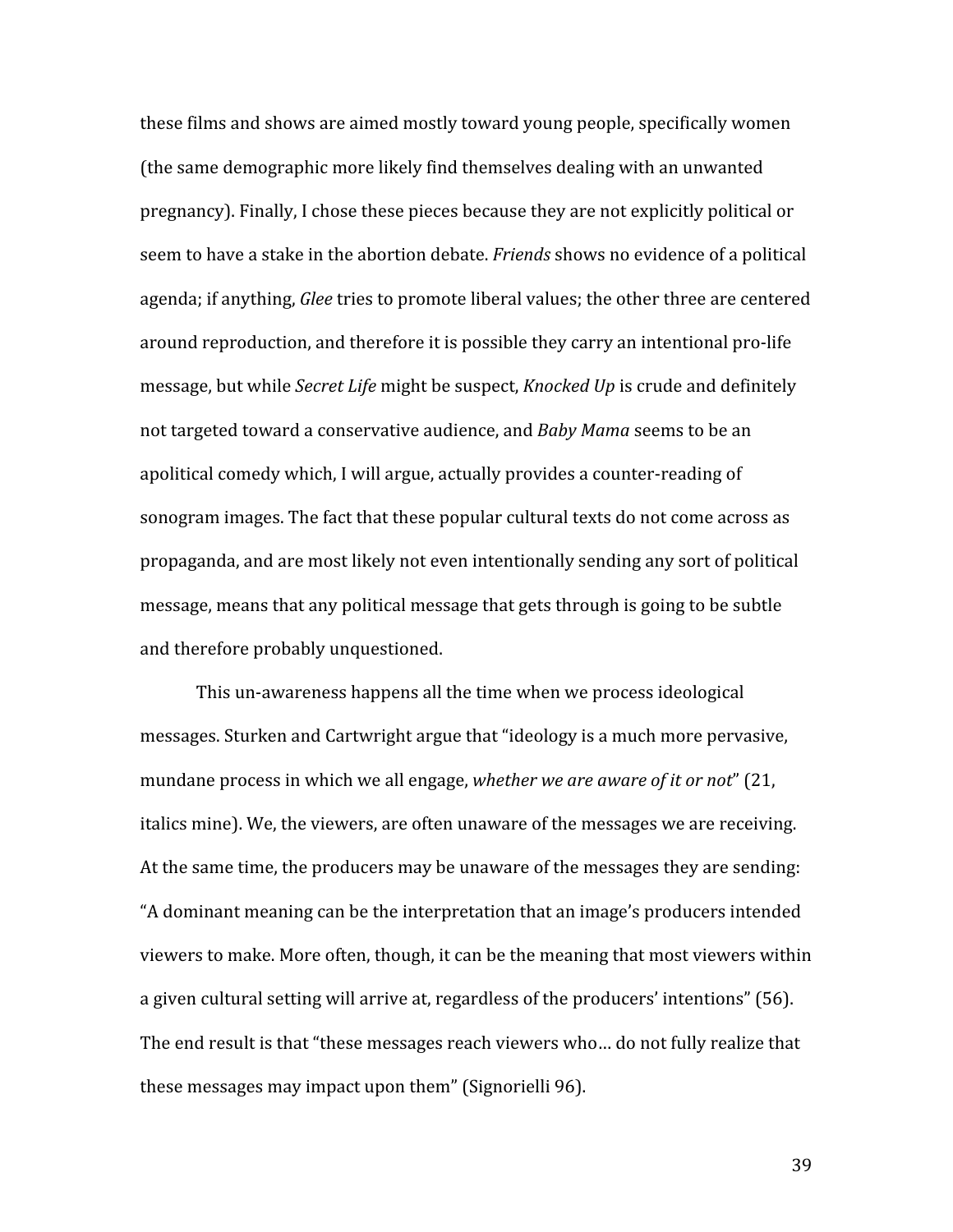I do not mean to say that this is the inevitable outcome, that as consumers of media we are pitiful sponges soaking up subliminal messages while making permanent indents in our couches. Although I believe viewers are influenced by these images and the media and may not be aware of the effect the images are having on them, I do not want to deny that viewers have the capacity to be critical, that they can engage with the images and influence their meaning. Stuart Hall argues that there are three positions viewers can take to decode cultural images: those who take the dominant‐hegemonic reading "receive the dominant message of an image or text (such as a television show) in an unquestioning manner"; viewers can engage in a negotiated reading, in which they "negotiate an interpretation from the image and its dominant meanings"; or they can take an oppositional reading, "either by completely disagreeing with the ideological position embodied in an image or rejecting it altogether."19 Sturken and Cartwright conclude that the act of viewing and receiving messages is complicated, and varies depending on the person and the context:

If we give too much weight to the idea of a dominant ideology, we risk portraying viewers as cultural dupes who can be 'force fed' ideas and values. At the same time, if we overemphasize the potential array of interpretations viewers can make of any given image, we can make it seem as if all viewers have the power to interpret images any way they want, and that these interpretations will be meaningful in their social world. In this perspective,

<sup>19</sup> Hall, Stuart. "Encoding, Decoding." *The Cultural Studies Reader.* Ed. Simon During. New York and London: Routledge, 1993. p. 90‐103 quoted in Sturken and Cartwright, p. 57.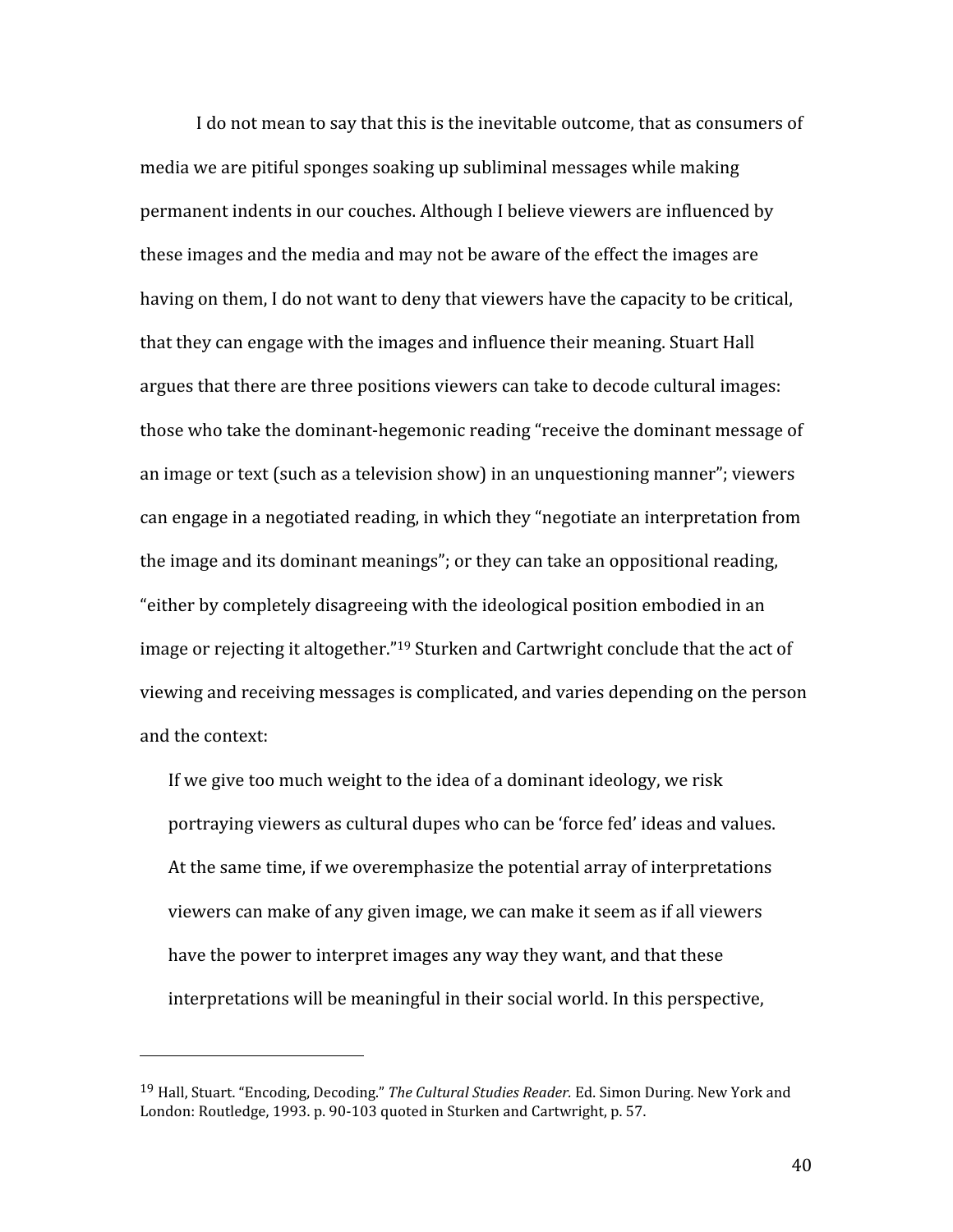we would lose any sense of dominant power and its attempt to organize our ways of looking. Meanings of images are created in a complex relationship among producer, viewer, image or text, and social context. Because meanings are produced out of this relationship, there are limits to the interpretive agency of any one member of this group. (56)

With this in mind, I cannot make assumptions about the way images of sonograms are affecting viewers, because not all viewers are passively accepting these images using a dominant‐hegemonic reading. However, I do believe I can assume that there are a large number of viewers who are taking this reading, and that therefore this message is getting through, undetected, to a large audience. And given the way the image of the sonogram has been appropriated by pro‐life groups and imbued with political sentiments, how the audience interprets the image is influenced not only by the scene on the screen but by its dominant cultural meaning. It is important to take this into consideration during my analysis of these popular culture texts.

The first text I will analyze is a scene from *Friends. Friends* is without a doubt one of the most popular sitcoms of the past few decades. It ran for 10 years, from 1994 to 2004. The series finale was watched by 52.5 million Americans, making it the fourth most watched series finale in television history (Boyer). Although it has been off the air for 8 years, the sitcom continues to be a widespread favorite. *Friends* references in everyday conversation are common; among the right demographic, you can throw out a *Friends* quote and your conversational partner will finish the sentence for you, because so many of us have seen them all. As a *Friends* devotee, I have indeed seen all the episodes, but one episode is of particular interest to me.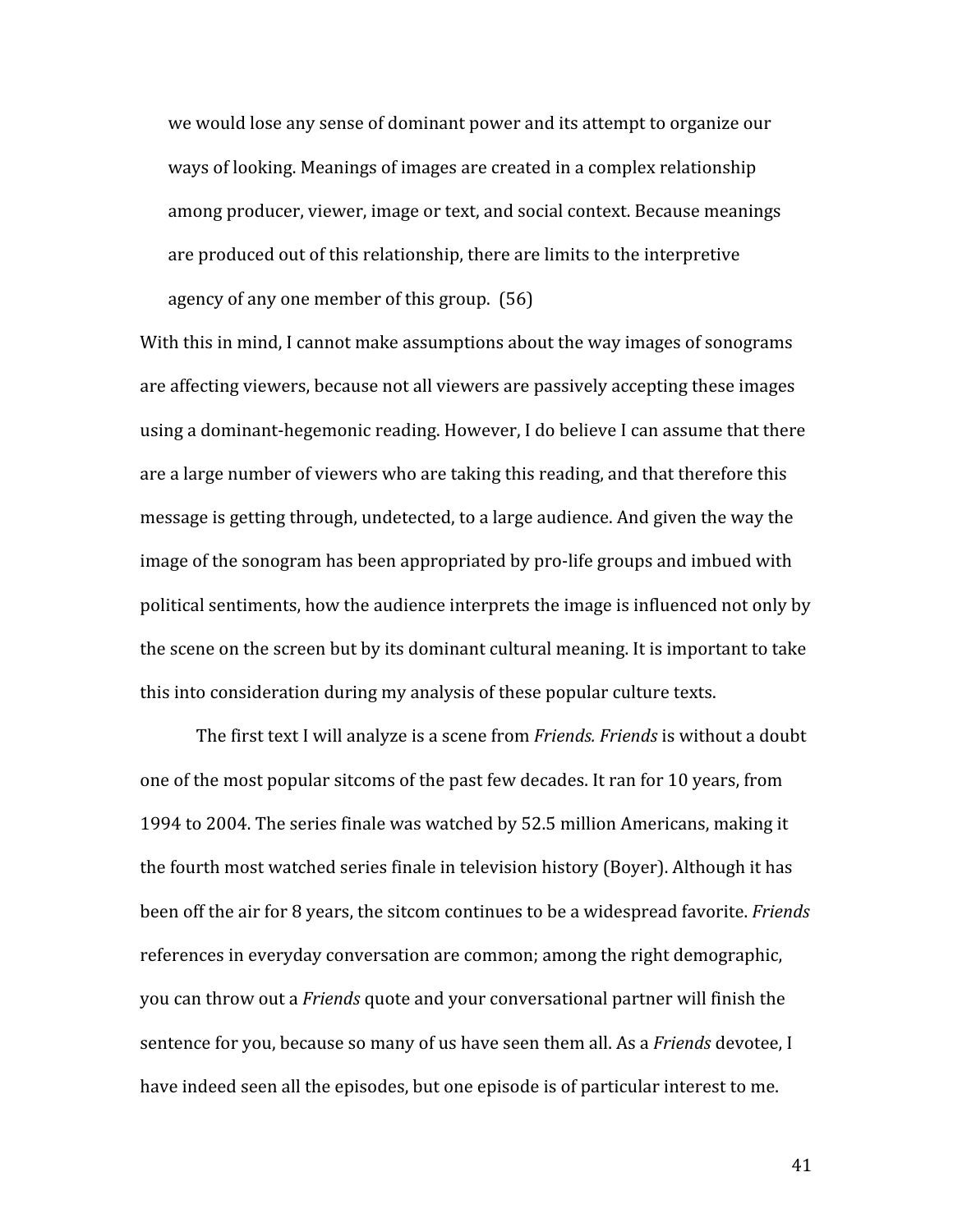This episode is season 1 episode 2 entitled, "The One with the Sonogram". At the heart of the episode is baby (fetus) Ben's first sonogram, and the audience's first glimpse at Ross and Carol's unborn child.

 In "The One with the Sonogram", Ross discovers that his lesbian ex‐wife Carol is pregnant with his child and she is planning on raising the baby with her new partner, giving Ross the freedom to choose to what extent he would like to be involved. Ross is clearly overwhelmed by this news, but he decides to meet Carol (and her partner Susan) at her doctor's appointment. There, he and Susan get into an argument when Ross brings up the question of how big decisions will be made, such as who will name the baby, and Carol and Susan indicate that they have already made that decision and that Ross's last name is not going to be included in the baby's full name. The argument escalates and as the doctor begins to administer the ultrasound, Ross turns to exit, saying he doesn't think he can be "involved in this particular family."

He stops, however, at the sound of the fetus's heartbeat. He turns around, mesmerized by the sonogram on the screen (which we, the audience, can also see), and joins Carol and Susan at the bed, clasping hands with Susan. His apprehension about their arrangement seems to disappear as the three of them share this emotional experience. The camera once again turns to the sonogram screen and zooms in slowly for the audience. Meanwhile, we continue to hear the heartbeat, and the characters' emotional awe is transferred to us through the use of sound and imagery. This sentimentalization of the image, as well as the sonogram's ability to solve the characters' serious disaccord, is where I will focus my analysis.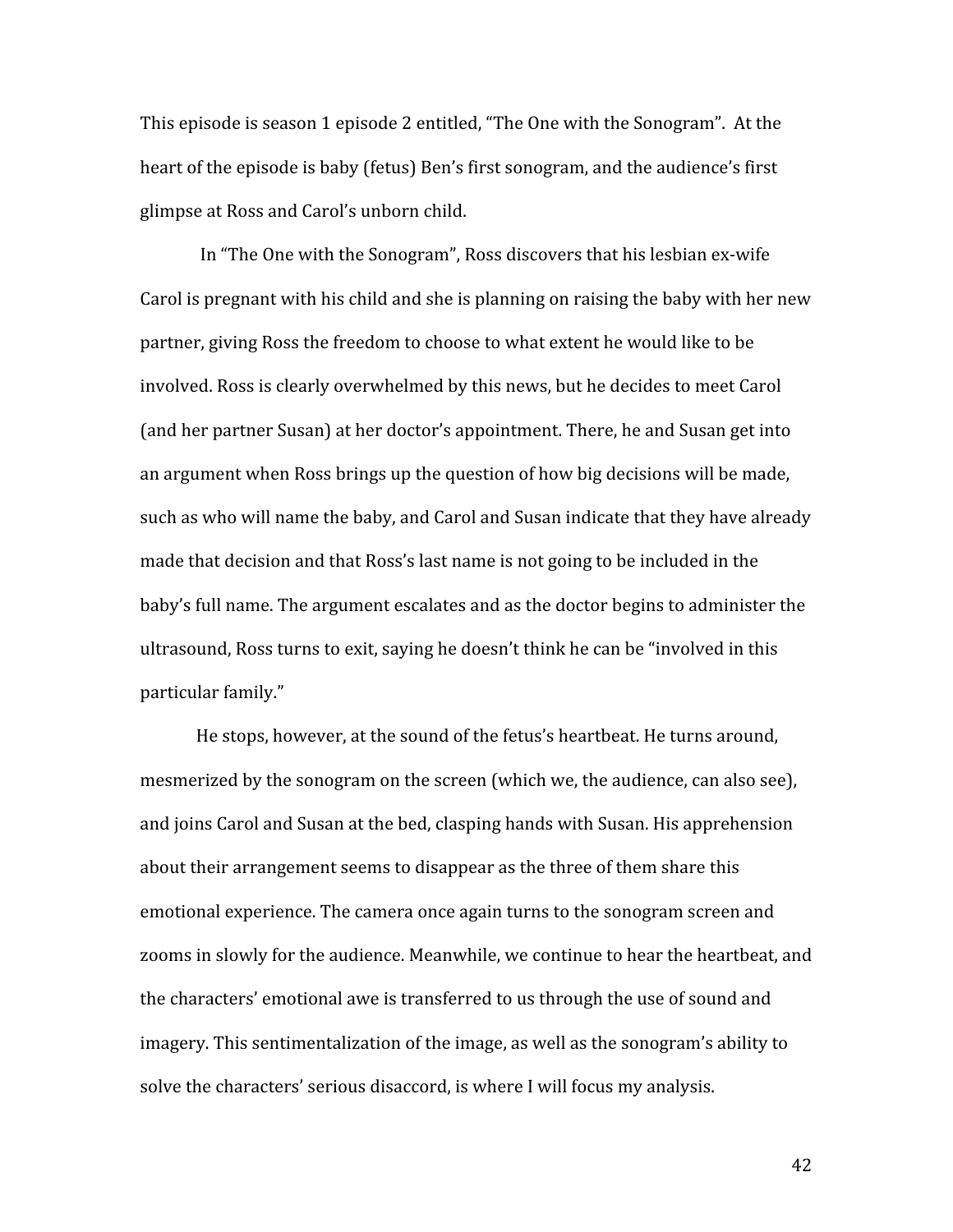This scene does many things to emphasize the fetus's personhood, the audible heartbeat being the first. Secondly, the image on the screen very clearly shows a head and a body; the fetus certainly resembles a baby, though, as I discussed in the first chapter, mere resemblance is not a valid indicator of personhood. The characters' exclamations—"Oh my god" (Ross), "Look at that" (Susan), "I know" (Carol)—indicate their witnessing of something magical: the glimpsing of the fetus through technology that has made the (formerly unseen) fetus visible. The camerawork suggests intimacy: we are brought closer to the image as the scene ends, leaving us, the audience, alone with the fetus. This is similar to the way editing techniques are used in pro‐life campaign images and videos to make the fetus more personlike; as with all media, the presentation of the image can be just as important as the information itself. Finally, the audio in the scene is powerful: the only noise you can hear at the end of the scene is the fetus's heartbeat, which is accompanied by the image. Carol and the rest of the characters have disappeared from the screen.

The camerawork is important to focus on here. The camera is a powerful tool for eliciting emotions, in this case and in all media. In chapter 6 of *A Philosophy of Cinematic Art*, the author, Berys Gaut, discusses emotion and identification in cinema. He emphasizes that the movement of the camera "can focus attention by moving towards something, add to the dynamic impact of a scene and ground a sense of quasi-personality, which draws the viewer emotionally into the film [or television show]" (249). In addition, the camera has the advantage of being able to get really close to a character's face, so the audience can view the "flow of emotions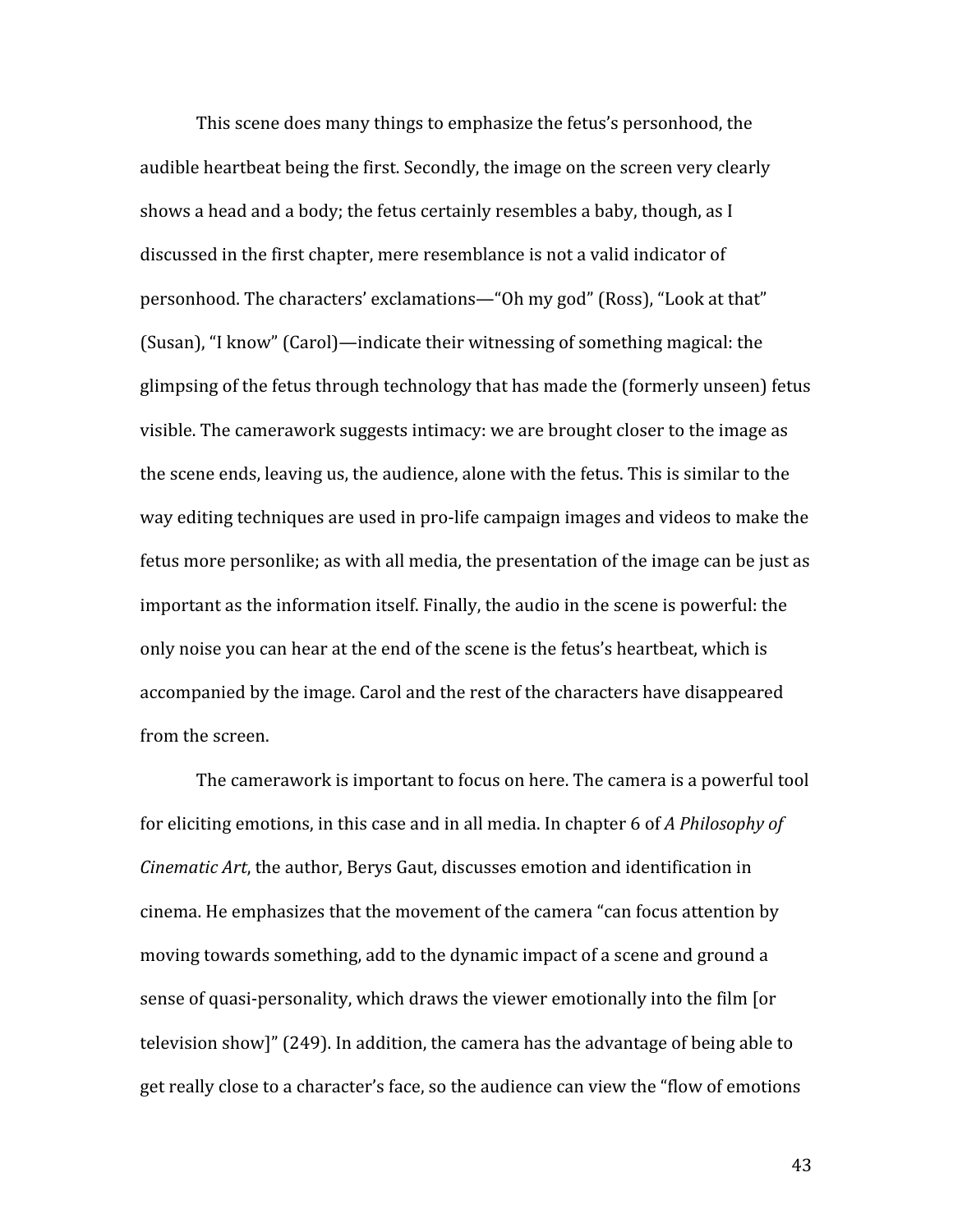across a face, emotions that would have likely escaped an observer in real life and so reveal aspects of reality that were hitherto unseen. The use of this technique is a strong factor in producing emotions in the audience, and is particularly important… in fostering identification with a character through the reaction shot" (249‐50). In this scene in *Friends*, the camera brings us closer not only to the characters' faces, whose expressions speak volumes, but also to the image of the fetus itself, lingering there at the end of the scene. In effect, the audience becomes a character staring at the image and developing an attachment to it.

One recurring theme this scene illustrates is the narrative of the biological father becoming suddenly attached to the fetus upon viewing the sonogram and being inspired to take on a fatherly role he had formerly been reluctant to perform. The pregnancy suddenly becomes "real" to the father once he can see the fetus, in the same way that the fetus became real to the world and developed individuality and personhood once the mother's womb became visibly penetrable with new reproductive technology. Ross had been ready to walk out on being a father, but this one image changed his mind. The image had this kind of power over Ross because he personified it; he saw the fetus and his brain registered "that's my baby," and from that realization an attachment grew. This is the same epiphany that pro‐lifers pushing "informed consent" legislation expect women to have when they are forced to have an ultrasound prior to getting an abortion (see chapter 3).<sup>20</sup>

 $^{20}$  However, as women point out in regard to the law's extreme condescension toward them, they do not need to see a sonogram to inform them they are pregnant; they generally are already full cognizant of this fact. This "epiphany" that fathers on television have is not totally relevant to women's experiences with their pregnancies.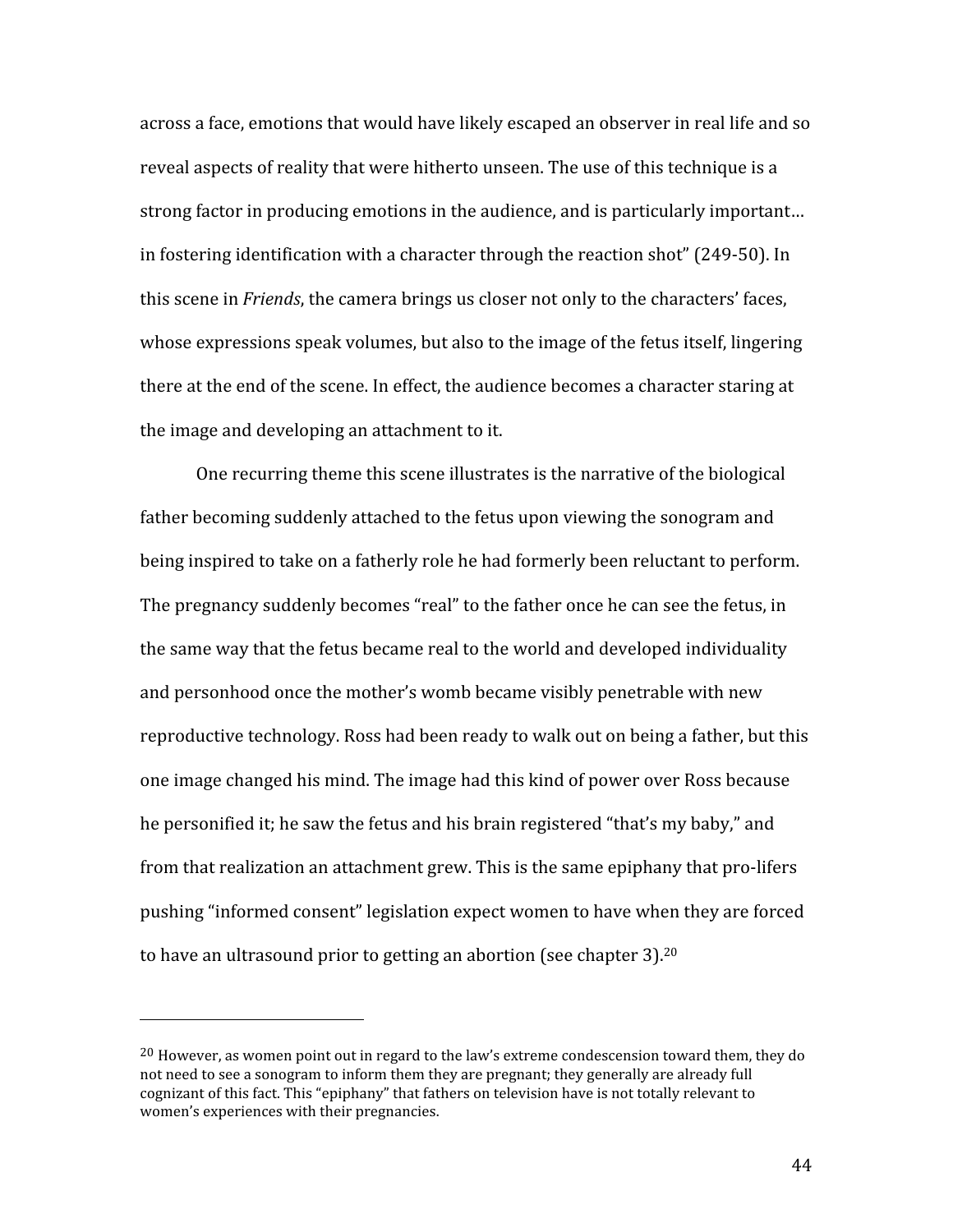In this episode of *Friends*, the sonogram image not only inspires Ross to be a father, it also unites the three characters, which is quite a feat. The characters were previously arguing and their disagreement was enough to prompt Ross to turn and exit the room, but the image dissolves their differences and brings the three to a silent accord. Anyone who knows these characters' backgrounds knows how unlikely it is for Ross and Susan to hold hands affectionately, but that is exactly what happens in this scene. Their love for the fetus transcends their hatred for each other.

This accomplishment could not have been achieved by a mere fetus. In this case, the fetus is not a fetus; it is a baby, or at least the idea of a baby. Ross and Susan toss aside their differences due to their shared love for their soon‐to‐be child. This gesture suggests that the love we have for a child is more important than and will overcome all issues, a theme that is present in many popular culture narratives (including *Knocked Up*). By imploring us to ignore economic and real life circumstances while romanticizing parenthood, this theme reflects and propagates a naïve optimism (the belief that it will all "work out") we are psychologically prone to employ (Sharot). This naïve optimism is also present in pro‐life logic: the assertion that "everything happens for a reason" and the idea that love will conquer all permeates pro‐life rhetoric, that implores even women who are raped to consider that all children are a blessing. This kind of narrative, though certainly not exclusive to pro‐life ideology, promotes an oversimplified and romanticized view of real life hardship, which can be applied to an unplanned pregnancy situation.

This scene in *Friends* is a very powerful example of an image of a sonogram in popular culture that is sentimentalized by the characters and the camerawork. The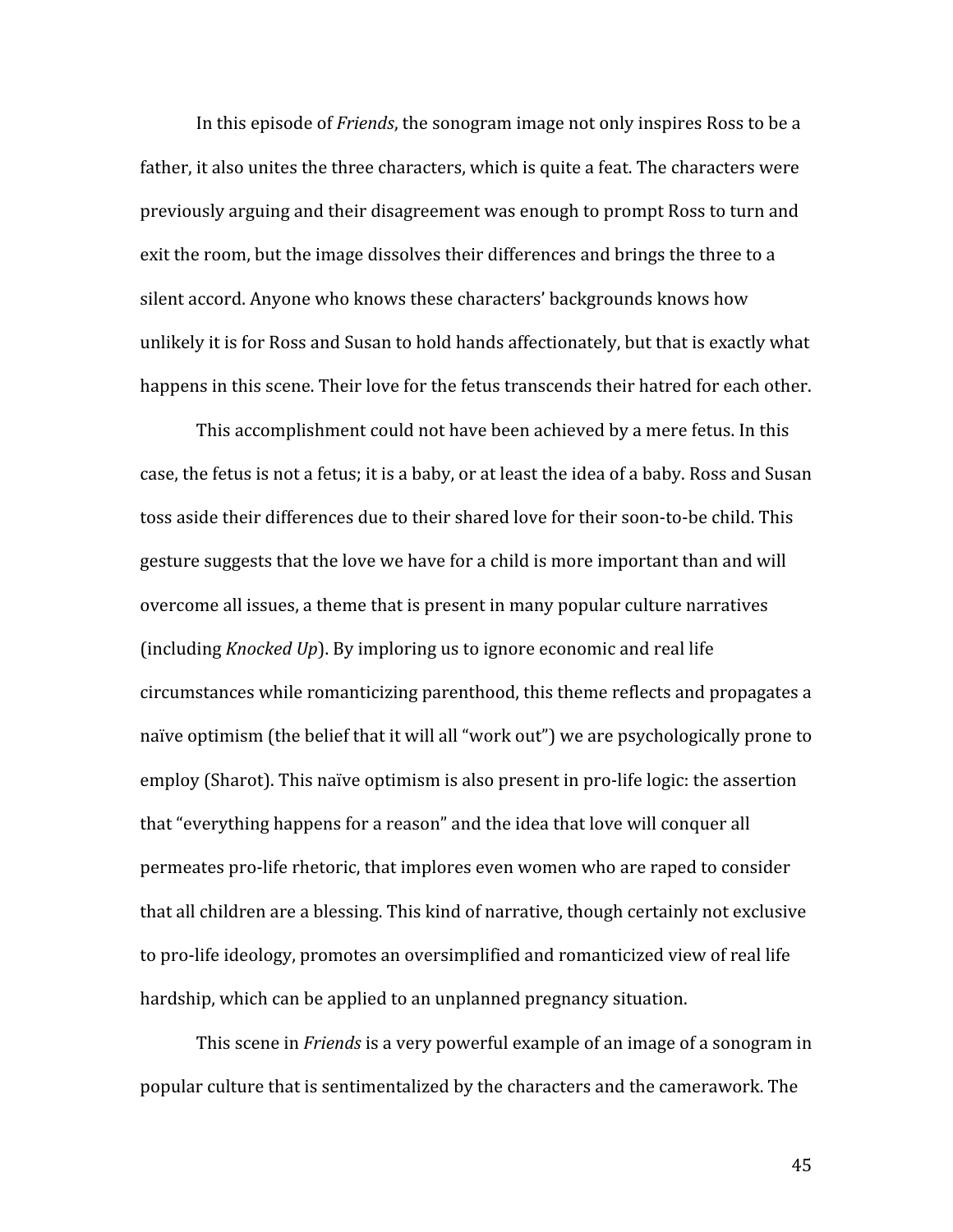fact that *Friends* was and continues to be such an influential television show and that many viewers have developed attachments to the characters means that millions of people watched that scene and felt (at least a fraction of) what Ross and the other characters were feeling. When a sonogram becomes so iconographic, it becomes politically persuasive, even if no one behind the scenes was trying to be political or persuade us of anything. Scenes like these normalize viewing the sonogram image in a sentimentalized way, which is likely to contribute to a troubling acceptance of fetal personhood philosophy.

We see this also in the hit series *The Secret Life of the American Teenager*, which entered American teenagers' lives in 2008 and continues to entertain this demographic. The season 1 finale had 4.5 million viewers, most of them adolescent girls (Catlin). Of all teenage dramas, *Secret Life* is definitely a top contender for most pro‐life plotline. Sonograms aside, the show is the poster child of non‐realistic happy teenage pregnancy television. The female high school characters, who always seem to be pregnant, are supported in all their endeavors by their wealthy parents, and once the baby comes it is back to prom they go, except with an adorable kid waiting at home. Like a lot of shows on the air today, *Secret Life* makes teenage parenthood seem trendy.

It also makes a good case for the personification of fetuses in sonograms shown on television. In season 3 episode 10, pregnant Adrian brings home a sonogram photo and shares a moment with her father. The dialogue goes as follows:

ADRIAN: I can't believe I can already see my baby, it's so exciting. Or it would be if I were ten years older and married.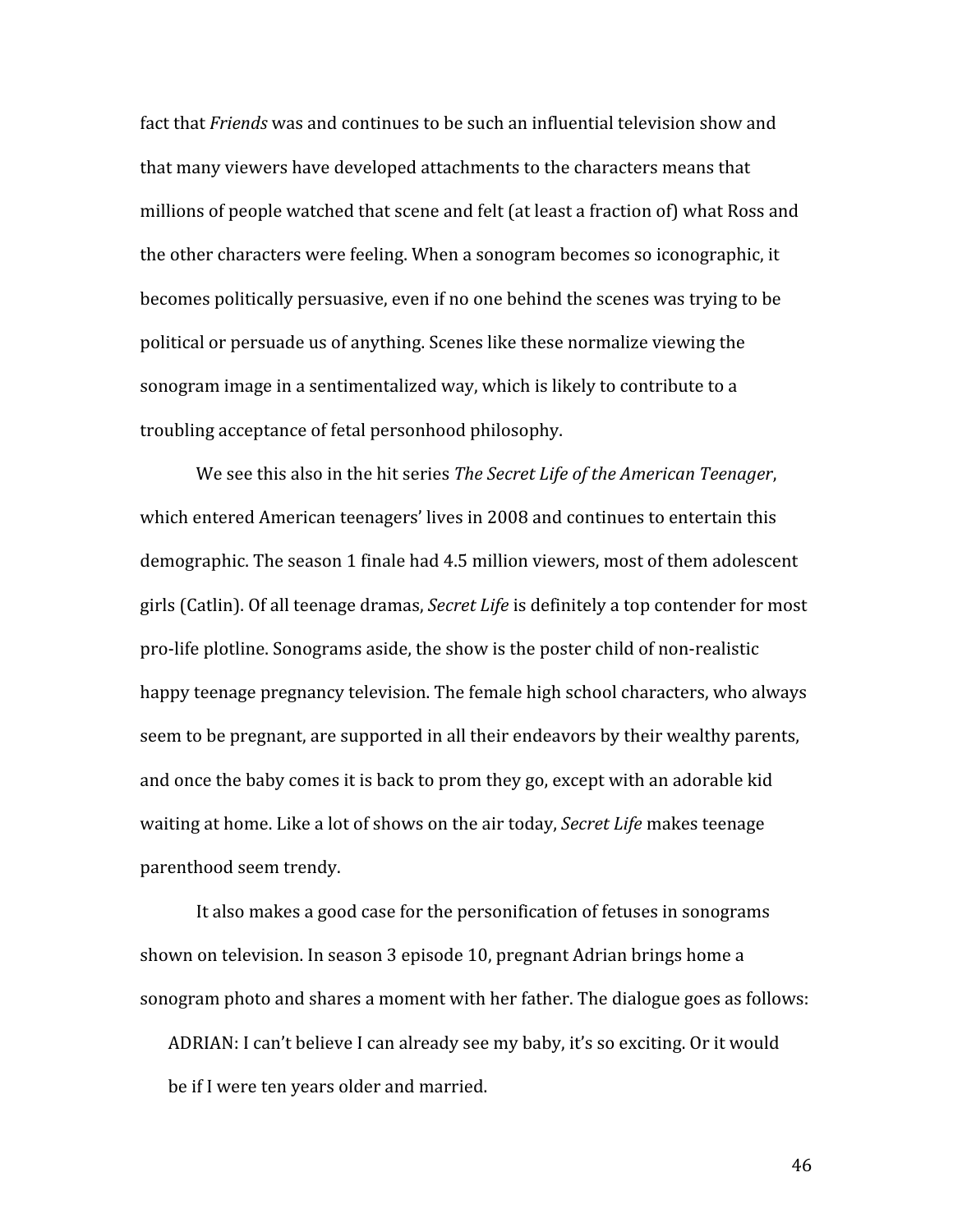ADRIAN'S FATHER: But it still is. This is a baby.

ADRIAN: Yeah. My baby. This is the first time I've really felt like I'm having a baby… I can't believe that's my baby.

Meanwhile, in a different house, Ben, the father, stares at his own photograph of the sonogram and talks it over with his friends. Like Adrian, he comes to realize that this is all really happening.

BEN: I can't believe that's my baby.

FRIEND: Yeah, well. Did you pass out?

BEN: My knees got a little weak but yeah, I'm just glad I was there. Or near there anyway. I missed all that with Amy. But that wasn't my baby. This is my baby. This is my little guy, or girl, or guy. I kind of hope it's a girl. Yeah I hope it's a girl. I have a feeling it's a girl.

…

BEN: You know what? I'm gonna marry her. I'm gonna do what you said and I'm just going to accept that this is my fate and I'm gonna marry Adrian and learn to love her.

Both these scenes play out a familiar narrative: the sonogram makes the baby "real." The characters come to a realization ("I can't believe that's my baby") upon staring at this photograph that there really is a baby coming. They are bonding with the fetus in the photograph, which, to them and to the audience watching at home, is much more than just a fetus. This photograph makes the fetus visible, prompting its viewers—the characters on the screen as well as those of us watching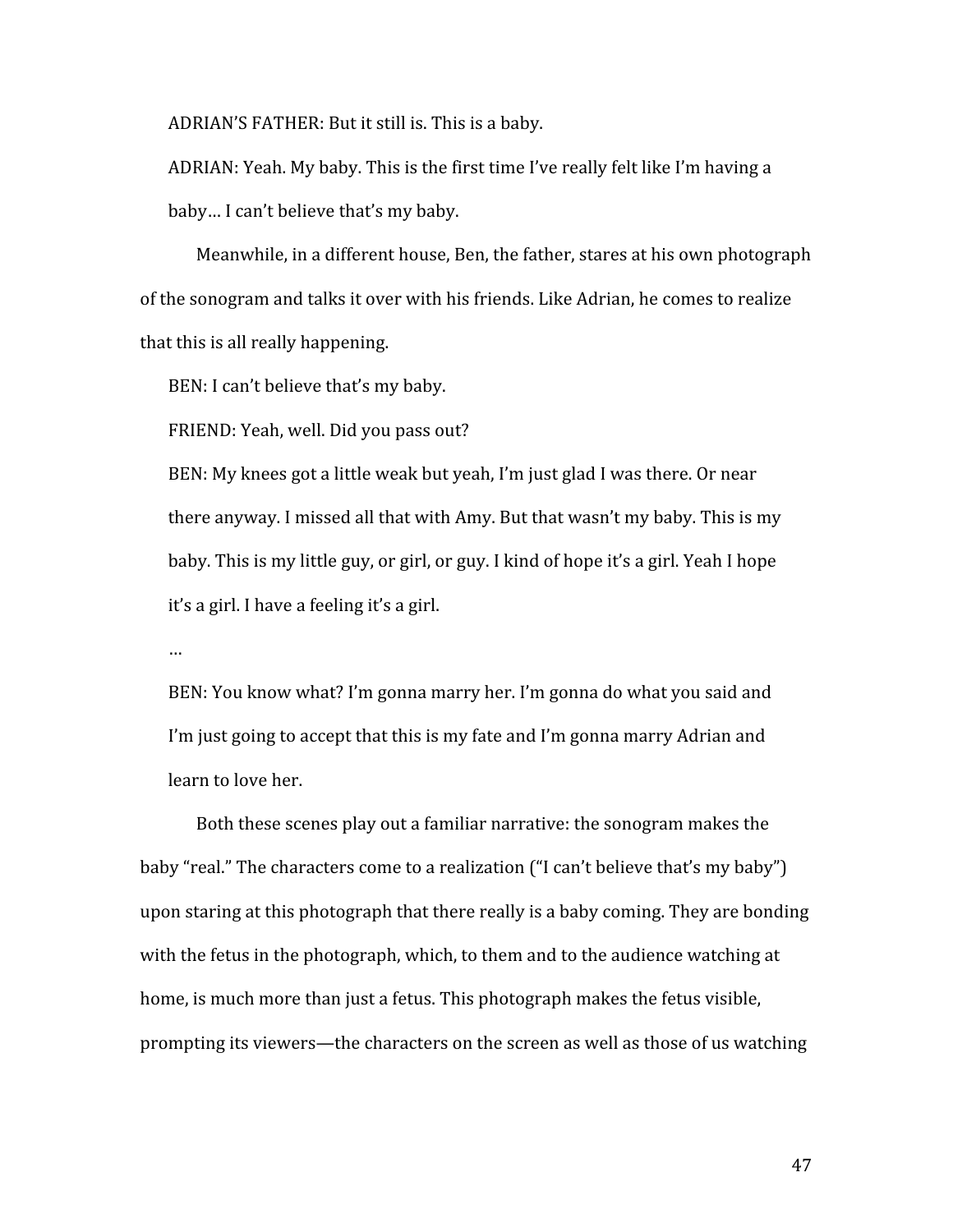at home—to see it as "real," suggesting that reproductive technology has the power to make what was formerly an abstraction into a real person.

However, while Adrian's and her father's reaction is arguably appropriate (though we might wonder why Adrian's father is so overjoyed that his daughter is about to be a teenage mother), Ben's is a bit over the top. His assertion that he is going to marry Adrian is impulsive and seemingly out of the blue, especially considering the fact that he is apparently in love with his ex‐girlfriend Amy, who also just had a baby. His friends react accordingly, and advise him that this is not the right way to try to win over Amy. Regardless of his deluded reasons behind making the statement, his sudden urge to marry Adrian, a girl he does not love, is prompted by the sonogram image. This image has clearly affected Ben strongly, enough so that he considers making a life‐changing decision, supposedly on behalf of the baby‐to‐ be.

In this scene, Ben's reaction to the sonogram is similar to Ross's reaction in *Friends*. Both characters feel like fathers for the first time, and both experience a drastic change of heart in terms of their role in the baby's life. Both sonograms are imbued with enough power as to emotionally stun these characters; both, therefore, show fetuses that have been personified by the characters on screen, sending a message to the audience at home about the fetus's personhood. The audience's emotional investment in their favorite characters' lives pulls them into the scene and produces a connection between the audience and the fetus, further solidifying the fetus as a future baby and not merely a fetus. Viewers may not be aware of the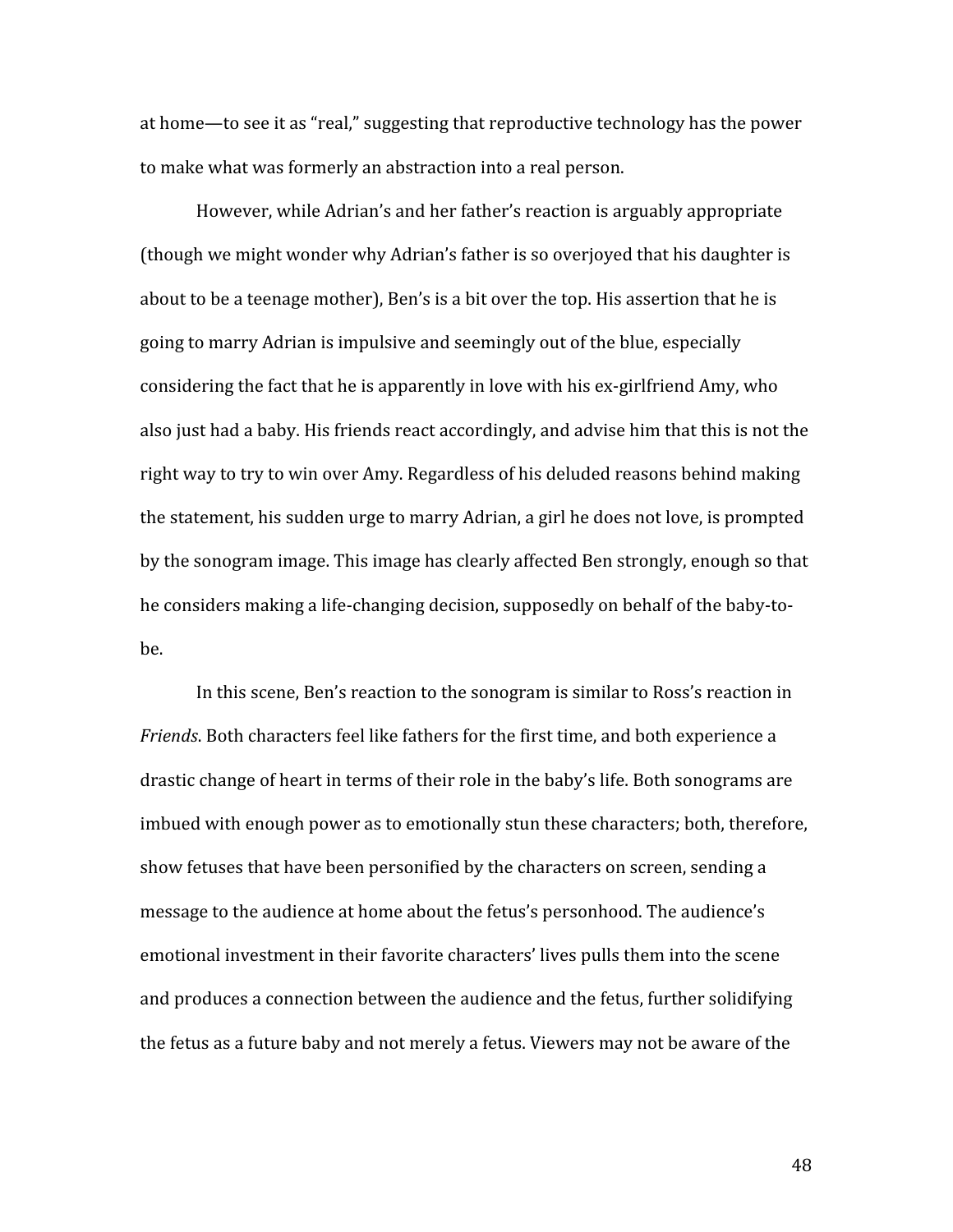message they are receiving, but if they are taking the dominant‐hegemonic reading, they are uncritically consuming a promotion of fetal personhood.

The third and final television show I am going to analyze is *Glee*. The popular musical television show is currently in its third season. Seasons 1 and 2 averaged around 10 million viewers (Andreeva; Gorman), and 26.8 million viewers tuned in to see the post‐Superbowl episode in 2011 (Seidman). As a musical comedy‐drama, *Glee* created a whole new genre of television and acquired a devoted fan base comprised of teenagers and adults entertained by the PG high school plotline and musical numbers. Though not an explicitly political show, *Glee* does seem to attempt to send some political messages, notably the promotion of equality and diversity (which debatably comes off as tokenism, but that is a different discussion). *Glee*'s diverse cast includes gay and lesbian characters as well as mentally and physically disabled characters, and though there are criticisms to be made about the way these characters are represented, the producers seem to be attempting to make a statement about acceptance and equality that does not quite align with conservative values (especially when we consider the range of sexual orientations on the show). However, in *Glee*'s sonogram episode, there are definite, if unintentional, conservative messages being sent about fetal personhood.

In the first season, Quinn, a cheerleader and, ironically, president of the abstinence club, gets pregnant with football player and glee singer Finn's baby (although later we find out Finn is not really the father). The unexpected pregnancy causes a lot of drama and stress for the young couple, who ultimately decide adoption is their best option. In episode 10, Finn struggles dealing with that decision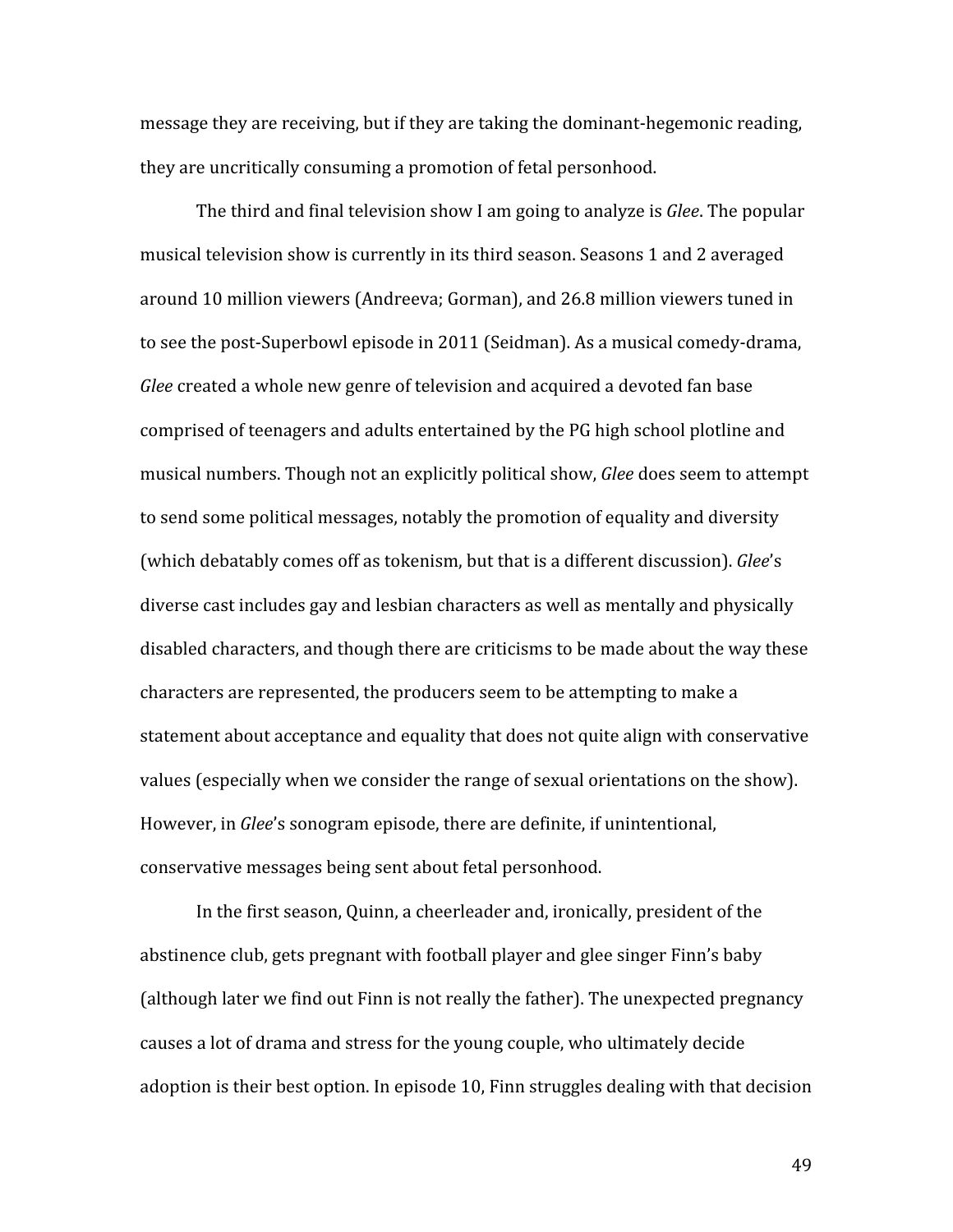because he feels distraught that the baby will grow up never knowing how much he loves her, so he sings to get his emotions out. As he is belting "I'll Stand By You" by the Pretenders on stage, alone in the theater except for Kurt accompanying him on piano, there is a scene shift in the middle of the song, and suddenly he is in his room at home, singing his heart out to a moving sonogram on his laptop screen. The song progresses uninterrupted, and the scene shifts back to him at the stage, then back to him on his bed, though this time he is gently touching the screen of his computer with the sonogram still on it.

The powerful song, with its touching lyrics and Finn's beautiful voice, is enough to give goose bumps to those of us with a soft spot for music. Gaut emphasizes that we should not underestimate the ability of music to alter our feelings: "music in film is central to its emotional impact, achieving greater emotional precision through its associations with words and images" (299). Finn's despair and devotion is conveyed through his heartfelt rendition of this song, with lyrics such as "nothing you confess could make me love you less" and "take me in into your darkest hour, and I'll never desert you." The audience cannot help but feel compassion for this poor distraught teenage boy, letting out all his emotions through song, stroking a computer screen that contains a pictorial representation of his musical inspiration.

To him, this is not just a fetus on a screen; this is a baby he loves. The fact that the lyrics in the song are addressed to a fully‐fledged person, that they convey the feeling of unconditional love for another human being, indicates that what we are seeing on the screen is not a fetus but a small person. *Glee* is uniquely adept at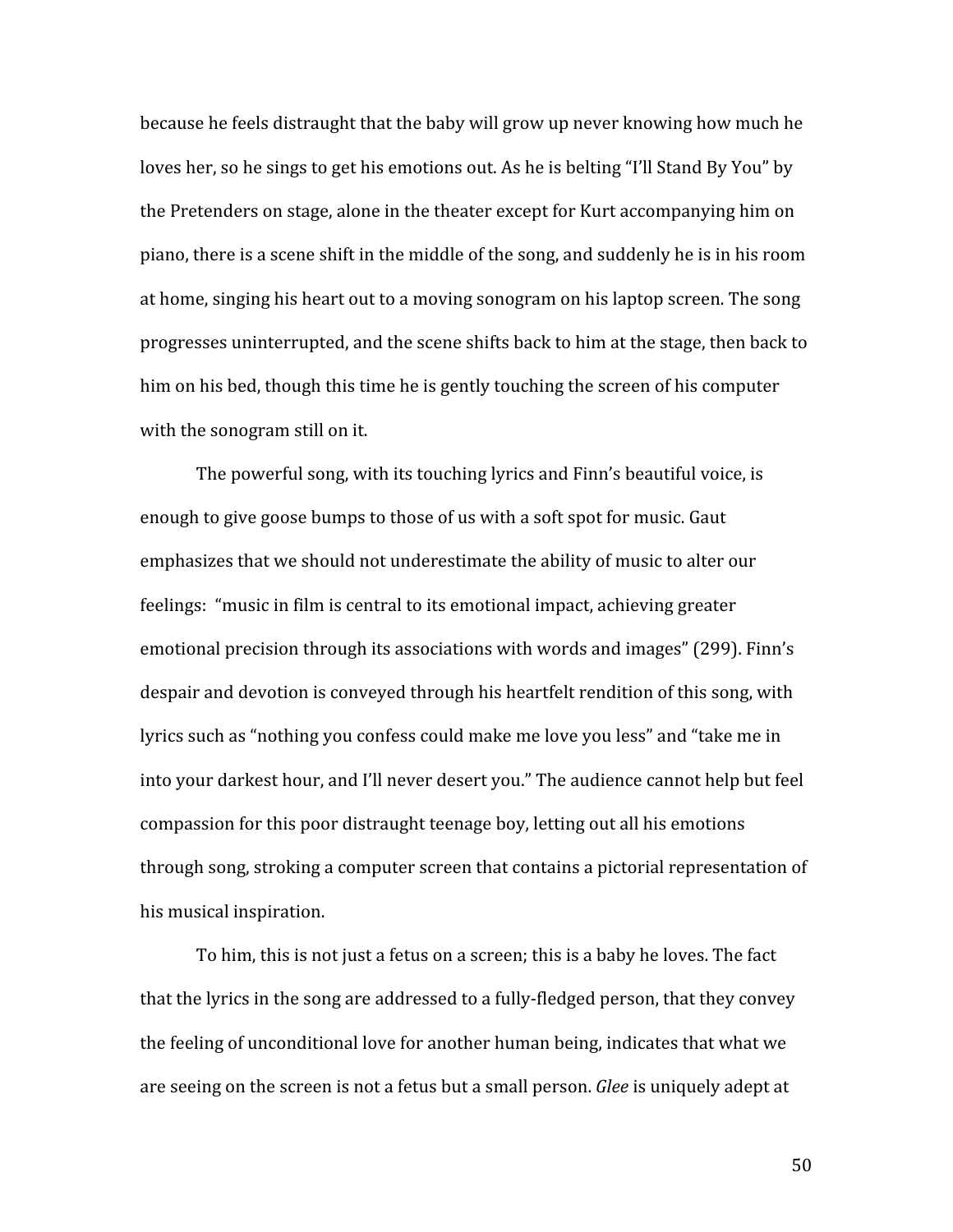sending this message too because it incorporates music, and music is a key element in affecting emotion. This scene is also powerful because Finn is a character who is easy to identify with; a teenager who is suddenly thrust into a world of difficult decisions and regrets, Finn is present in a lot of us who have had to deal with things we were not yet ready for. Because it is so easy to sympathize with him, it is easy to feel what he is feeling and join him in the personification of the fetus on his computer screen. It is also interesting to note that all of these shows with primarily female demographics have male characters that "step up to the plate" and feel a sense of duty and attachment to the fetus upon viewing the sonogram. We might wonder what sort of message this is sending to young women about the men in their lives: that they will change their minds and do the right thing once the pregnancy is far enough along that they can see an image of the fetus and have an opportunity to fall in love with it. If these shows provide a template to follow, all unattached pregnant women have to do to get their men to commit is get an ultrasound.

*Friends*, *Secret Life*, and *Glee* are all very different shows, but their use of the sonogram image is the same: they sentimentalize it, reinforcing a very common but subtle political message that says the fetus inside the woman's womb is a little person. The same can be said for *Knocked Up*, the 2007 hit film starring Katherine Heigl as Alison, the unexpectedly pregnant protagonist and Seth Rogen as Ben, the immature deadbeat whose childish disregard for consequences results in Alison's pregnancy. In addition to analyzing the use of sonograms in the film, one might question the possible pro‐life sentiment of the plot. Like any film about an unwanted pregnancy, the protagonist's decision to go through with the pregnancy means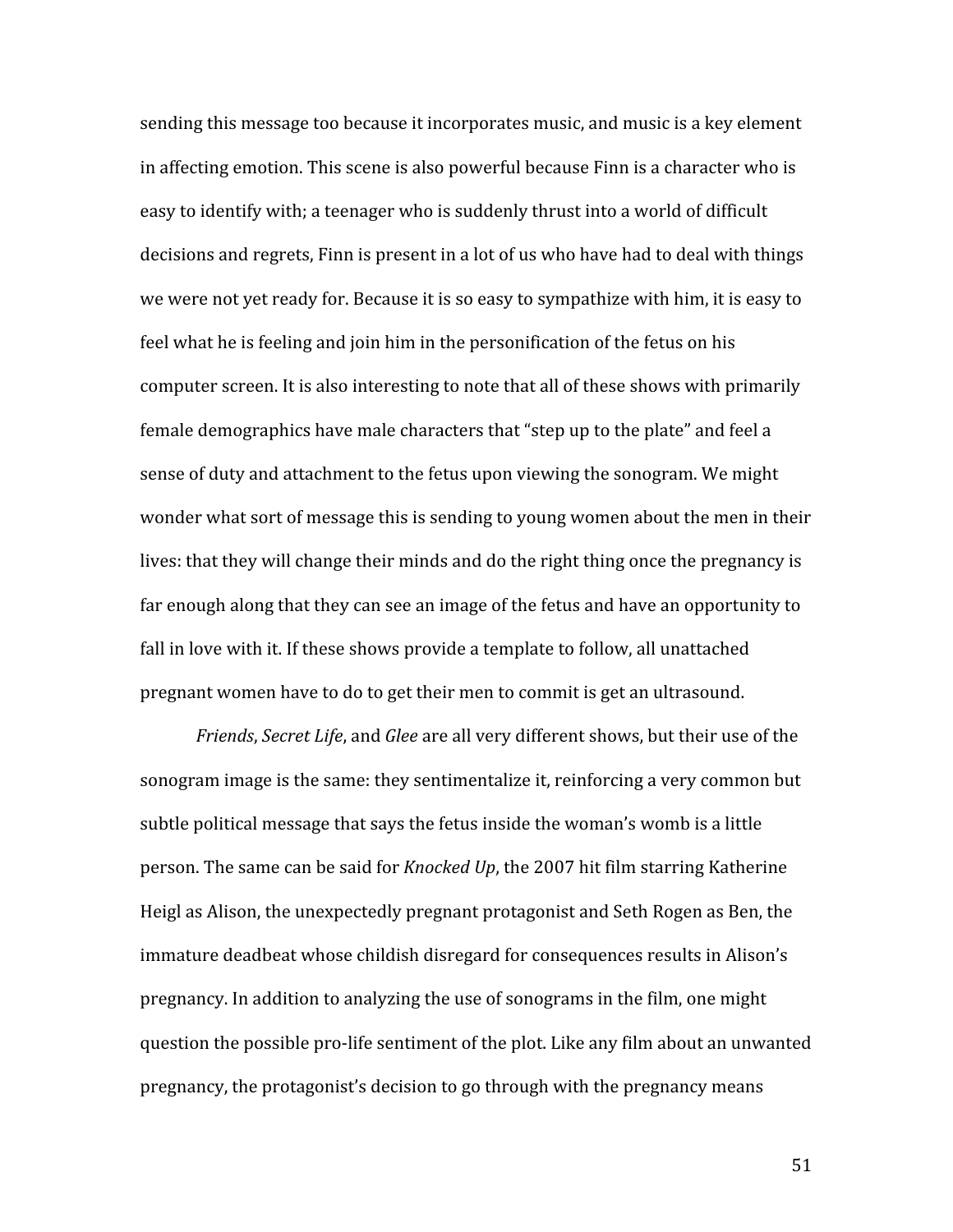something in itself, but Alison's decision is especially meaningful because it is completely unexplained. Every other character in the film urges her to choose abortion; her career as a journalist, which is taking off, would be jeopardized by a pregnancy; it is clear that Ben is the last person she would want to raise a baby with; and she shows no signs of being happy about this or wanting a baby. She is crying from despair when her pregnancy is confirmed in the doctor's office, and she is crying on the phone when she tells Ben she has decided to keep it. Her decision indicates that she believes she has some sort of obligation to go through with the pregnancy, as well as the faith that everything will work out (which it does). In this case, it is entirely possible the screenwriter and/or producers are trying to send some sort of message. At the same time, the characters' recreational drug use and the film's general crudeness indicate that it was not made for a conservative audience, which is perhaps all the more reason to be skeptical of its subliminal conservative message.

In the film, images of sonograms are used to mark the fetus's growth. At 16 weeks gestation, 24 weeks, and 28 weeks, a sonogram image appears on the screen as a bridge between scenes. It appears as if we the audience are looking at the screen in the doctor's office ourselves. It is given no context; Alison's presence is completely missing. This presentation of the fetus as a lone being mirrors the pro‐ life's appropriation of this image and, like the pro-life propaganda, it accomplishes the same erasure of the mother and establishment of the fetus's individuality that I discussed in chapter 1. By introducing the fetus as separate from Alison, it is constructed as a character in the film, and therefore, a person.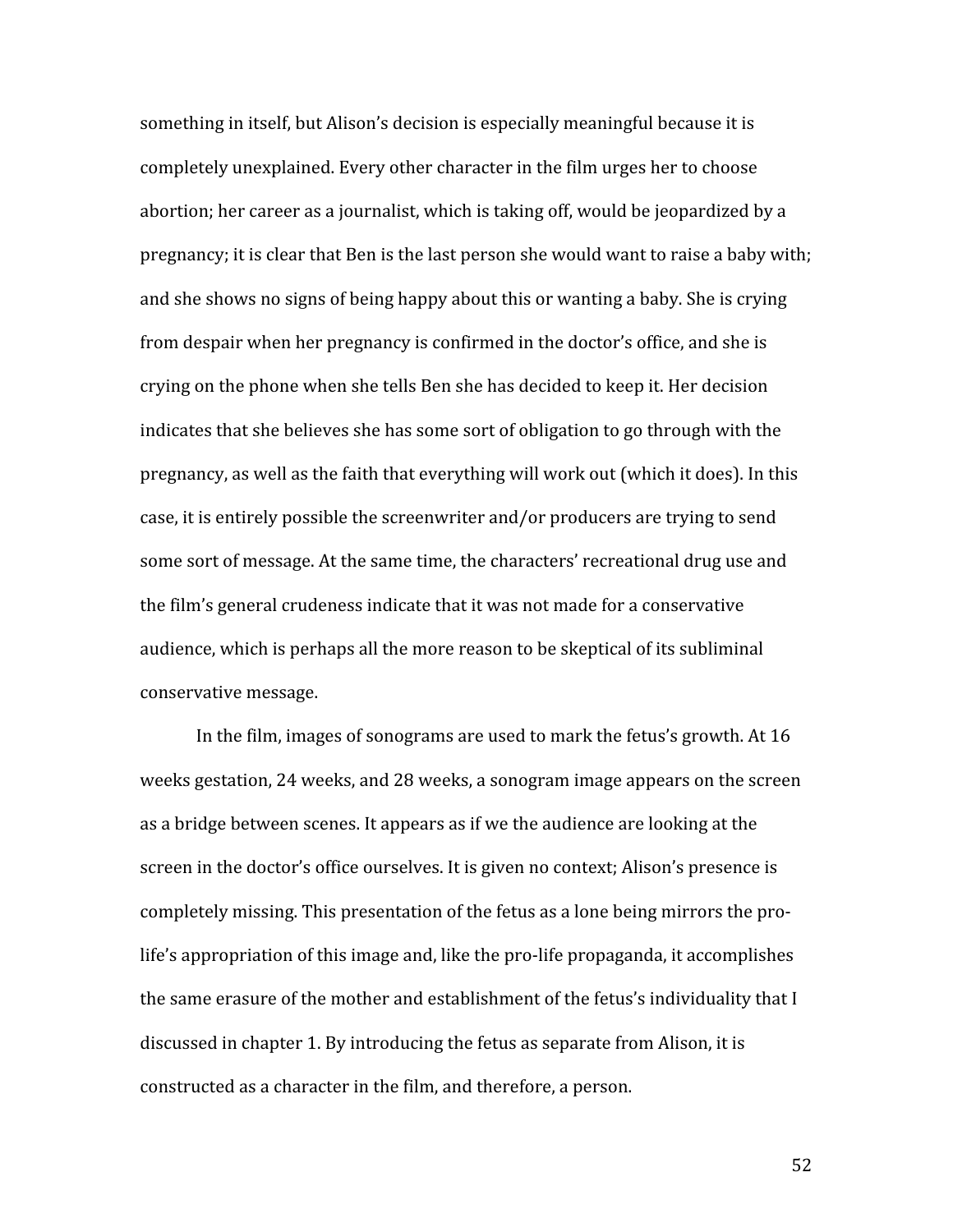These sonogram images that are shown periodically throughout the film are moving images. You can clearly see the head and deduce that the image is supposed to represent a baby. The images invoke a sense of anticipation, reminding us that the end result of all this madness will be a baby; the baby is growing regardless of the chaos in the movie created by Alison and Ben's unstable relationship. This presentation of the fetus as removed from the woman's body is indicative of society's general representation of fetuses as innocent persons who exist in their own environments, separate from the mother and her problems.

To many of us, sonograms are markers of growth. Expectant parents who pass around pictures of sonograms want to share with the world the growth of their babies, just as a parent might take out photos of their actual baby and say "this is her at 6 months, this is her at 1 year, etc." and the polite viewer might exclaim, "Look how big she's getting!" Using sonograms to mark growth in the same way we use baby pictures to mark growth indicates that the growth of this being begins before the birth, that age 0 is not age 0, but rather a continuation of an already growing baby. By using sonograms as markers of time and growth, *Knocked Up* reinforces this message. I think it is more powerful than any message getting sent through the arguably pro‐life plotline, precisely because the personification is covert; it is easy to question Alison's decision, as it is so obviously questionable, but it is not as easy to detect the way the images of sonograms in the film personify the fetus growing inside the protagonist.

The last text I will analyze, the 2008 comedy *Baby Mama* starring Tina Fey and Amy Poehler, provides an alternative to the dominant use of sonograms in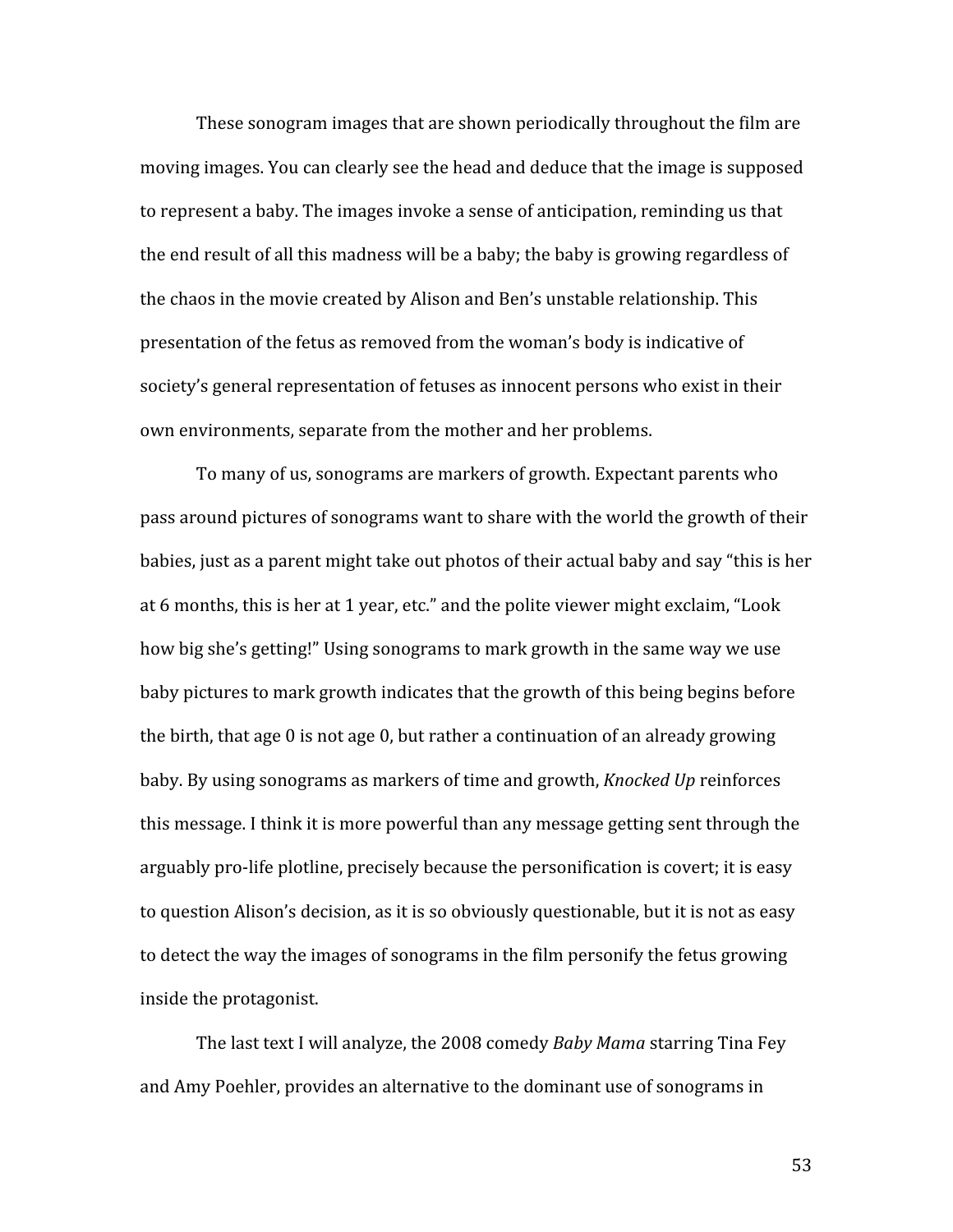popular culture. It deviates from the common narrative of sonograms having tremendous power and being incredibly meaningful; its use of sonograms actually seems to mock this popular representation. Despite the fact that the pregnancy in the film was not only planned but engineered through the use of reproductive technology and surrogacy, the ultrasound technology is not romanticized. The sonogram is not used as a tactic to draw in the audience and create an emotional scene. On the contrary, the sonogram is presented as what it is: an often grainy and difficult to distinguish photograph of a fetus. I include this film in my analysis to acknowledge that not all uses of sonograms in popular culture function the same way, and that, thinking positively, it is in fact possible to imagine incorporating this image into popular culture without personifying the fetus. However, as I said before, this representation of the sonogram image is not the dominant representation, and more viewers are more likely to be exposed to images of sonograms that reinforce an ideology of fetal personhood.

In the film, Tina Fey plays Kate, a hardworking, single woman in her late 30's who has given up on the fantasy of meeting the right man and starting a family; she just wants a baby. Due to the lengthiness and difficulty of the adoption process and her apparent infertility, she decides to hire a surrogate. Unfortunately for her, Angie (Amy Poehler) the surrogate turns out to be incorrigible "white trash" who needs a parent herself and who, all the while, is lying to Kate about the pregnancy so she and her boyfriend can get paid. The sonogram picture Kate is given early on is actually a sonogram of a squirrel, because "That's all I [Angie's boyfriend] could find on the Internet." Though Kate is excited by the photo, it definitely does not look like a baby;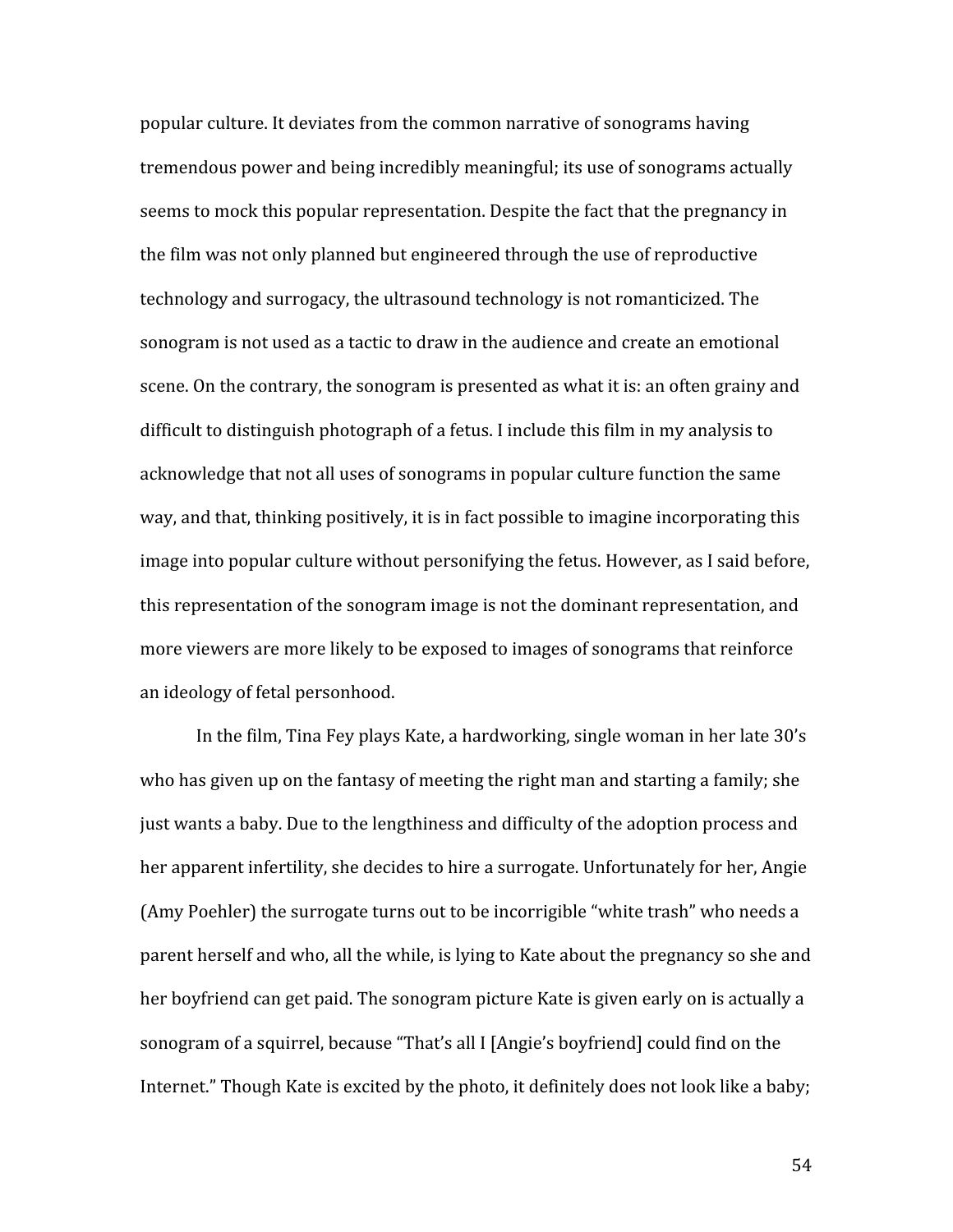it does not really look like anything at all. Here we see an alternative, non‐ sentimentalized example of the use of a sonogram image in a popular culture context. Instead of showing us an image that resembles a baby, and personifying that image, this scene pokes fun at the sonogram, suggesting that what we tend to get all worked up and emotional over could easily be a photo of a squirrel.

Later, while on the way to Angie's next ultrasound, Kate starts rambling about what she is anticipating seeing on the screen:

KATE: I hope the baby's in a good position so we can see its little profile 'cause I would really like to get one of those print outs to hang over my desk. Do you think it could look like me? Could the baby look like you at 18 weeks? What if it has little tiny glasses?

This is another example of where, through satire, the film critically engages with the idea of personifying a sonogram. Like many pregnant women, Kate looks forward to displaying the picture on her desk, so everyone can join in on her excitement about the fetus's growth. But she makes a mockery of the personification of this image by wondering aloud if the fetus could look like her. This film is a refreshing break from the shows and films that use images of sonograms as emotional fodder for the audience without providing any appreciation or critique of the way these images have become over‐sentimentalized and personify the fetus. *Baby Mama* allows us to imagine an alternative to the norm, a popular culture representation of sonograms that makes no political statement and does not contribute to a hazardous cultural reading of sonograms as indicators of personhood, but instead uses humor to bring attention to what may be a problematic use of the image.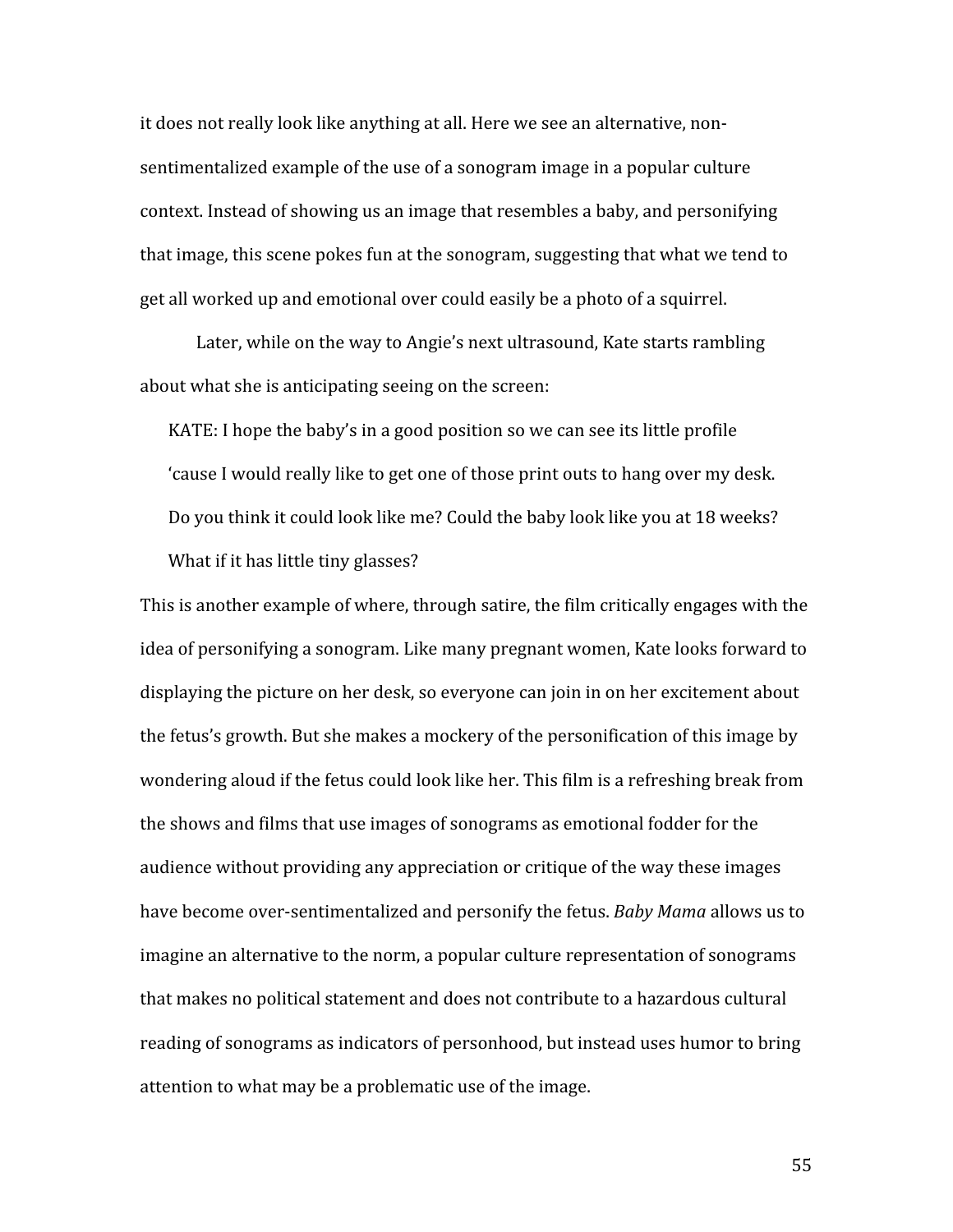With the exception of *Baby Mama*, all of these popular culture texts sentimentalize the image of the sonogram and personify the fetus, but what does this mean for public consciousness? I can suggest that these films and shows have an impact on public thought and opinion and I think, given what we know about the popularity of these kinds of media and given what we have learned about the power of fiction and character identification, as well as the power of images themselves, it is fair to assume that this subliminal, unintentional message about fetal personhood is getting across to the public, but without a study I cannot prove that these images do in fact have an impact. Nancy Signorelli, in "Television and Health: Images and Impact," implores the academic community to do further research on the impact of images:

The most obvious lack of information… is in the area of effects: we know very little about how these images impact upon our behaviors and conceptions about the world. We need to be able to ascertain if the images to which people are continually exposed on television do impact upon their ideas.

(112)

Though Signorielli is focusing only on the impact of health‐related images, her point is very relevant to mine: further research is needed in order to prove that there is a connection between the images we see on television and our ideas and behavior in real life. My research is limited in that I was not able to conduct a study to prove a correlation between images of sonograms and popular thought on fetal personhood; however I am confident that my analysis persuasively argues that these images send a message about fetal personhood and that message is likely received by the viewers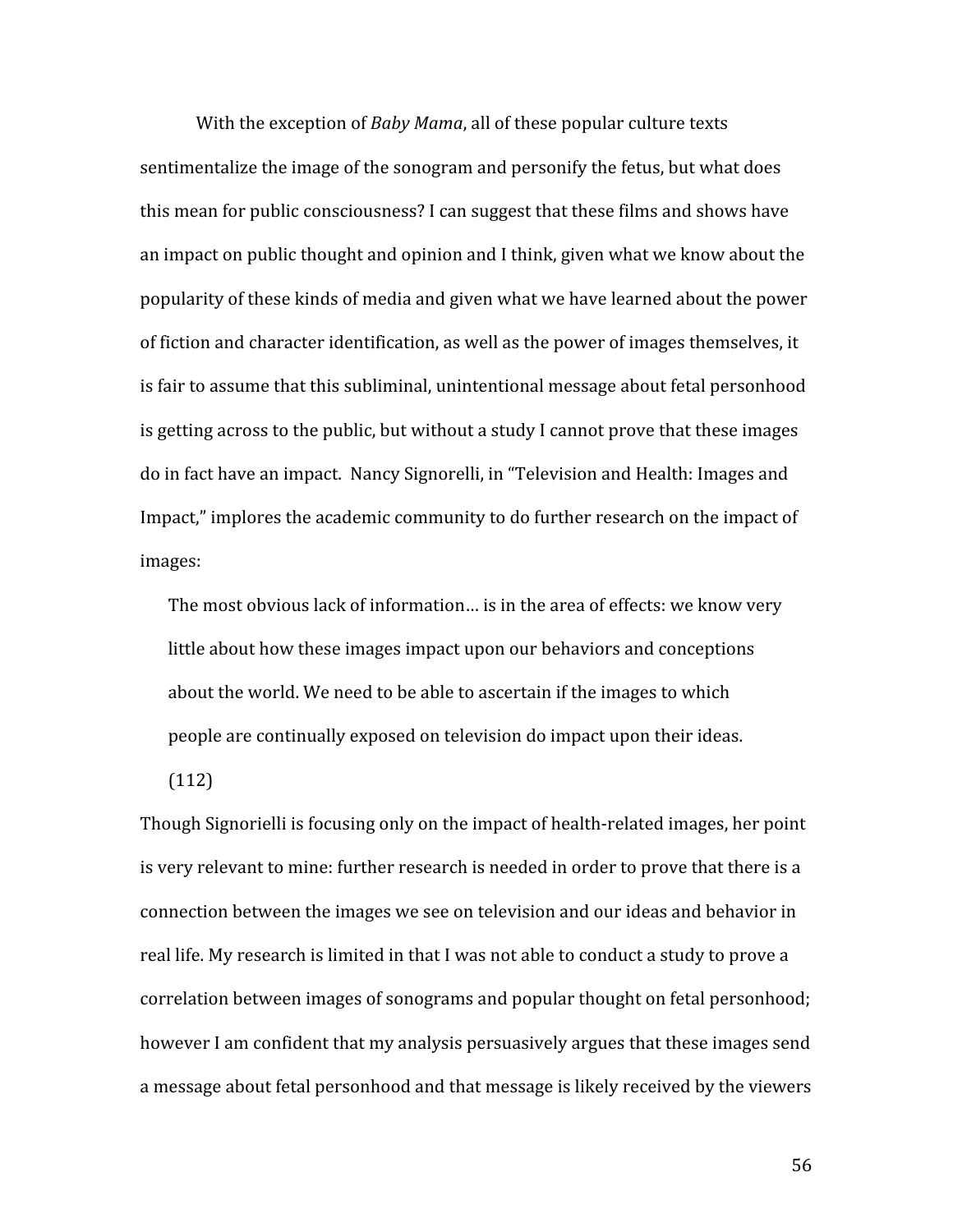of the media I've analyzed. Chapter 3 will illuminate why it is vital that we not take the dominant‐hegemonic meaning of these images and instead question them and consider what fetal personhood really means, and how this fits in with the reality of women's lives.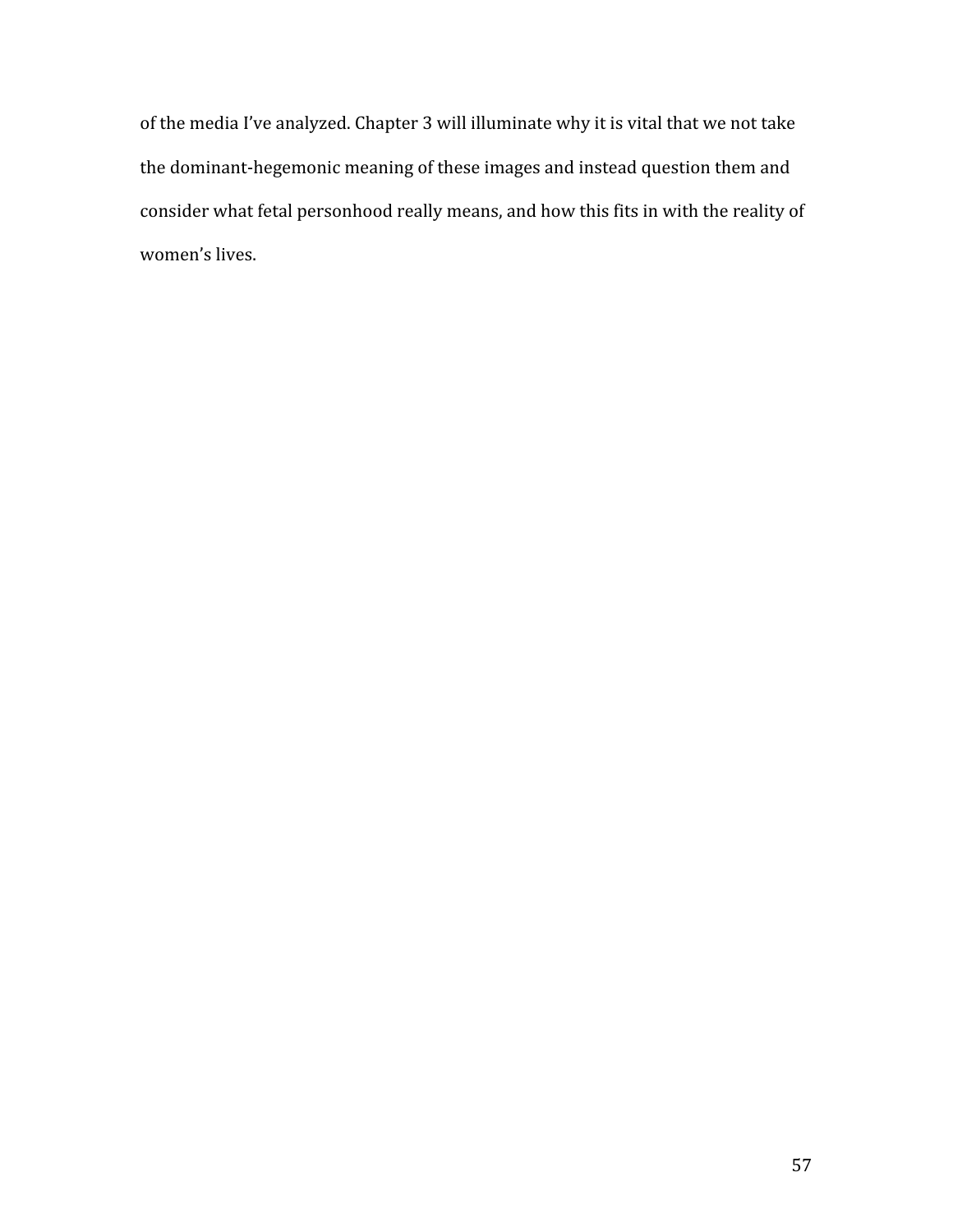## Chapter 3: 2012 Going on 1972?: The Real Impact of "Fetal Personhood" on Women's Lives

*"In many contemporary technologically mediated pregnancies, expectant mothers emotionally bond with their fetuses through learning to see the developing child on screen during a sonogram (Rapp, forthcoming). And so do fathers, as well as members of Parliament and Congress (Hartouni, 1991; Franklin, 1993a)."Haraway 27*

In 1987, a woman named Angela Carder had a court‐ordered caesarian section. She had survived cancer twice; this time, while pregnant, she discovered she had a lung tumor. Though potentially harmful to the fetus, chemotherapy and radiation were her only option if she wanted to live, which she did; unfortunately, the fetus, at twenty‐five weeks gestation, was too premature to be delivered. Angela, along with her parents, husband, and obstetrician, decided to go ahead with the treatment, but the hospital administrators, weary of the political controversy surrounding fetal rights and their potential liability, decided a court needed to be involved, so they scheduled a hearing to determine whether or not an attempt should be made to save the fetus. In spite of the doctors' judgment that Angela would likely not survive a C‐section, in spite of Angela's wishes not to have the surgery, and in spite of the fetus's low chance of survival, the court decided in favor of attempting to save the fetus. The fetus died two hours after the surgery, followed by Angela two days later (Thornton and Paltrow).

The hospital may have learned its lesson from the court proceedings that followed (and concluded with a settlement to Carder's family and a change in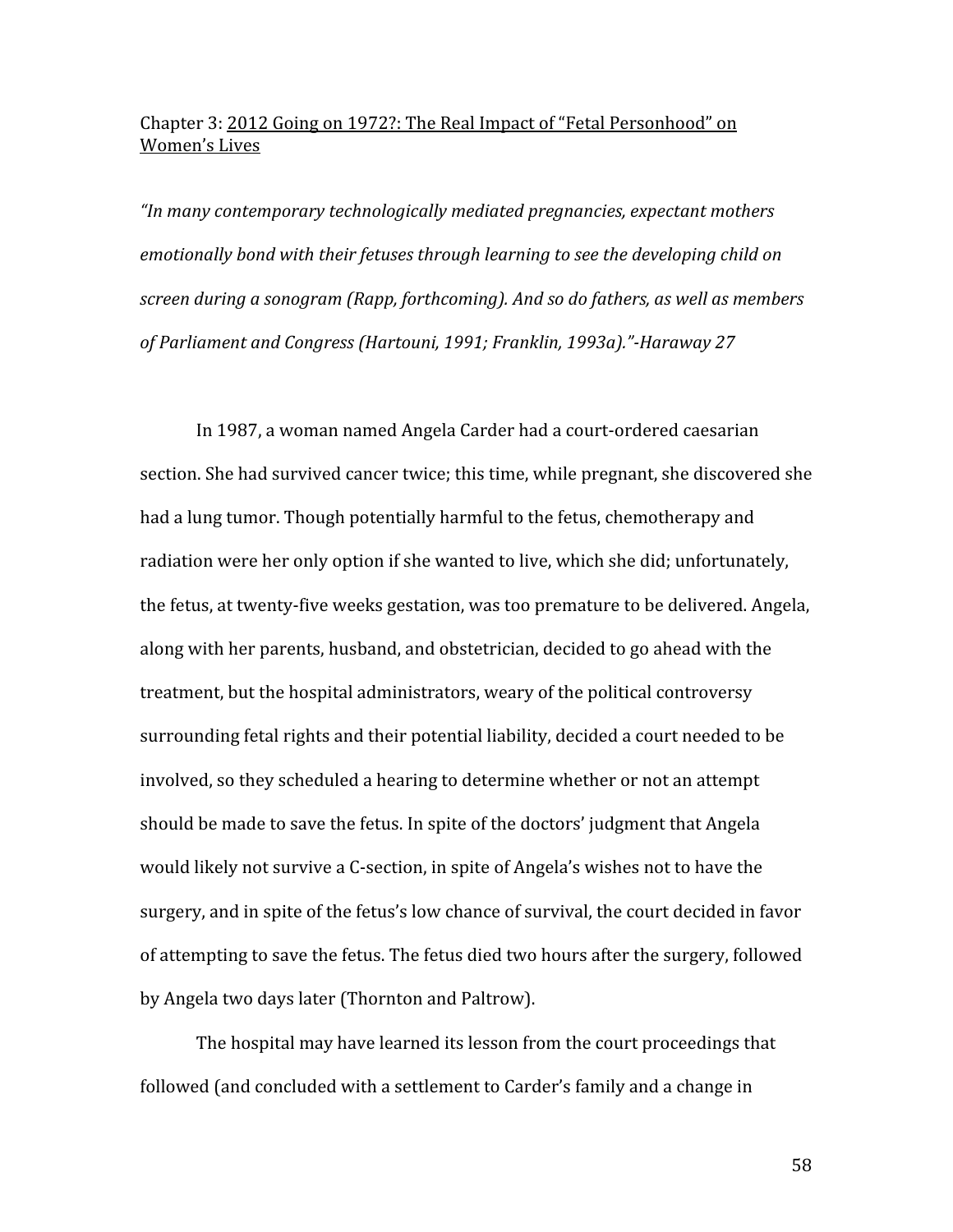hospital policy to respect the decisions of its pregnant patients), but the country unfortunately did not. There are frequently more shocking cases where a fetus is accorded more rights than the woman in whose womb it resides. Women continue to have to fight to get their cancer treatment, and women continue to be arrested for endangering their wanted or unwanted fetuses (Paltrow).

Last year in Iowa, Christine Taylor, a mother of two who was late in her second trimester, fell down a flight of stairs after a distressing conversation with her estranged husband caused her to become lightheaded. A trip to the emergency room ended with her arrest for attempted feticide, because, in Iowa, it is illegal for a woman to attempt to terminate her pregnancy after the second trimester (law officials were mistaken about her gestation, which is why the case was thrown out). Despite the fact that she did not intentionally throw herself down the stairs, it was her confession to the nurse in the ER that she had not always been sure she wanted to have the baby that led to the breach of patient‐doctor confidentiality prompting her arrest and two days in jail, followed by a three week investigation (MtJoy).

At least thirty‐eight states have fetal homicide laws, and at least twenty‐three states have feticide laws that apply to the earliest stages of pregnancy ("Fetal Homicide Laws"). A "reckless behavior" law that passed recently in Utah criminalizes behavior that could potentially harm the fetus. The law has serious implications and a lot of grey area. It is not a stretch to suggest that the law could apply not only to women who intentionally (or unintentionally) throw themselves down the stairs, or those who engage in drug use during pregnancy (which courts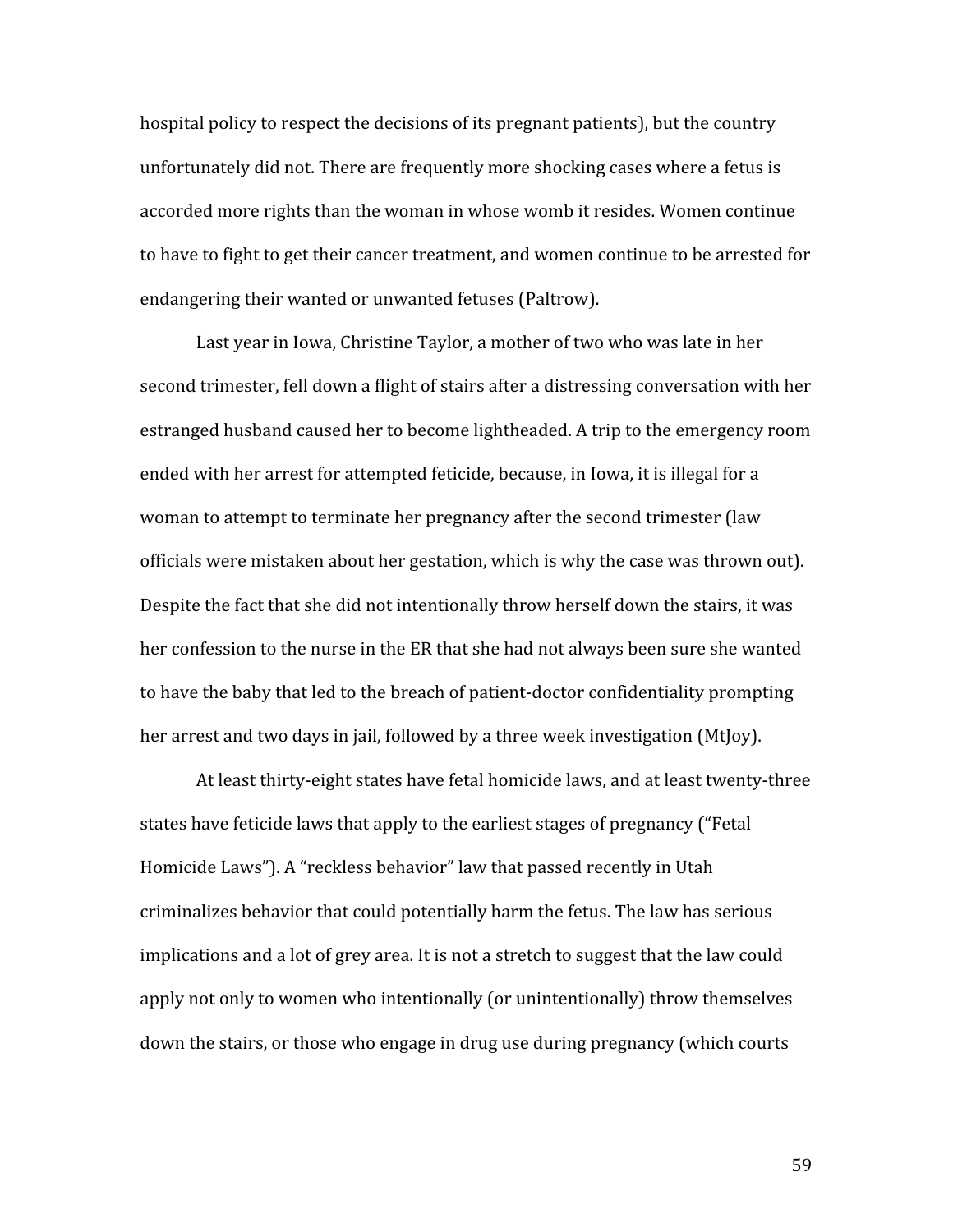often penalize harshly), $21$  but also to a woman who takes medication that is speculatively harmful, fails to put on a seatbelt, jumps on a trampoline, has a few glasses of wine, the list goes on. In thirty‐eight states, the best bet for a pregnant woman to stay out of jail in case of a miscarriage is to stay in bed for nine months.<sup>22</sup>

The popularity of this kind of legislation indicates that the fetus has become a person in the eyes of some state legislatures. By only July, 2011 had set a record for anti-abortion legislation, and the hits keep coming (Gerhart).<sup>23</sup> In addition to a lot of very creative restrictions on the state and federal level that make abortion difficult to obtain for all women and virtually inaccessible to poor women,<sup>24</sup> two prominent trends have arisen in legislation: personhood initiatives and ultrasound laws. I see the increase in ultrasound legislation and the increase in the use of ultrasound images in popular culture as inextricably connected. The way ultrasounds are presented in popular culture affirms the pervasive conception of the sonogram as a powerful image that can alter beliefs and conjure bonds that did not exist before, while legislating mandatory ultrasounds in order to obtain an abortion relies on this same belief about the power of sonograms. If ultrasounds were merely a medical

 $21$  The common conception that illegal drug use causes stillbirth or miscarriage is not backed by significant evidence according to leading research: "Carefully constructed, unbiased scientific research has not found that prenatal exposure to any of the illegal drugs causes unique or even inevitable harm. This research is so clear that that (sic) courts and leading federal agencies have concluded that what most people heard was 'essentially a myth.'" (Jack and Paltrow)

<sup>&</sup>lt;sup>22</sup> Although that is not recommended by doctors and could also potentially result in a "reckless behavior" investigation.

<sup>&</sup>lt;sup>23</sup> For an up-to-date list of the choice-related laws state-by-state, visit the NARAL Pro-choice America site and take a look at their interactive map: http://www.prochoiceamerica.org/government-andyou/state‐governments/

<sup>&</sup>lt;sup>24</sup> The Hyde Amendment prohibits federal healthcare programs like Medicare and Medicaid from covering abortion. In addition, more than a dozen states now restrict private‐insurance coverage of abortion (Hass). According to Planned Parenthood, unplanned pregnancy costs the country \$11‐12 billion per year (Richards).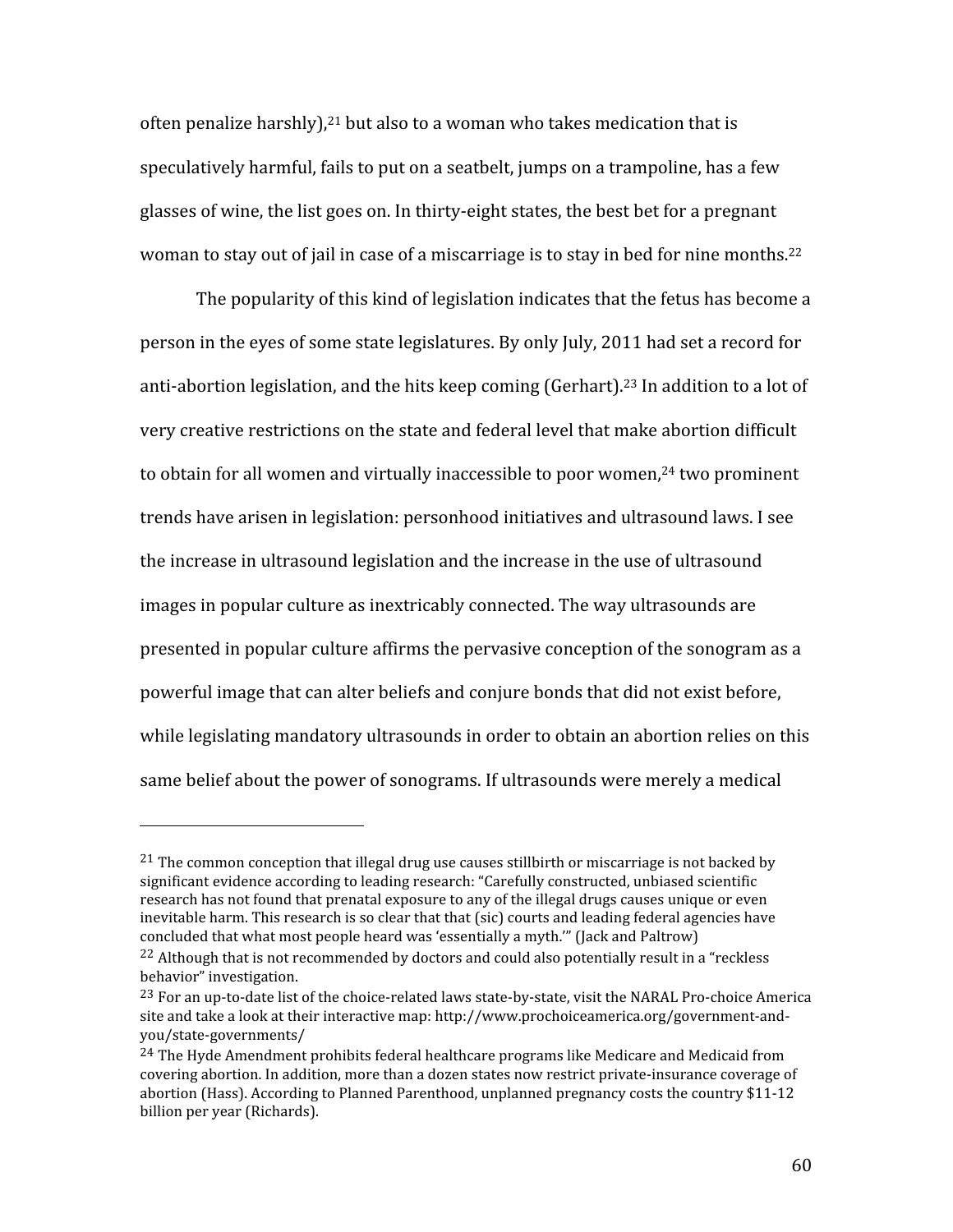procedure, there would not be such an investment in them as an abortion deterrent. Additionally, perhaps if ultrasounds were not depicted in such an emotionally saturated way in television and films, they would not be understood as being such an impactful experience. The sentimentalization of the sonogram image and the ultrasound experience in popular culture informs an understanding of ultrasounds as an integral part of the bonding experience between parent and child (fetus); this social construction of ultrasounds as sentimental technology that conjures bonds and "proves" the fetus's personhood legitimizes ultrasound legislation, obscuring the condescending and violating nature of these laws. For that reason, we need more critical reading tools to better question what purpose images of sonograms are serving when we see them in public spaces and on television and in film.

Ultrasound legislation and personhood initiatives (measures to establish the zygote as a legal person) are also interrelated. Mandatory ultrasounds, masked as "informed consent," are intended to convince the woman that the fetus she is about to abort is in fact a person (this, in addition to shaming her and establishing the State's authority over her body/decisions). The fetal personhood concept not only relies heavily on the sonogram image, it gained a certain cultural legitimacy following the advent of the ultrasound due to new visual "evidence" of personhood. Popular culture treating fetuses as persons makes fetal personhood digestible to the general public, <sup>25</sup> while romanticizing the ultrasound experience. The trends of

<sup>&</sup>lt;sup>25</sup> When I speak of the general public, I am referring to the sector of the States that does not hold extreme political or religious views. I am not talking about religious conservatives, whose views of fetal personhood have already been dictated by their religion, nor am I including pro‐choice activists, who are also generally un-persuadable. I am speaking of the demographic viewing these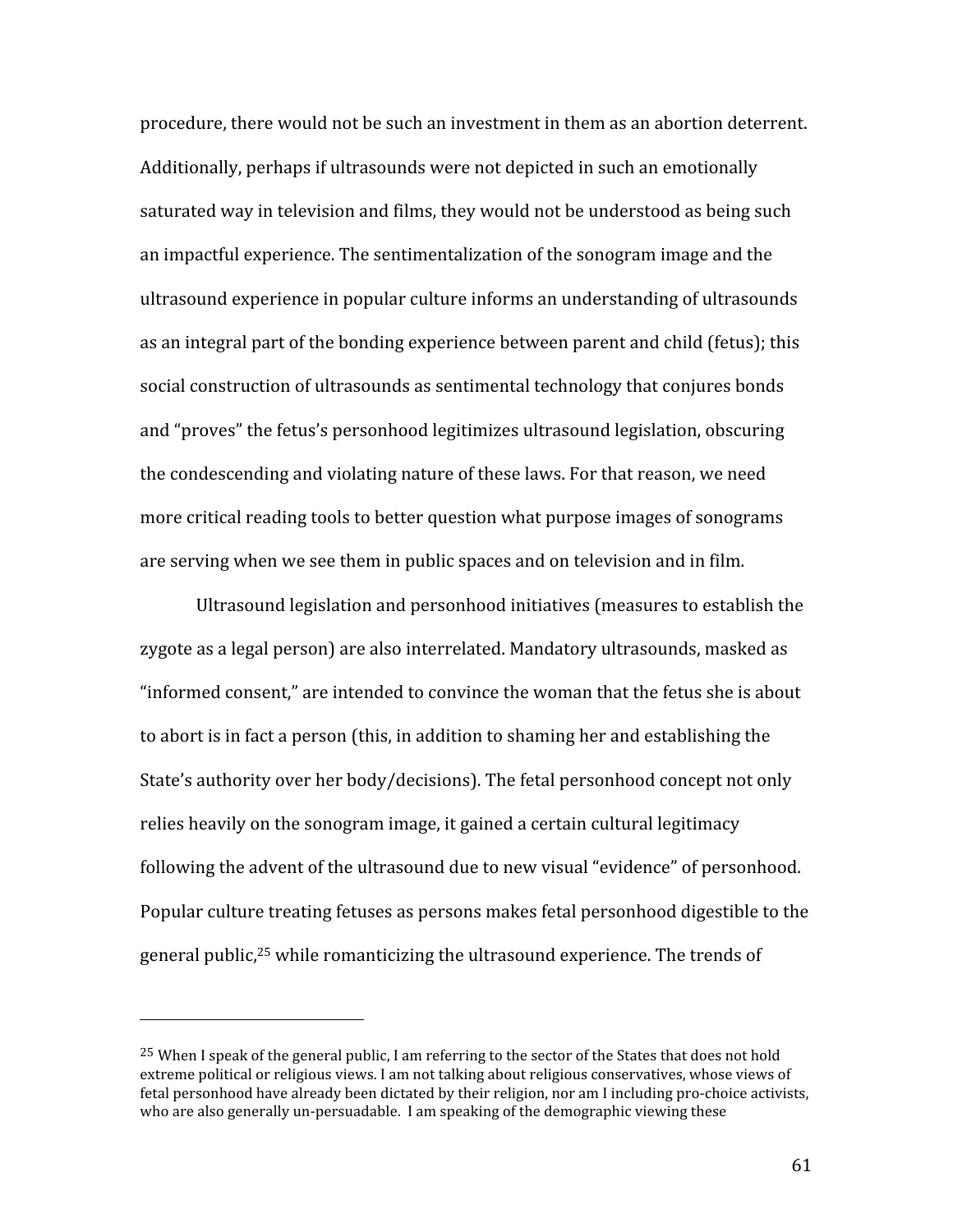ultrasound legislation and personhood initiatives can be read as intertwined with the sonogram's popularity in the media as technology that shows evidence of "life." Given this relationship of mutual reinforcement, sonograms being presented as they are in popular culture may have dangerous consequences for women in the real world, which is what I will present in this chapter. I cannot begin to comprehensively examine the whole spectrum of the erosion of women's reproductive rights in the United States and how restrictive legislation affects women's access to abortion in one chapter; that would be a much larger project than I have the ability to undertake. Consequently, I will focus on the most recent personhood legislation and ultrasound legislation, touching also upon other restrictive legislation that justifies itself based on claims of fetal personhood, and I will provide examples of the effect this legislation is having and the possible future effects. I will hopefully be able to shed some light on the seriousness of the situation women are facing, and how important it is that we question any and all implications that fetuses are persons, no matter where those messages are coming from and how harmless they seem.

Personhood measures became popular in 2010, though the first personhood initiative was introduced in Colorado in 2008 and rejected by 73% of voters ("A First Look Back"). If a personhood law were to pass, a zygote (the single cell that forms when the sperm fuses with the egg) would be a legal person. Personhood measures are often attempted through ballot initiatives, which allow regular

shows/films from a non-decisive, non-activist point of view, who are either apathetic to the abortion debate or whose opinions have not been set in stone.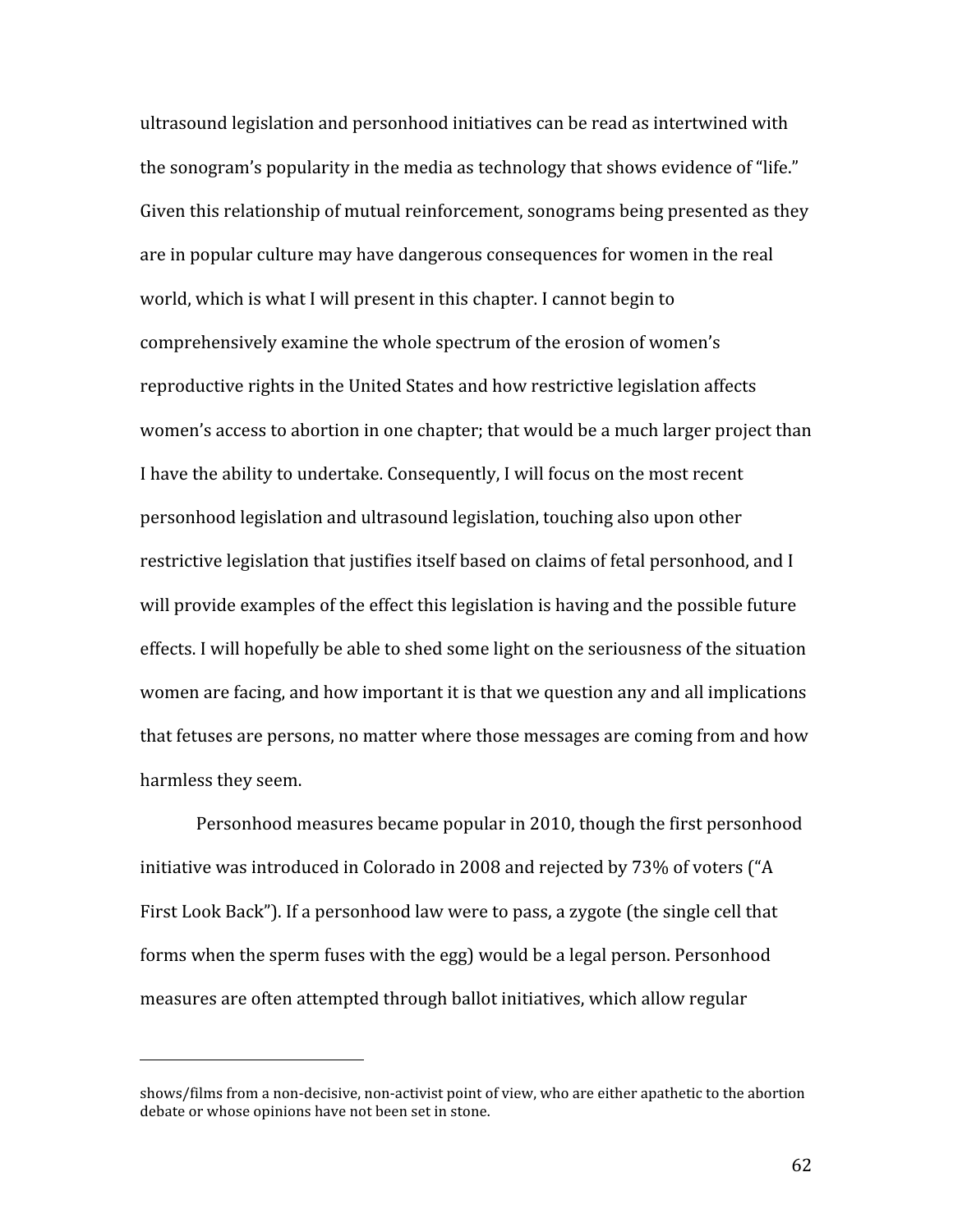citizens to add their cause to the ballot if they acquire enough signatures. The growing support for such initiatives is frightening because the fate of women's rights is at the mercy of the voters in a conservative state, and, as polls indicate, American opinion on abortion is shifting to the right, with more Americans identifying today as pro‐life than pro‐choice (Ertelt "The Camera Doesn't Lie").

No personhood bills have been made into law yet, but many have come close. Recently, a personhood initiative was shot down in Mississippi by 55% of voters ("Mississippi's 'Personhood Amendment' Fails at Polls"), which means that 45% of Mississippi voters think a zygote is a person. The Virginia House passed a personhood bill with a vote of 66 to 32 ("Virginia House Passes Two Restrictive Abortion Laws"). In Oklahoma, a Personhood Act was approved by Senators in February and is now headed to the House, where it is expected to pass (Murphy). In addition to the many state legislature initiatives and ballot initiatives, personhood measures are being attempted at the federal level as well.

Defining a zygote as a person can have extra legal consequences not necessarily intended by the legislation. It would likely ban the morning-after pill as well as some kinds of birth control such as IUDs, which can prevent implantation; it would affect in vitro fertilization; and it may cause confusion in other situations, such as how many "people" can be in a school gymnasium or an elevator at a time (Baumman). Even without personhood laws in effect, women who have miscarried or had stillbirths have been charged with murder in states like Mississippi and Alabama (Diamond); the Christine Taylor story is not an anomaly. A "chemical endangerment" law in Alabama has prosecuted dozens of women; some have been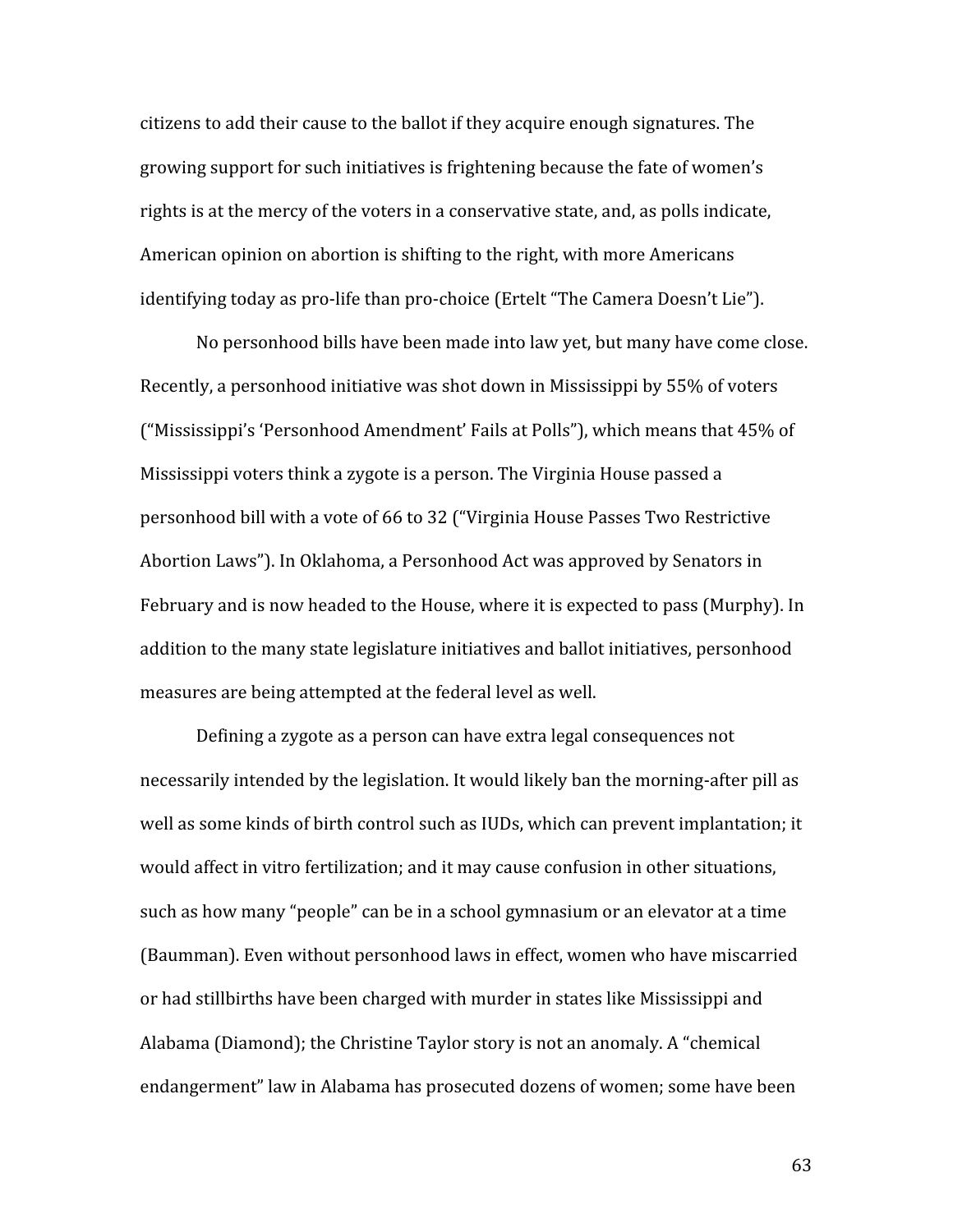charged with murder (Randall). Bei Bei Shuai of Indiana has spent the last year in jail awaiting trial for "attempted feticide and murder" after an attempted suicide resulted in her baby's death. If convicted, she will spend forty‐five to sixty‐five years behind bars (Pollitt).

The more fetal personhood is accepted by the general public and turned into legislation, the more tragic stories such as Shuai's—whose suicide attempt was prompted by her boyfriend telling her he had a wife and family and was leaving her—will become commonplace. There have been and continue to be many casualties of the fetal personhood movement. Putting the focus on fetuses and their lives‐to‐be takes the focus away from women and the lives they already have. Putting the fetus on‐screen, as a public figure to be oohed and ahhed at by the characters on‐screen and the audience at home, and establishing its personhood in such an influential and widely proliferated medium, allows fetuses in the real world to be more easily personified.

As I demonstrated in chapter 2, sonogram images in popular culture are highly sentimentalized and send an implicit message about fetal personhood. That same message is being sent explicitly to women by lawmakers through the enforcement of mandatory ultrasounds. These laws have been termed by legislators as "informed consent" laws, with the justifying rhetoric that women "have the right" to have all the information before they make a life‐changing decision. As he signed an ultrasound bill into law, Governor of Virginia Robert F. McDonnell said: "Women have a right to know all the available medical and legal information surrounding the abortion decision before giving legally effective informed consent." (Kumar)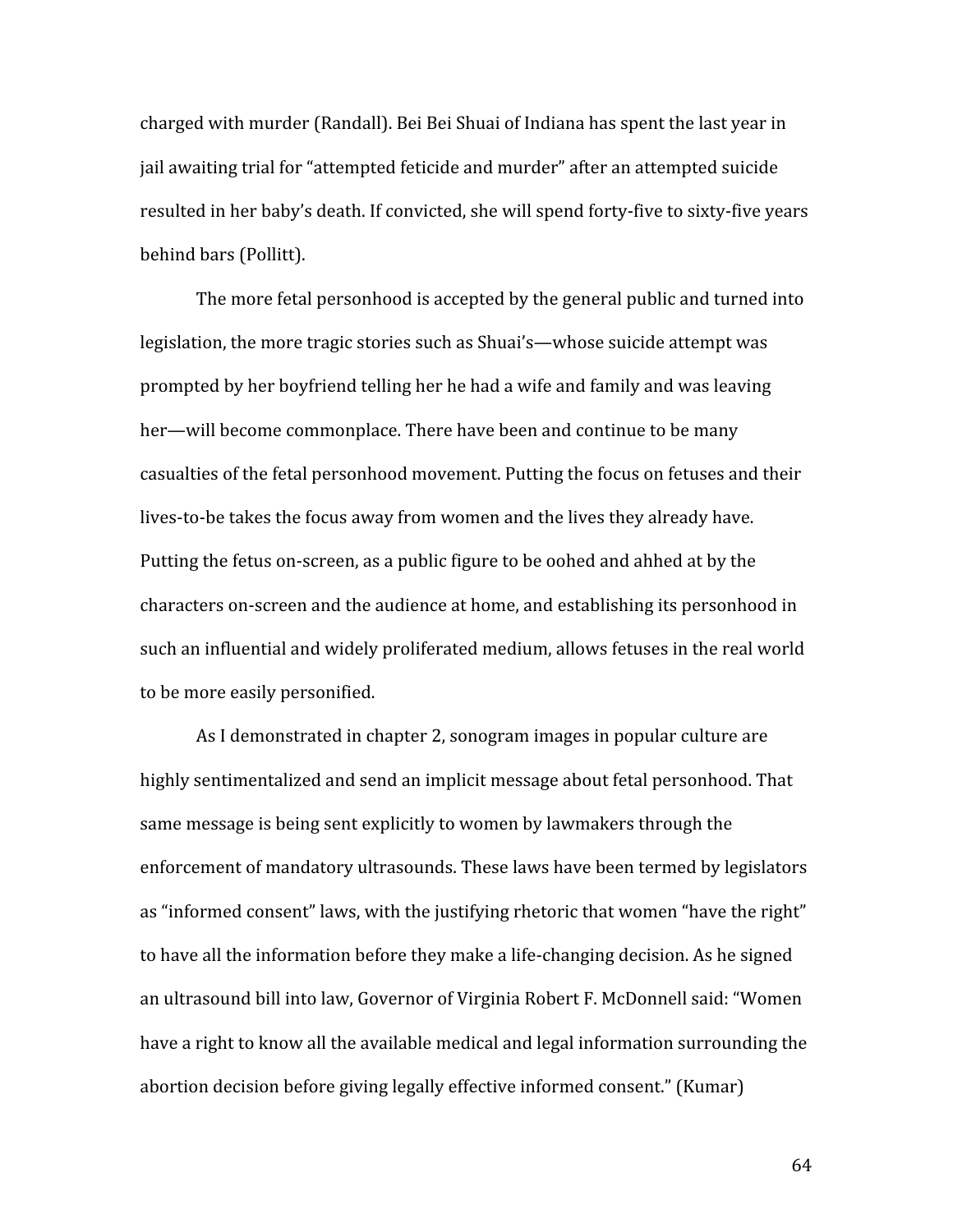Proponents of the laws often compare pregnant women to cancer patients, arguing that "just as we wouldn't deny a cancer patient access to vital X‐rays," women shouldn't be denied the chance to view an ultrasound (Mattes). Apparently "not denying" and "forcing" are synonyms in this political rhetoric: without the law, a woman who chooses to have an ultrasound would certainly not be "denied" said ultrasound; with it, a woman who does not want to have an ultrasound would be forced to anyway. Depending on the state, she may also have to listen to her doctor read a state‐mandated script designed to dissuade her from having an abortion and shame her if she chooses to do so,  $26$  she would likely have to listen to the fetus's heartbeat and hear her doctor describe its internal organs, and she may even be subjected to a transvaginal ultrasound, which, as many objectors have pointed out, is akin to the state quite literally raping her by forcing doctors to insert an object into her vagina without her consent.<sup>27</sup> The law is even more appalling when one considers that women who are pregnant as a result of rape would still be forced to have that procedure, so that she can be properly "informed" about her pregnancy.

The Supreme Court determined as early as the 19<sup>th</sup> Century that it is illegal to force someone to undergo a medical procedure without that person's consent

 $26$  For example, in South Dakota, doctors must tell the woman that "the abortion will terminate the life of a whole, separate, unique, living human being" and, until recently, they were also obligated to tell her that she "had an 'existing relationship with that unborn human being' that was protected under the Constitution and state law and that abortion poses a 'known medical risk' and 'increased risk of suicide ideation and suicide.'" (Sheppard) State‐mandated scripts are dying out as judges rule that it is not okay for doctors to have to provide false information to their patients, however state interferences into the doctor‐patient relationship continue to be rampant.

<sup>&</sup>lt;sup>27</sup> The recently enforced mandatory ultrasound law in Virginia was re-written to make the transvaginal ultrasound optional after the outcry about the state raping women (Democratic delegate David Englin ironically pointed out that "object sexual penetration is a serious sex crime in Virginia") (Bassett). The transvaginal ultrasound is still mandatory in Texas, no matter how far along a woman is in her pregnancy (Richards).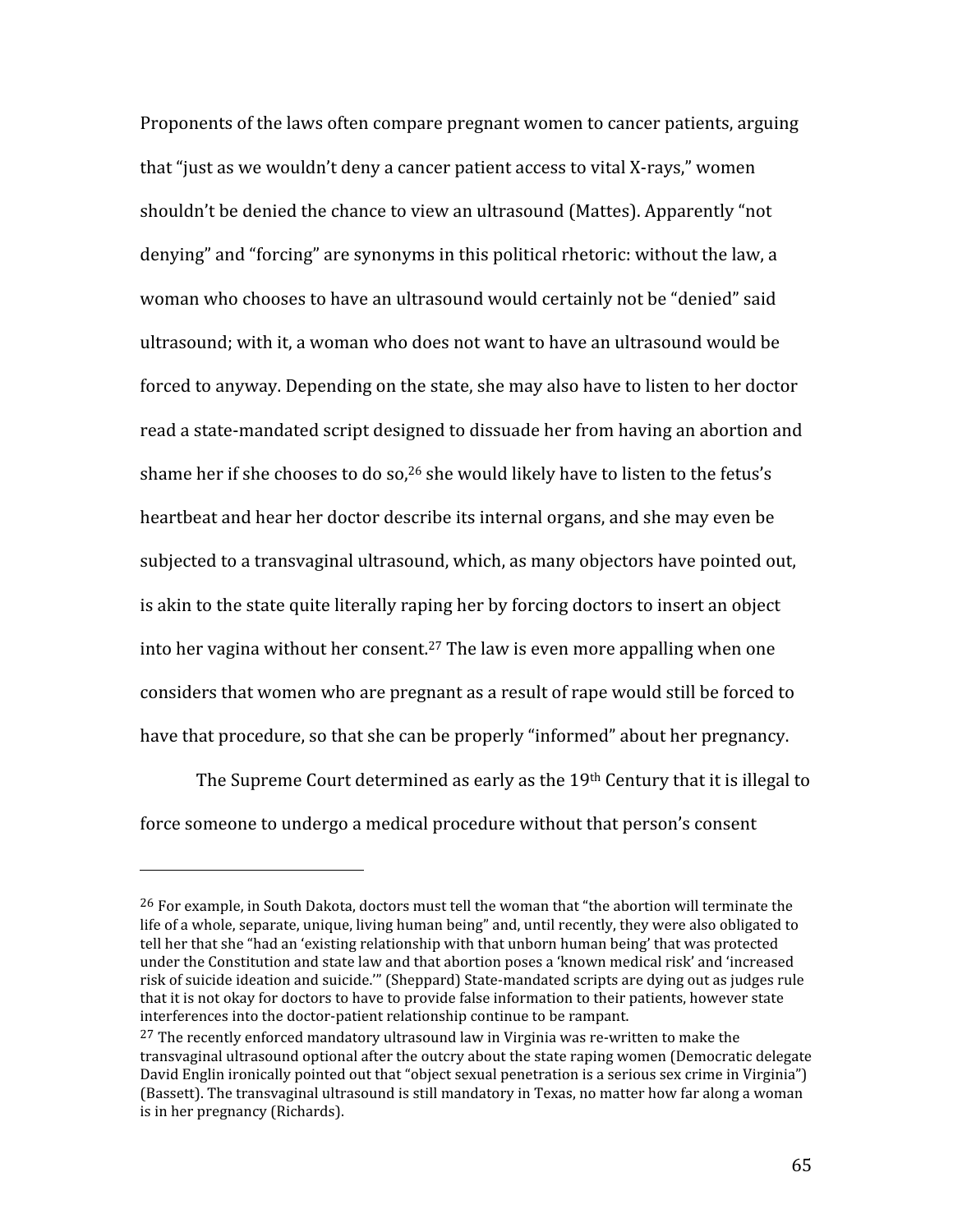(Denniston). In our "liberty and justice for all" society, this seems like a given. But, as fetal personhood erodes women's personhood and citizenship rights, women are no longer afforded that right. Mandatory ultrasound measures began to be introduced a few years ago and are picking up speed today. Twenty‐four states have some sort of ultrasound requirement (Kumar). Many of these states also have mandatory delay laws, meaning a woman who wants an abortion has to visit with her doctor, have an unwanted ultrasound, and then come back at least twenty‐four hours later to get the actual abortion so she can have "reflection time." Women who work or already have children, or women who live far away from the clinic,  $28$  are severely inconvenienced by these kinds of laws. In addition, the longer an abortion is delayed, the more risk involved with the procedure, and the more likely there will be health problems as a result (Branch). Legislators who posit that these laws are there to "protect" women are seriously misguided.

Pro‐life groups insist that ultrasounds change women's minds. Life News says that 80% of women considering abortion choose to continue with the pregnancy when they view their ultrasound (Mattes), but abortion providers say that is not what they see in their clinics. In fact, the few studies that have been conducted on women's reactions to seeing a sonogram pre‐abortion showed no evidence of women changing their minds upon viewing the image (Pappas).

<sup>&</sup>lt;sup>28</sup> Due to the forced closing of clinics due to their inability to meet impossible state requirements (known as "TRAP" laws), a lack of funding, persistent threats and violence against abortion providers, or other reasons, there are less and less clinics that provide abortion services. In South Dakota, for instance, there are no abortion providers, so "Planned Parenthood flies a doctor in from out‐of‐state once a week to see patients at a Sioux Falls clinic. Women from the more remote parts of the large, rural state drive up to six hours to reach this lone clinic. And under state law women are then required to receive counseling and wait 24 hours before undergoing the procedure" (Sheppard).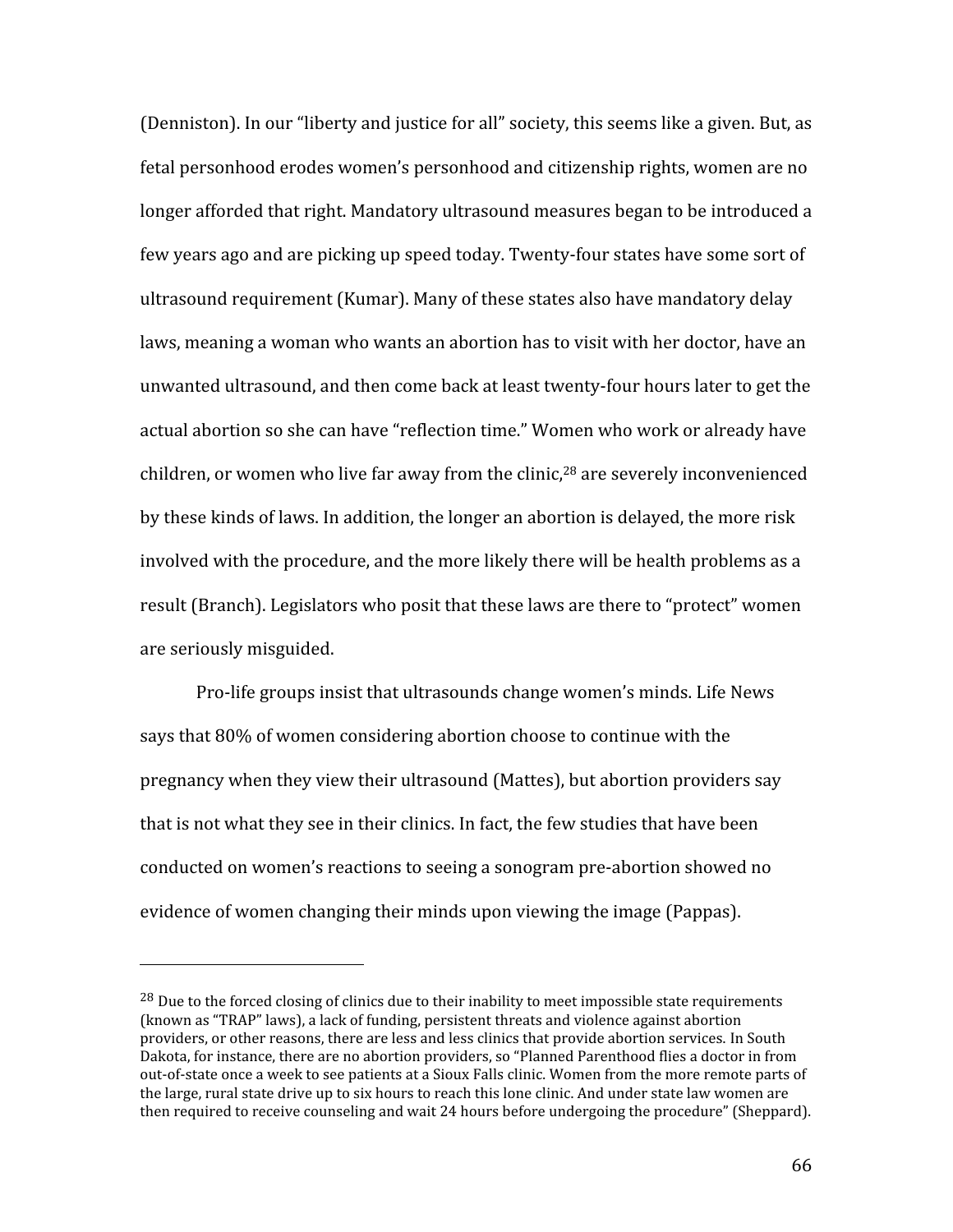Ultimately, it would seem the laws do not accomplish their explicit goal, although they do perhaps accomplish some implicit ones. As feminist author Amanda Marcotte writes: "the laws are both about putting obstacles between women and abortion, and most importantly, forcing unwilling doctors to convey the legislators' intent to shame and harass women for getting abortions." So while evidence shows that mandatory ultrasound legislation do not greatly impact women's decisions about getting an abortion (suggesting that these images may not be powerful in this context), my concern is that the treatment of sonograms in popular culture may be impacting the way voters think about fetal personhood, which can lead to a tacit acceptance of this kind of legislation.

It is relevant to point out here that popular culture has its bright moments for women's choice. After the Virginia bill became law, late-night comedy shows like the Daily Show and Saturday Night Live did segments ridiculing the law and its abhorrent disregard for women's constitutional rights. Their shows, plus other media and activism, ignited an echoing protest that convinced Governor McDonnell to amend the law to make the transvaginal probe optional. Though it was a small and not at all satisfactory victory, it is refreshing to see popular culture send such an effective and rallying pro‐choice message by using humor to point out the absurdity of this legislation. Popular culture does not always just mirror real life, hopelessly regurgitating harmful ideologies; sometimes that mirror can be held up to provide a much needed critique.

Regrettably, in most other popular culture contexts, the message being sent is that ultrasounds are a powerful and necessary way to make parents realize that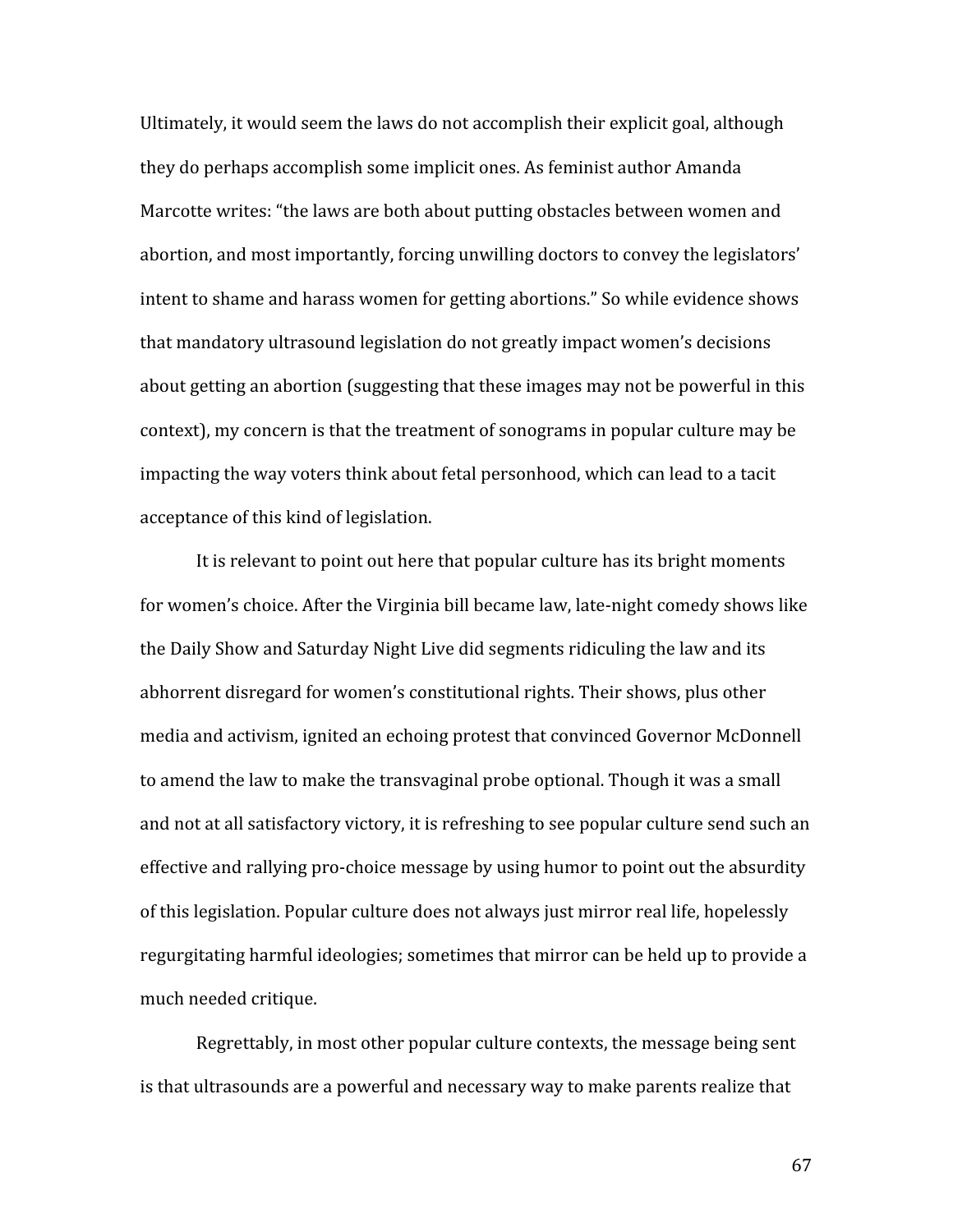their fetuses are, in fact, people. The ultrasound makes the pregnancy "real" to the characters, as well as getting them excited and emotionally invested regardless of the circumstances of their lives. That is what "informed consent" is all about. Pro‐life activists and legislators want women to "have all the information" before they make this decision; they want them to see the fetus and have an opportunity to have the emotional experience that popular culture teaches us they should be having (though apparently, according to clinic data, they are not successful on that front). Popular culture both "mirrors and leads society" (Signorielli 96, quoted also in chapter 2); it is time to ask, where is it leading us?

The answer is that it is leading us toward becoming a society in which women are no longer full citizens, or full persons for that matter. A woman's right to be protected from bodily harm is not relevant in this kind of society; her body is not even hers. Her body belongs to the State, and is regarded merely as a vessel for bringing the fetus into the world. The more public opinion shifts toward thinking the fetus is a person, the more women will suffer; the more doctors will be coerced by the law, punished by lawsuits and possibly jail time, and threatened with violence for performing abortions; $^{29}$  the more clinics will be forced to close and rural and poor women will be out of options;<sup>30</sup> the more children will be born into

 $^{29}$  According to Sheppard, "Since 1993, eight doctors have been assassinated at the hands of antiabortion extremists, and another 17 have been the victims of murder attempts." And these statistics do not include nurses and clinic workers who have been victimized, or doctors' families who have been the target of threats.

<sup>30</sup> Hass offers some statistics on the reality of the availability of abortion services in the US: "The number of Planned Parenthood affiliates has been cut in half since 1987, to fewer than 100. Almost 90 percent of counties in the U.S. and 98 percent of rural counties have no abortion services. Many clinics in states where local physicians are pressured not to perform abortions now fly in doctors from out of state to provide abortions." (Hass)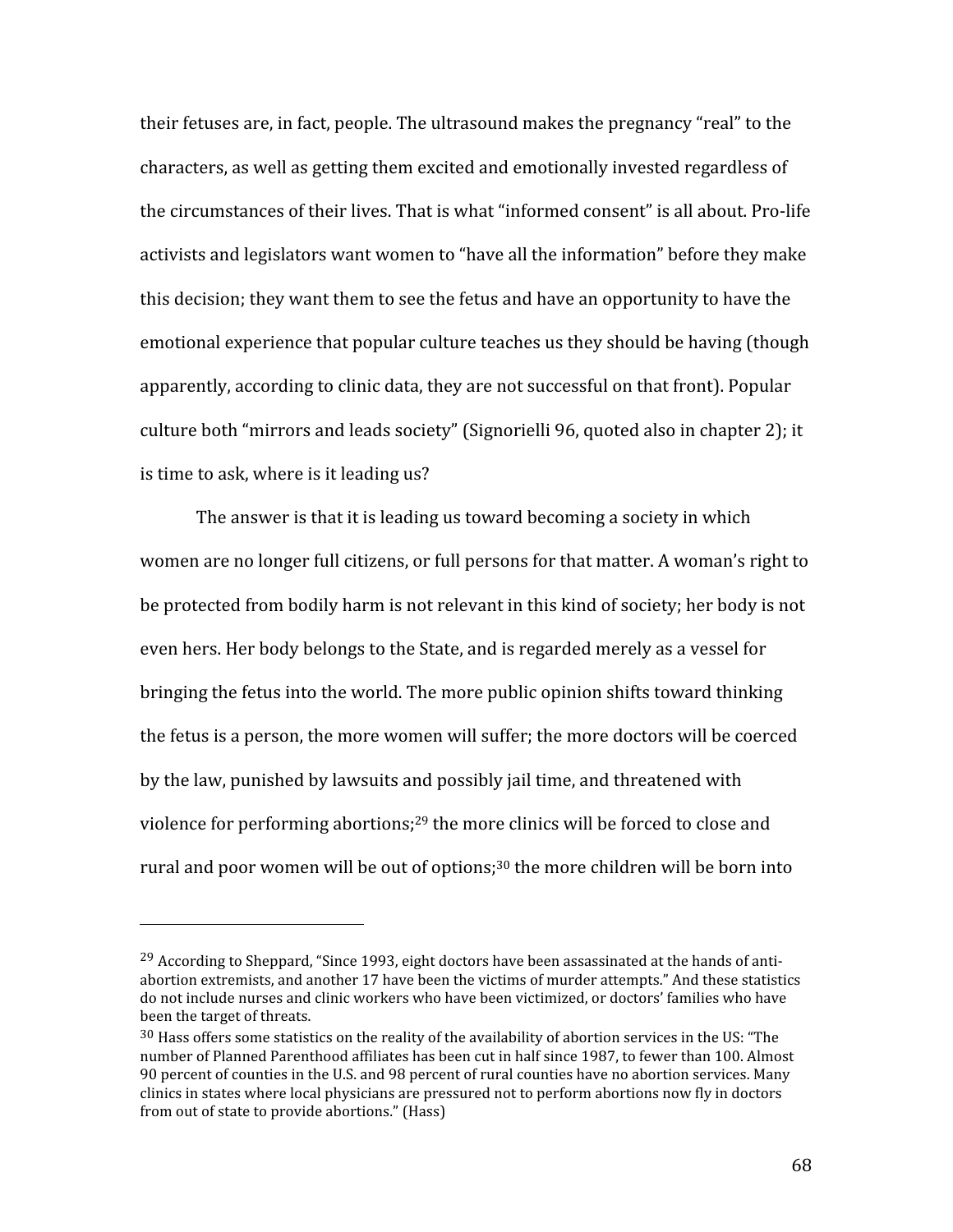unfortunate economic circumstances; the more desperate women will seek dangerous alternatives; the more children will lose their mothers to self-performed or back alley abortions gone wrong, or imprisonment for the attempt; the more drug‐addicted women will avoid treatment to avoid arrest; the more women who suffer miscarriages and stillbirths will be accused of murder; and the more hate and shame women will experience for making their own choices. Fetal personhood is not a concept to be taken lightly, and the sentimentalization of sonograms in popular culture is not a phenomenon we can shrug off and fail to critically engage with. Women cannot afford it.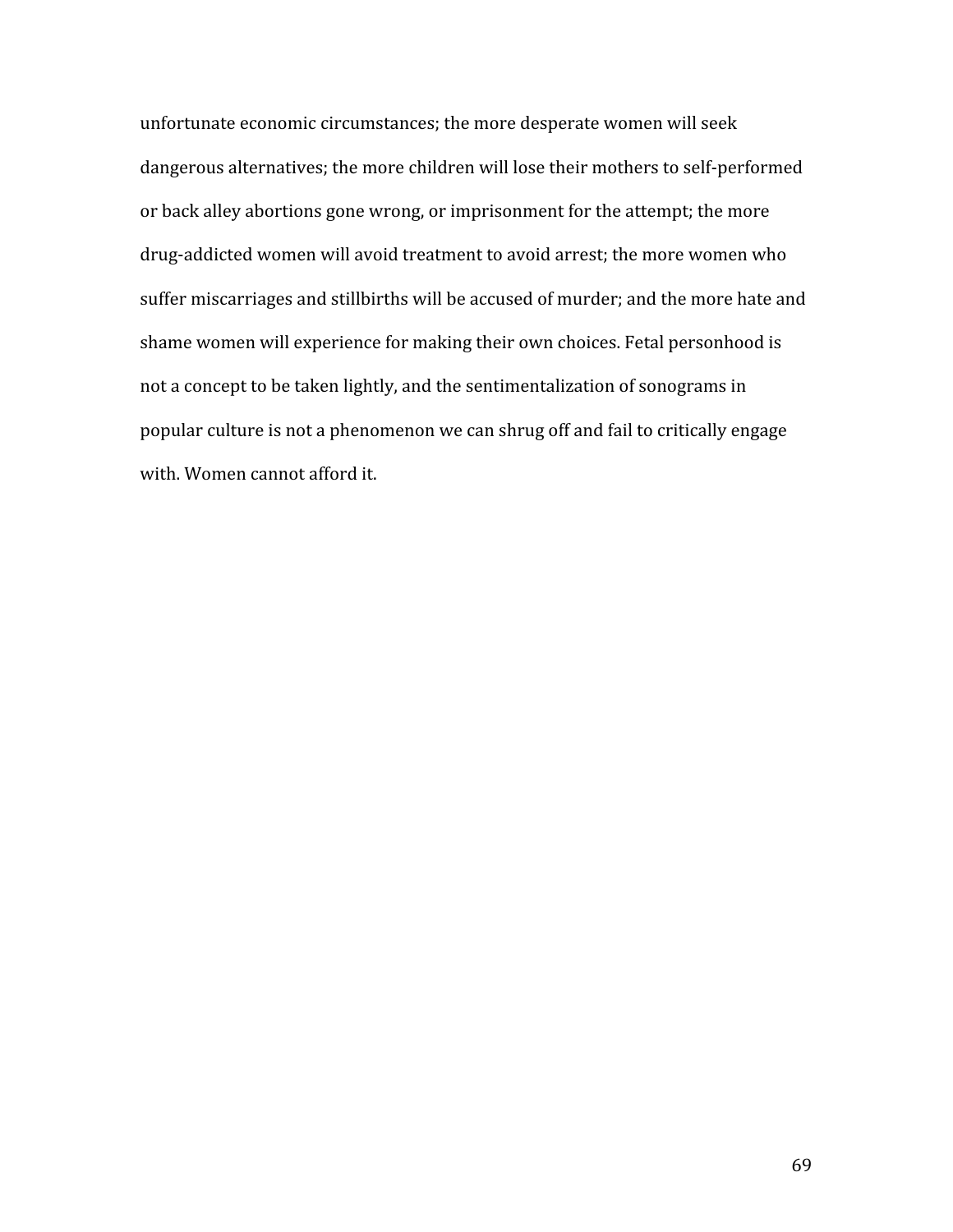## Conclusion

When I began writing this thesis, I had no idea just how relevant it was about to become. Ultrasound and personhood legislation, though not new, became a widespread, serious threat only very recently. Women's reproductive rights have been at the forefront of the Republican primary election this year, with each candidate promising to be more regressive for women's rights than the next. It is likely to be a decisive issue in the general election this fall. The further along this project progressed, the more pertinent the discussion became.

While our country continues to function (barely) on politics of polarization, the conservative constituent appears dead set on treating the fetus as a person, and they have support from pro‐life democratic legislators as well. There are many factors behind the fetus's rise to personhood status, including, of course, the pervasive influence of religious institutions and the vast amount of money spent on pro‐life campaigns, but there are a few very important factors that are often ignored, such as the new reproductive technology that gave the campaigns their iconic image, and the subtle but powerful influence of that image's use in popular culture.

Personhood, a moral concept with no conclusive definition, has been explored and debated by theorists, but not given enough serious and logical engagement by the general public. How we conceive of personhood should be determined by critical thinking about what it means to be a person, not by what we are told to believe, or what we think we see on a sonogram. It is essential that we re‐ visit this question from both an analytical standpoint and a standpoint that takes into account the implications of regarding the fetus as a person for women's safety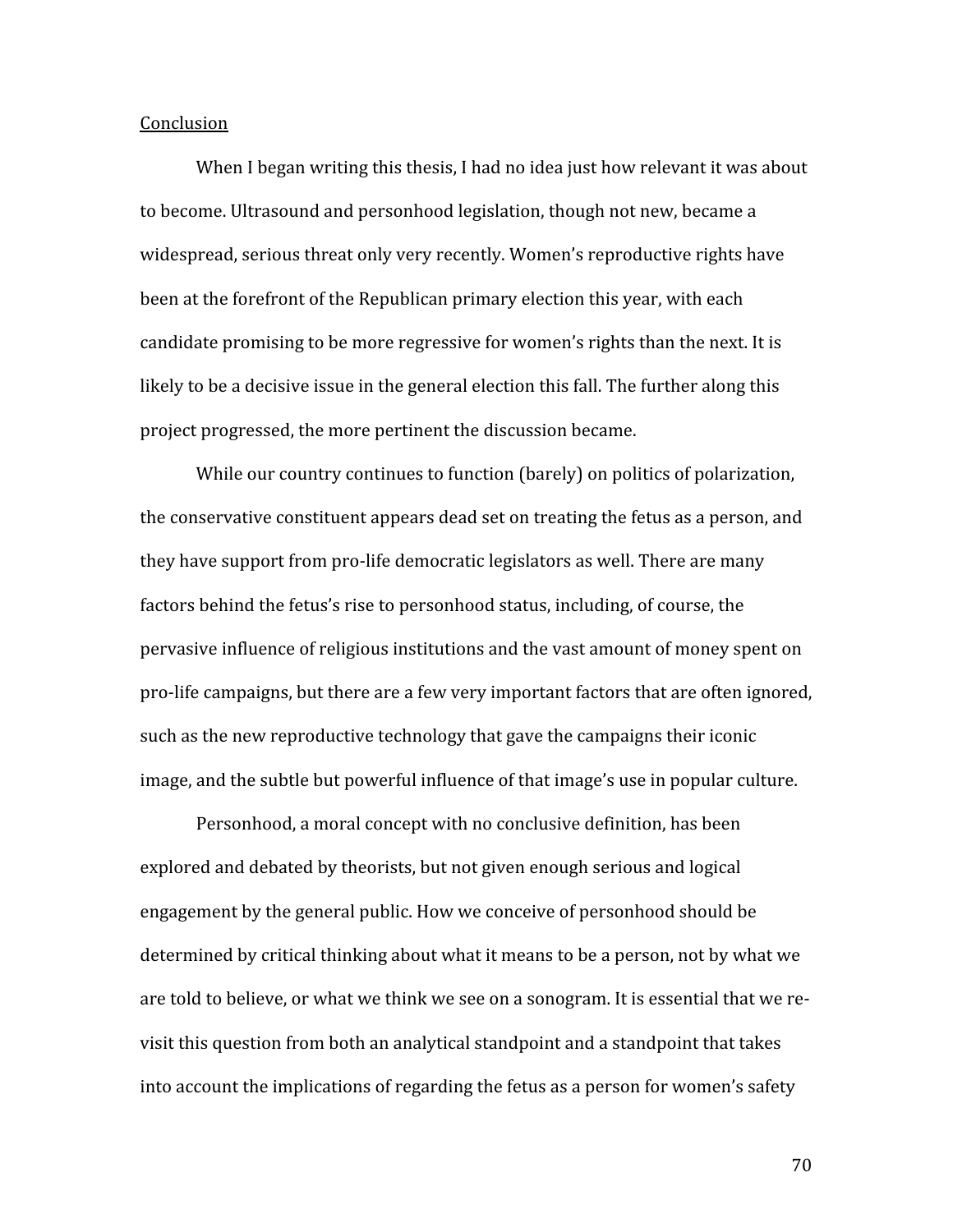and autonomy. A world where women are slaves to zygotes seems like a dystopian work of fiction, but as history has taught us, horror can seep into reality when blind ideology takes the place of empathy and reason.

It has become normal to view sonogram images sentimentally, as though they were early photographs of a baby, and to view the ultrasound experience as an important, emotional experience for expecting parents more so than a medical procedure. Scenes in television and film that build up the sonogram as a powerful image that affirms a pregnancy as "real" and indicates the presence of a growing person, teach us to read the sonogram this way. Regardless of whether the producers are intending to send a message about fetal personhood, there is a definite message being sent and, knowing what we know about the influence of popular culture and the subtle impact of images, this message is likely being received by a number of viewers.

It is difficult to separate the sonogram image from the meaning it has been given by the conservative Right. The figure we see in the sonogram is saturated in subtext; the image stands for fetal innocence, individuality, separateness from the mother, and self‐sustainability. The fact that the image leaves out the fetus's environment and makes no reference to the mother makes the image adept at promoting pro‐life ideology, and it does this on its own. When it is given a sentimental context in a scene with characters we relate to and whose lives we are invested in, the message is strengthened and so are fetus's chances of being taken seriously in the public arena and in a court of law.

71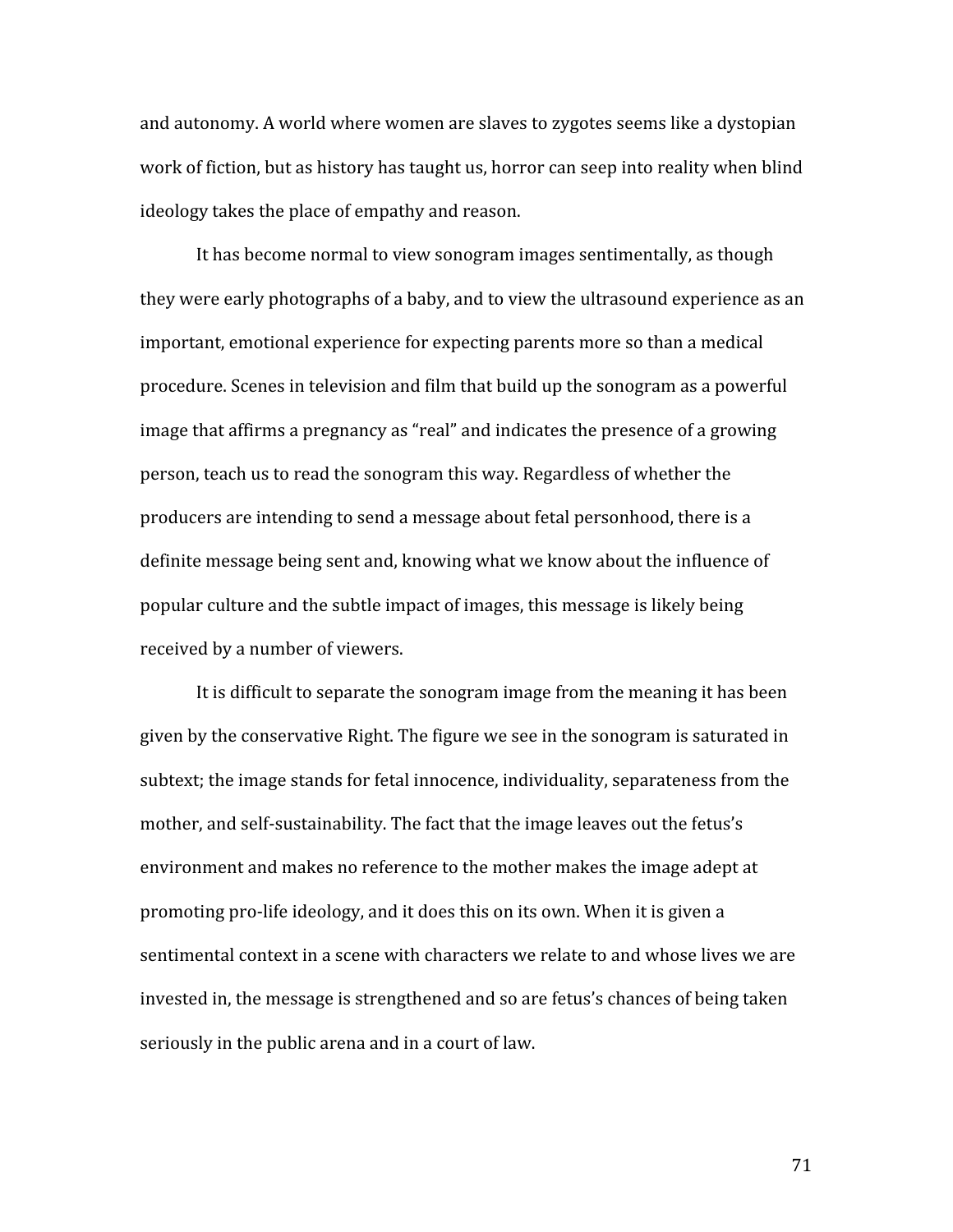As I discussed at the end of chapter 2, the research that is missing here is a study to determine the concrete effects of continual exposure to images on behavior and thought. It would be interesting to find out if there is a strong correlation between viewing these scenes and feeling sympathy for the pro‐life cause or identifying more strongly with statements about fetal personhood. Such a study would be simple enough to conduct; however, since this was not a psychology thesis, I was unable to pursue that kind of research.

Reflecting on the messages in popular culture is essential to understanding all cultural norms and addressing political effects of that ideology. Popular culture can be detrimental for brewing harmful mass ideology, but it also has the potential to be subversive and critical. For every trend, there is a counter trend. *Baby Mama* provides an example of an alternative way to use the sonogram image without sentimentalizing it. Furthermore, media can be intentionally rebellious and incendiary, such as the satirical backlash against the Virginia ultrasound law on comedy shows that prompted a change in the law. Whatever power an image has we bestowed upon it, and we have the capacity to take that power away.

Women should not have to be the casualties of extreme politics and imposed religious morality in a supposedly secular country. Male legislators, who will never be pregnant, should not be making these decisions. Their constituents need to let them know they cannot abuse half the country and still get elected. Fetuses may have a voice in the picketers outside women's healthcare clinics and the conservative politicians giving speeches on their behalf, but they do not yet have a vote. Now, more than ever, we need to use ours.

72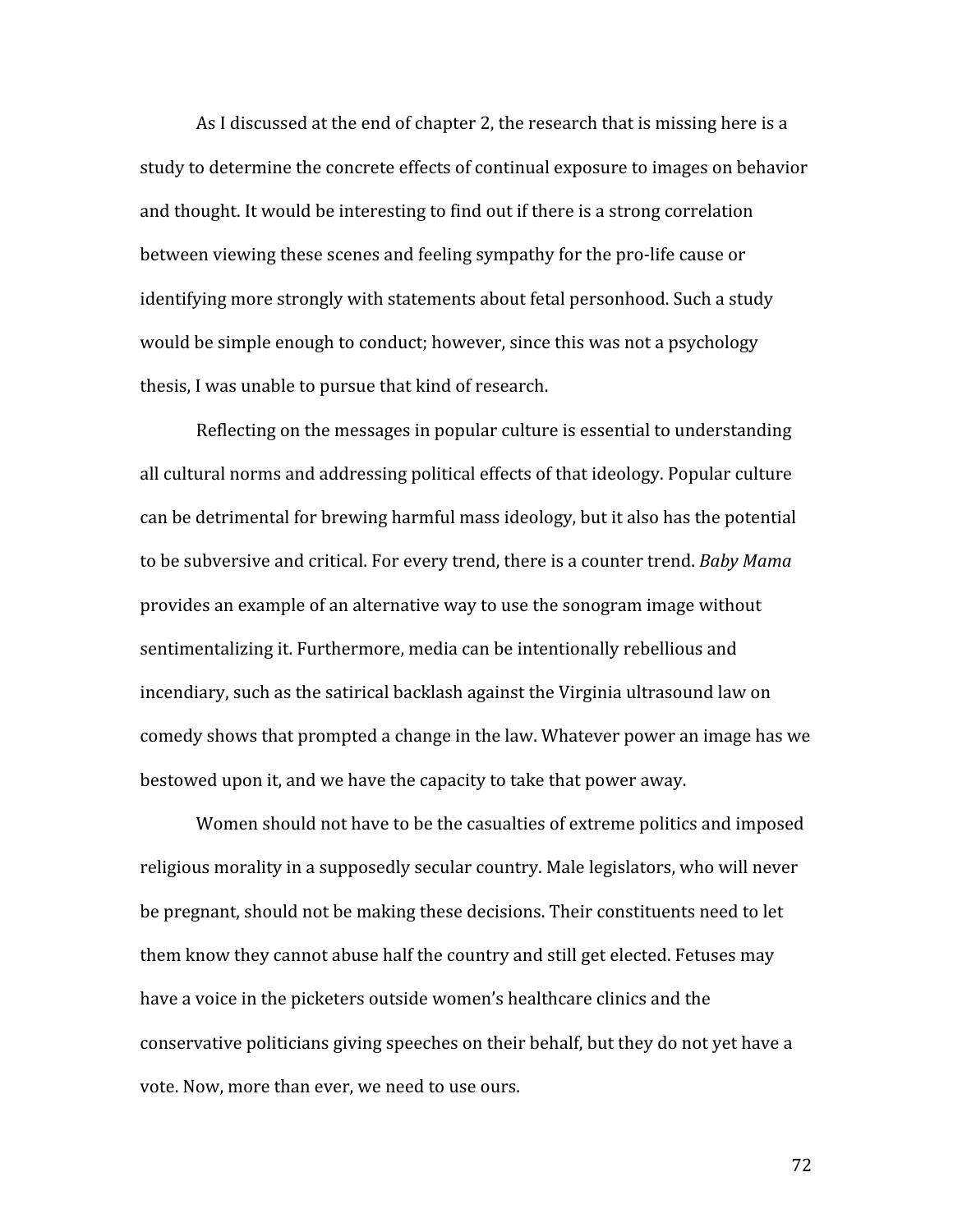## Works Cited

"A First Look Back at the 2010 State Legislative Session." *Center for Reproductive Rights*. 31 Aug. 2011. Web. 8 April 2012.

"Abortion." *Right to Life Michigan: The Educational Fund*. n.d. Web. 15 Dec. 2011.

Adatto, Kiku. *Picture Perfect: Life in the Age of the Photo Op*. Woodstock, Oxfordshire:

Princeton University Press, 2008. Print.

Andreeva, Nellie. "Full Series Rankings for the 2009‐10 Broadcast Season."

*Deadline Hollywood*. 28 May 2010. Web. 27 Feb. 2012.

- *Baby Mama*. Dir. Michael McCullers. Perf. Tina Fey, Amy Poehler, and Sigourney Weaver. Universal Pictures, 2008. DVD.
- "Ballad." *Glee*. Writ. Ryan Murphy, Brad Falchuck, and Ian Brennan. Dir. Brad Falchuck. FOX. 18 Nov. 2009. Television.
- Bassett, Laura. "Virginia Abortion Clinics Threatened By New Regulations." *Huff Post Politics.* The Huffington Post, 29 Oct. 2011. Web. 8 April 2012.
- Baumman, Nick. "Congressional GOP Pushes Zygote Personhood Bills." *Mother Jones*. 8 Nov. 2011. Web. 8 April 2012.
- Berlant, Lauren. "America, 'Fat,' the Fetus." *Boundary 2* 21.3 (1994): 145‐195. Web. 15 Dec. 2011.
- Boyer, Allison. "Top 10 Most Watched Series Finales." *Indyposted.com*. 6 May 2010. Web. 27 Feb. 2012.
- Branch, Alex. "Patients Often Unhappy with New Texas Sonogram Law, Abortion Providers Say." *Star Telegram.* Mom2MomDFW.com, 1 March 2012. Web. 8 April 2012.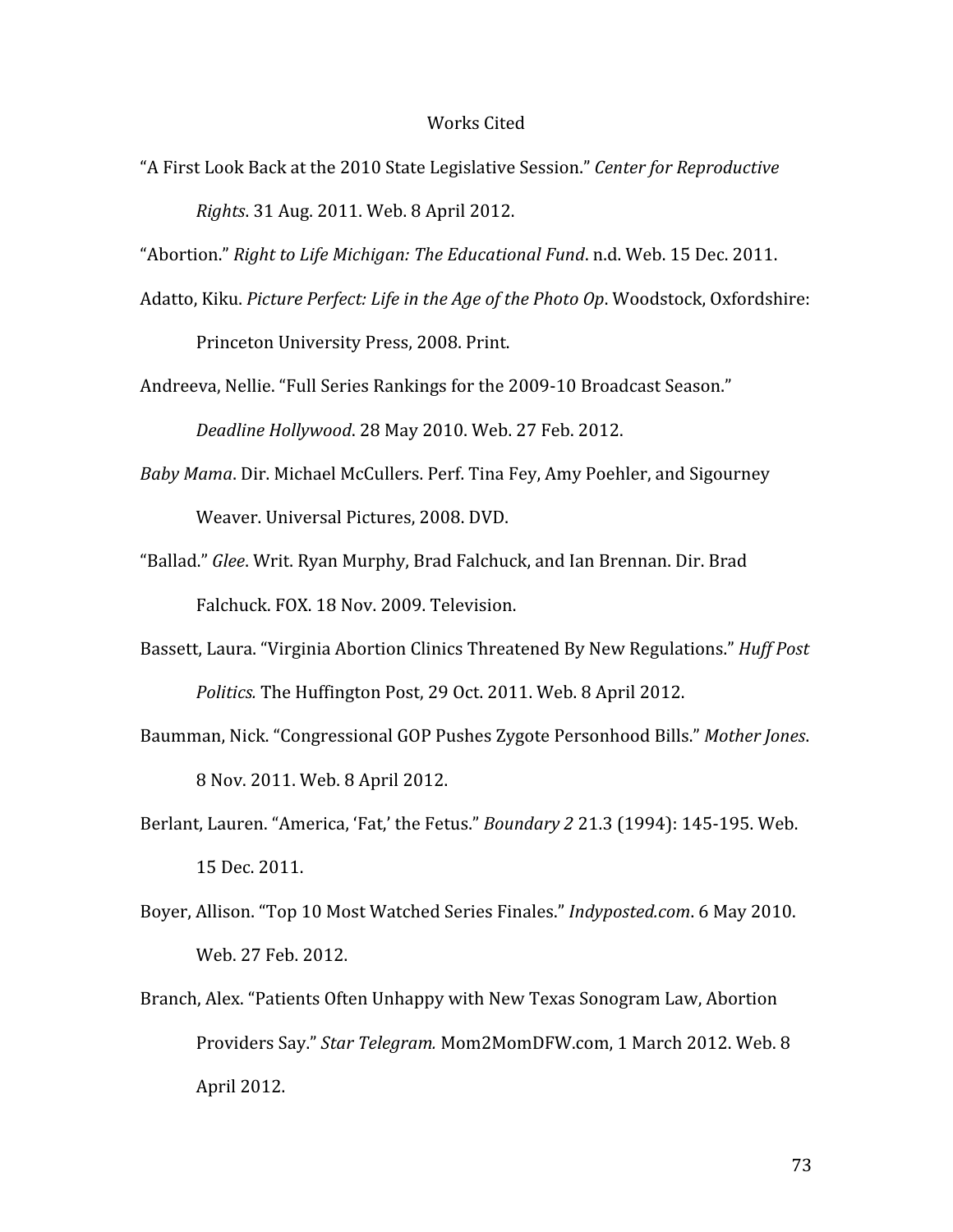- Catlin, Roger. "Roger Catlin's TV Eye: TV Entertainment News." Blogs.courant.com. 25 Mar. 2010. Web. 27 Feb. 2012.
- Copelon, Rhonda. "From Privacy to Autonomy: The Conditions for Sexual and Reproductive Freedom." *From Abortion to Reproductive Freedom*. Ed. Marlene Gerber Fried. Boston: South End Press, 1990. Print.
- Crain, William C. *Theories of Development: Concepts and Applications*. Englewood Cliffs, N.J.: Prentice‐Hall, Inc., 1980. Print.
- Denniston, Lyle. "Constitution Check: How Far Can States Go to Dictate Medical Procedures?" *Huff Post Politics*. The Huffington Post, 1 March 2012. Web. 8 April 2012.
- Diamond, Marie. "Pregnant Women Who Lose Babies Face Criminal Charges in Mississippi, Alabama." *Think Progress Justice.* Think Progress, 1 July 2011. Web. 8 April 2012.
- Ertelt, Steven. "Pro‐Life Halo Ultrasound Billboards Head to Cincinnati, Ohio." *LifeNews.com*. 20 Dec. 2010. Web. 15 Dec. 2011.
- Ertelt, Steven. "The Camera Doesn't Lie: Ultrasound Changes American Opinion on Abortion." *Life News*. LifeNews.com, 21 May 2010. Web. 8 April 2012.
- "Estimated 51.1M Tune in for *Friends* Finale." *Fox News Channel*. 7 May 2004. Web. 27 Feb. 2012.
- "Fetal Homicide Laws." *NCSL*. National Conference of State Legislatures, April 2012. Web. 8 April 2012.
- Franklin, Sarah. "Fetal Fascinations: New Dimensions to the Medical‐Scientific Construction of Fetal Personhood." Off-centre: Feminism and Cultural Studies.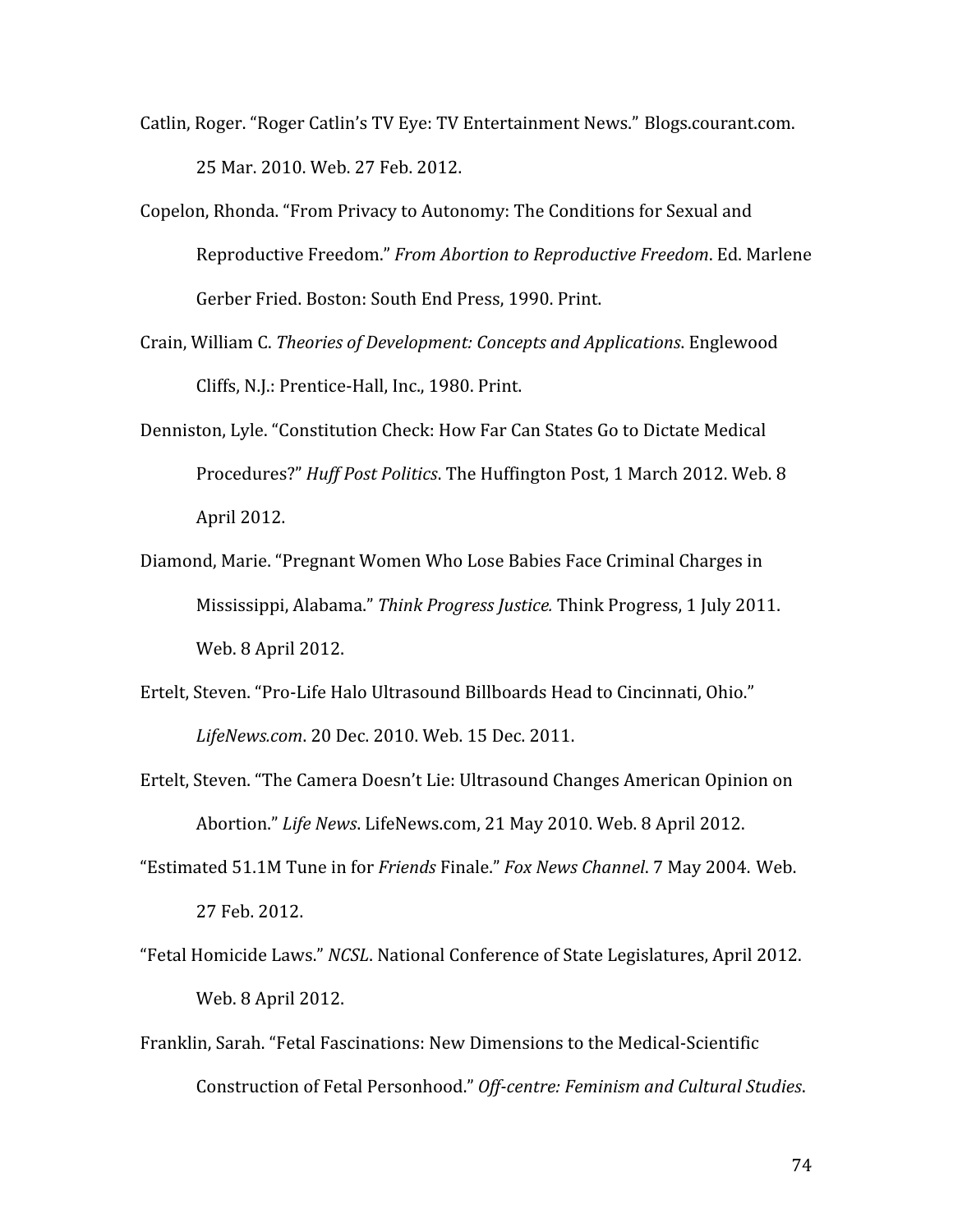Psychology Press, 1991. Print.

- Gerhart, Bryan. "2011 Already Sets Record of Anti‐Abortion Laws." *Colorlines*. Colorlines: News for Action, 19 July 2011. Web. 8 April 2012.
- Gaut, Berys Nigel. *A Philosophy of Cinematic Art*. New York**:** Cambridge University Press, 2010. Print.
- Goldberg, Barry B. "Obstetric US Imaging: The Past 40 Years." *Radiology*. 215:3 (2000): 622‐629. Web. 19 April 2012.
- Gorman, Bill. "2010‐11 Season Broadcast Primetime Show Viewership Averages. *TV by the Numbers*. 14 Aug. 2011. Web. 27 Feb. 2012.
- Haraway, Donna J. "The Virtual Speculum in the New World Order." *From Abortion to Reproductive Freedom*. Ed. Marlene Gerber Fried. Boston: South End Press, 1990. Print.
- Hass, Nancy. "The Next Roe v. Wade? Jennie McCormack's Abortion Battle." *US News*. The Daily Beast, 12 Dec. 2012. Web. 8 April 2012.
- Jack, Katherine and Lynn Paltrow. "Don't Judge Pregnant Women Based on Junk Science." *RH Reality Check*. Reproductive & Sexual Health and Justice News, Analysis & Commentary, 22 July 2010. Web. 8 April 2012.
- *Knocked Up*. Dir. Judd Apatow. Perf. Seth Rogen, Katherine Heigl, and Paul Rudd. Universal Pictures, 2007. DVD.

Kumar, Anita. "McDonnell Signs Bill Requiring Ultrasounds Before Abortions." *Virginia Politics.* The Washington Post, 7 March 2012. Web. 8 April 2012.

Lazar, Allan, Dan Karlan, and Jeremy Salter. *One Hundred One Most Influential People Who Never Lived*. New York: HarperCollins, 2006. Print.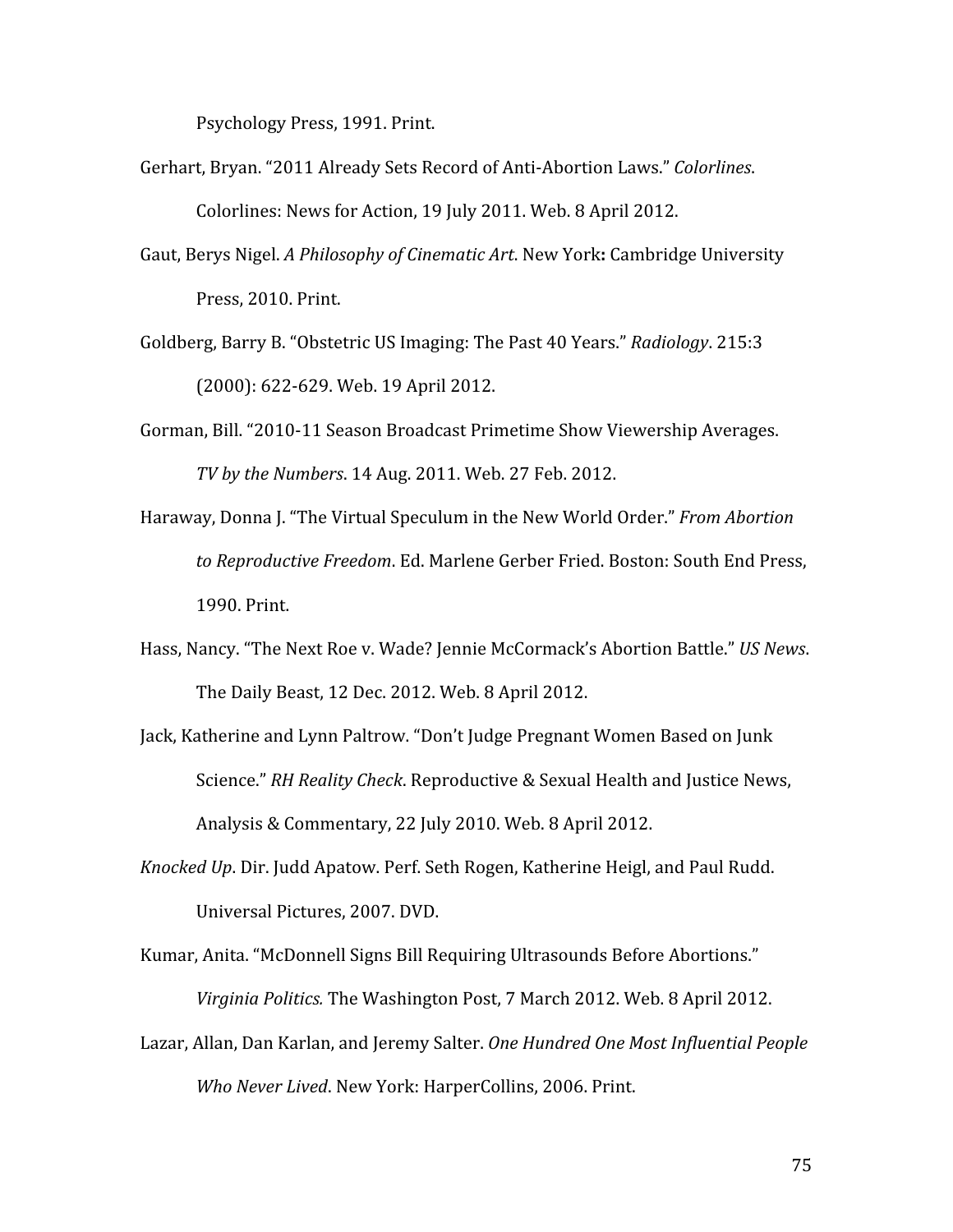Marcotte, Amanda. "Why Do Right‐Wing Extremists Have the Power to Force Doctors to Humiliate Women?" *AlterNet*. 7 March 2012. Web. 8 April 2012.

" 'Mary's Ultrasound' billboard expands to Milwaukee and Green Bay." *ProLife* 

*Wisconsin*. 15 Dec. 2010. Web. 15 Dec. 2011.

- Mattes, Bradley. "The Camera Doesn't Lie: Ultrasound Changes American Opinion on Abortion." *Life News.* LifeNews.com, 21 May 2010. Web. 8 April 2012.
- "Mississippi's 'Personhood Amendment' Fails at Polls." *CBS News*. cbsnews.com, 8 Nov. 2011. Web. 8 April 2012.
- MtJoy, Roxann. "Pregnant Iowa Woman Arrested for Falling Down." *Change.org*. 12 Feb. 2012. Web. 8 April 2012.
- Murphy, Sean. "Personhood Law: Oklahoma Senate Approves Bill That Declares Life Begins At Conception." *Huff Post Politics*. The Huffington Post, 15 Feb. 2012. Web. 8 April 2012.
- "My Girlfriend's Back." *The Secret Life of the American Teenager*. Writ. Brenda Hampton and Elaine Arata. Dir. Anson Williams. ABC Family. 9 Aug. 2010. Television.
- Newman, Karen. *Fetal Positions: Individualism, Science, Visuality*. Stanford University Press, 1996. Print.

"Our Future." *Too Many Aborted.com.* 3 Aug. 2010. Web. 15 Dec. 2010.

Paltrow, Lynn M. "Utah Continues Reckless Efforts to Lock‐Up Pregnant Women." *The Huffington Post*. The Huffington Post, 6 March 2010. Web. 8 April 2012.

Pappas, Stephanie. "Little Evidence Sonograms Change Minds, Doctors Say." *Live Science.* 16 Feb. 2012. Web. 8 April 2012.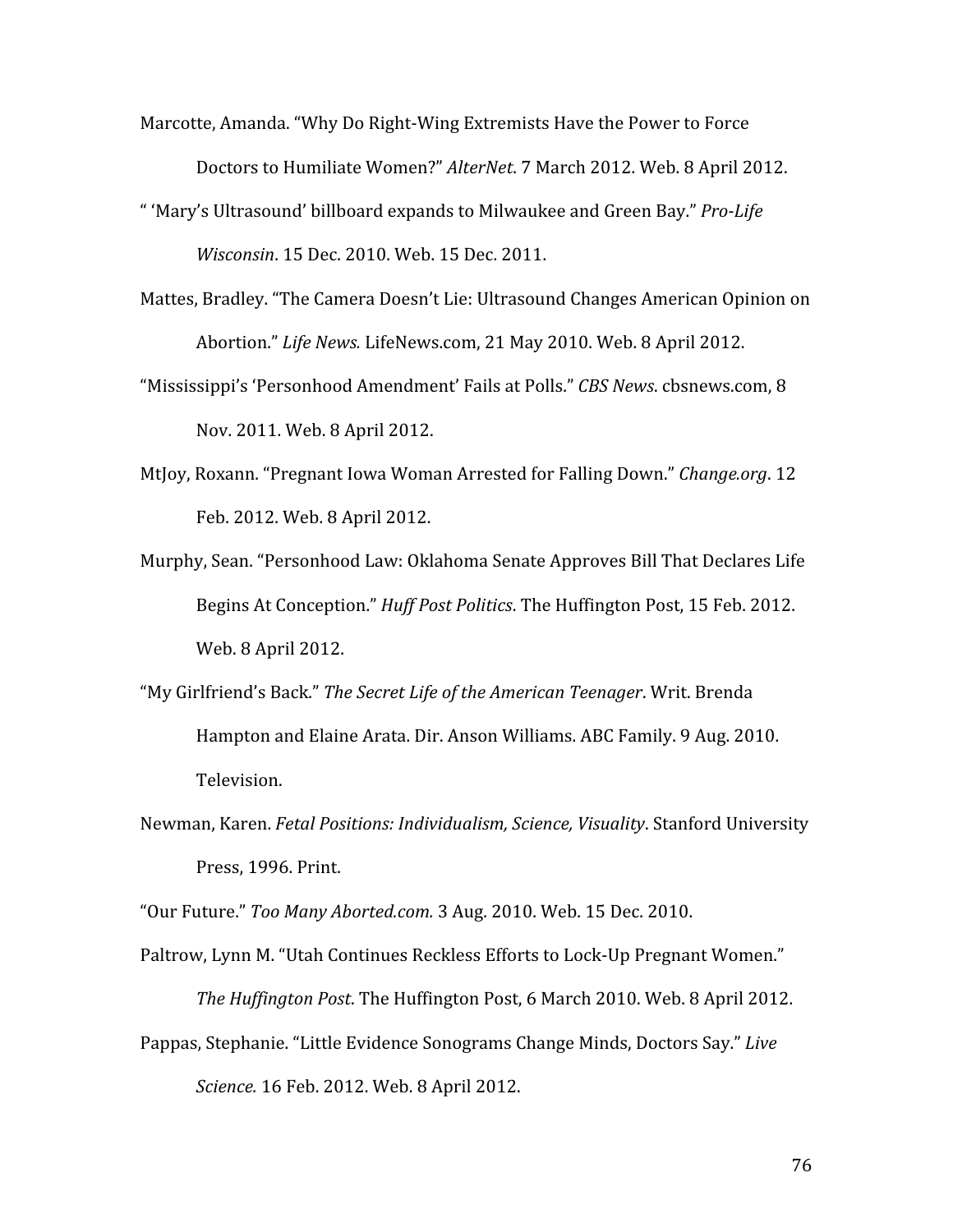- Petchesky, R.P. "Fetal Images: The Power of Visual Culture in the Politics of Reproduction." *Feminist Studies* 13.2 (1987): 263–292. Print.
- Pollitt, Katha. "Protect Pregnant Women: Free Bei Bei Shuai." *The Nation.* Thenation.com, 7 March 2012. Web. 8 April 2012.
- Randall, Kate. "US Women Charged with Murder Following Miscarriage." *World Socialist Web Site*. International Committee of the Fourth International, 6 July 2011. Web. 8 April 2012.
- Richards, Cecile. "Politics and Women's Health." Princeton University. Wilson Woodrow School of Public and International Affairs, Princeton, NJ. 28 March 2012. TV: C‐SPAN. 7 April 2012.
- Seidman, Robert. "Sunday Final Ratings: Super Bowl Demos Galore, Plus 'Glee' 15 Minute Detail." *TV By the Numbers*. 8 Feb. 2011. Web. 9 Nov. 2011.
- Sharot, Tali. "The Optimism Bias." *Time Health*. Time.com, 28 May 2011. Web. 18 April 2012.
- Sheppard, Kate. "South Dakota Moves to Legalize Killing Abortion Providers." *Mother Jones*. 15 Feb. 2011. Web. 8 April 2012.
- Shrage, Laurie. *Abortion and Social Responsibility: Depolarizing the Debate*. Oxford University Press, 2003. Print.
- Signorielli, Nancy. "Television and Health: Images and Impact." *Mass Communication and Public Health: Complexities and Conflicts.* Ed. Charles Atkin and Lawrence Wallack. Sage Publications, Inc., 1990. p. 96‐103. Print.
- Solinger, Rickie. *Pregnancy and power: a short history of reproductive politics in America*. NYU Press, 2005. Print.